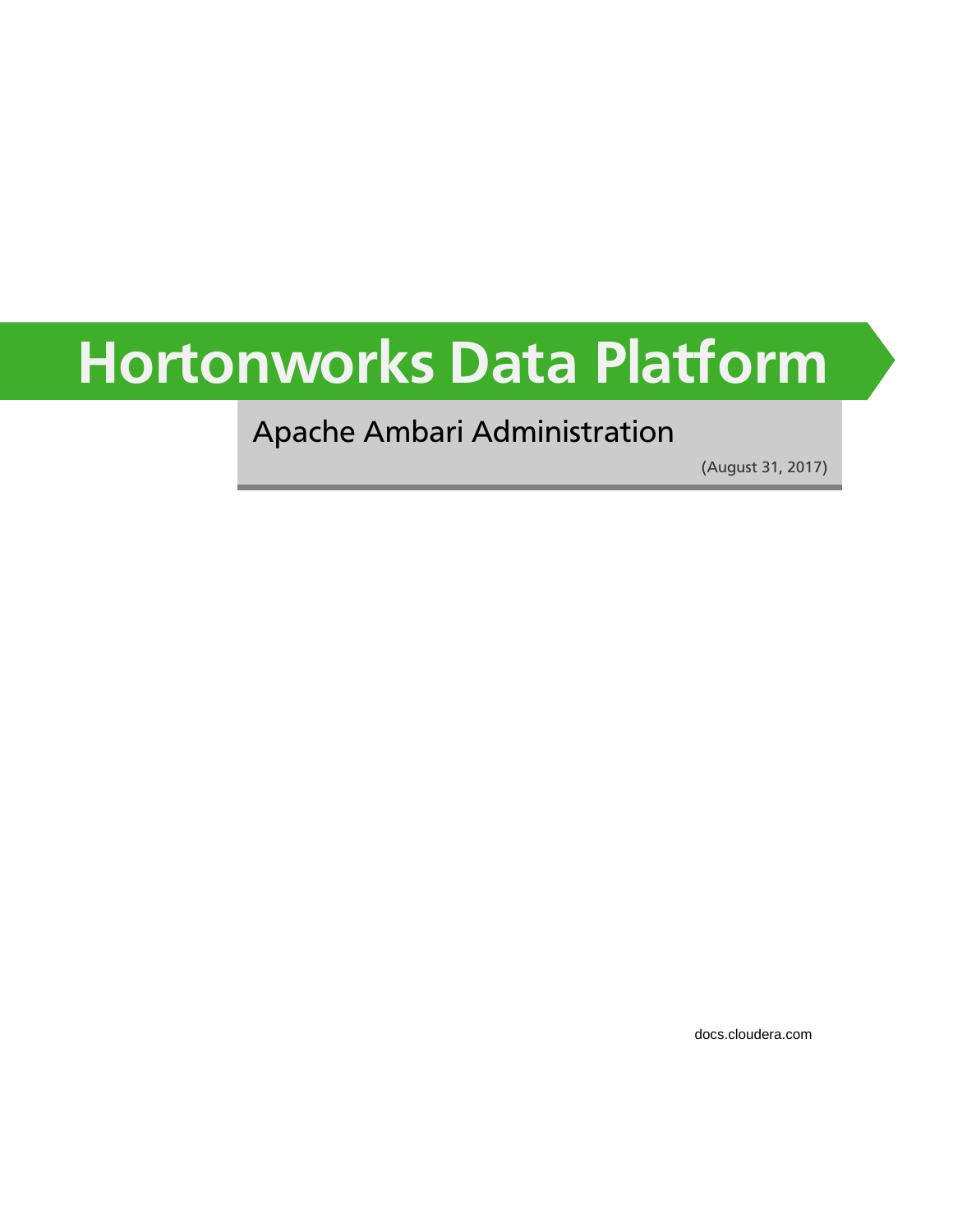### **Hortonworks Data Platform: Apache Ambari Administration**

Copyright © 2012-2017 Hortonworks, Inc. Some rights reserved.

The Hortonworks Data Platform, powered by Apache Hadoop, is a massively scalable and 100% open source platform for storing, processing and analyzing large volumes of data. It is designed to deal with data from many sources and formats in a very quick, easy and cost-effective manner. The Hortonworks Data Platform consists of the essential set of Apache Hadoop projects including MapReduce, Hadoop Distributed File System (HDFS), HCatalog, Pig, Hive, HBase, ZooKeeper and Ambari. Hortonworks is the major contributor of code and patches to many of these projects. These projects have been integrated and tested as part of the Hortonworks Data Platform release process and installation and configuration tools have also been included.

Unlike other providers of platforms built using Apache Hadoop, Hortonworks contributes 100% of our code back to the Apache Software Foundation. The Hortonworks Data Platform is Apache-licensed and completely open source. We sell only expert technical support, [training](https://hortonworks.com/training/) and partner-enablement services. All of our technology is, and will remain free and open source.

Please visit the [Hortonworks Data Platform](https://hortonworks.com/technology/hortonworksdataplatform) page for more information on Hortonworks technology. For more information on Hortonworks services, please visit either the [Support](https://hortonworks.com/support) or [Training](https://hortonworks.com/training/) page. Feel free to [Contact Us](https://hortonworks.com/about-us/contact-us/) directly to discuss your specific needs.



Except where otherwise noted, this document is licensed under **[Creative Commons Attribution ShareAlike 4.0 License](http://creativecommons.org/licenses/by-sa/4.0/legalcode)**. <http://creativecommons.org/licenses/by-sa/4.0/legalcode>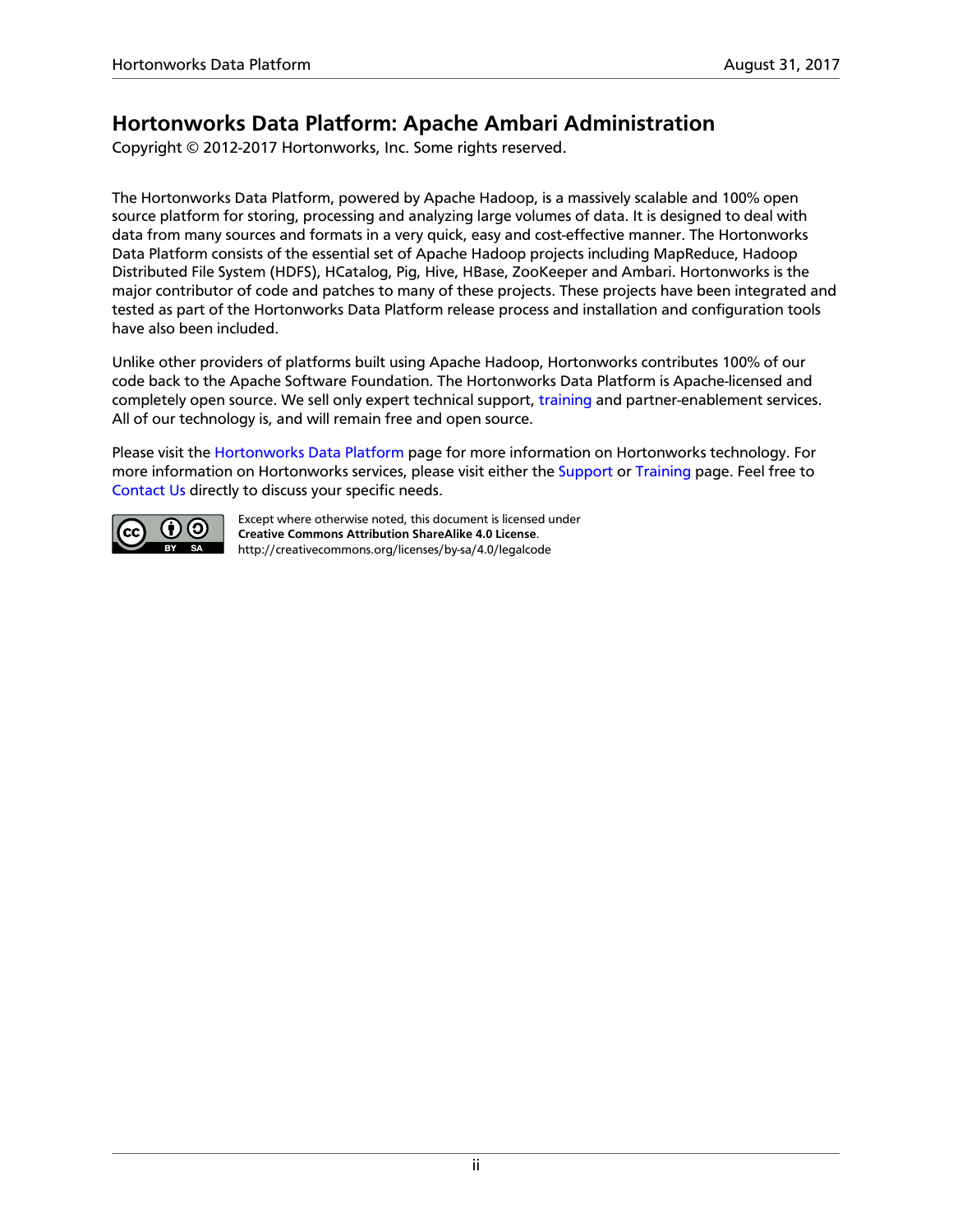### **Table of Contents**

| 5.2. Setting Properties That Depend on Service Usernames/Groups  26 |  |
|---------------------------------------------------------------------|--|
|                                                                     |  |
|                                                                     |  |
|                                                                     |  |
|                                                                     |  |
| 6.2.2. Checking if Public Hostnames Are Correctly Configured  30    |  |
|                                                                     |  |
|                                                                     |  |
|                                                                     |  |
|                                                                     |  |
|                                                                     |  |
|                                                                     |  |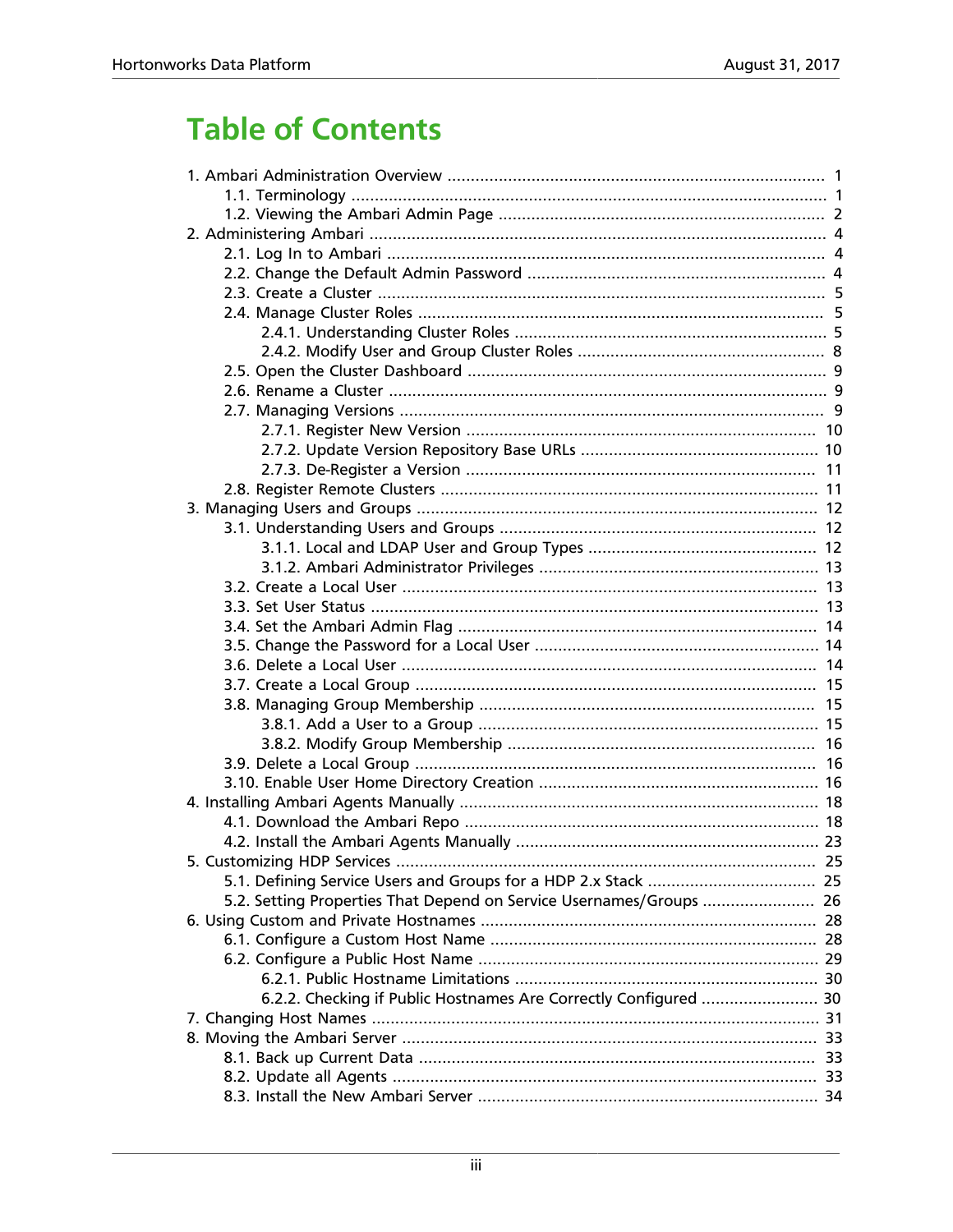| 11.1.4. Troubleshooting Non-Default Databases with Ambari  44 |  |
|---------------------------------------------------------------|--|
|                                                               |  |
|                                                               |  |
|                                                               |  |
|                                                               |  |
| 11.2.4. Troubleshooting Non-Default Databases with Hive  48   |  |
|                                                               |  |
|                                                               |  |
|                                                               |  |
|                                                               |  |
| 11.3.4. Troubleshooting Non-Default Databases with Oozie  52  |  |
|                                                               |  |
|                                                               |  |
|                                                               |  |
|                                                               |  |
|                                                               |  |
|                                                               |  |
|                                                               |  |
|                                                               |  |
|                                                               |  |
|                                                               |  |
|                                                               |  |
|                                                               |  |
|                                                               |  |
|                                                               |  |
|                                                               |  |
|                                                               |  |
|                                                               |  |
|                                                               |  |
|                                                               |  |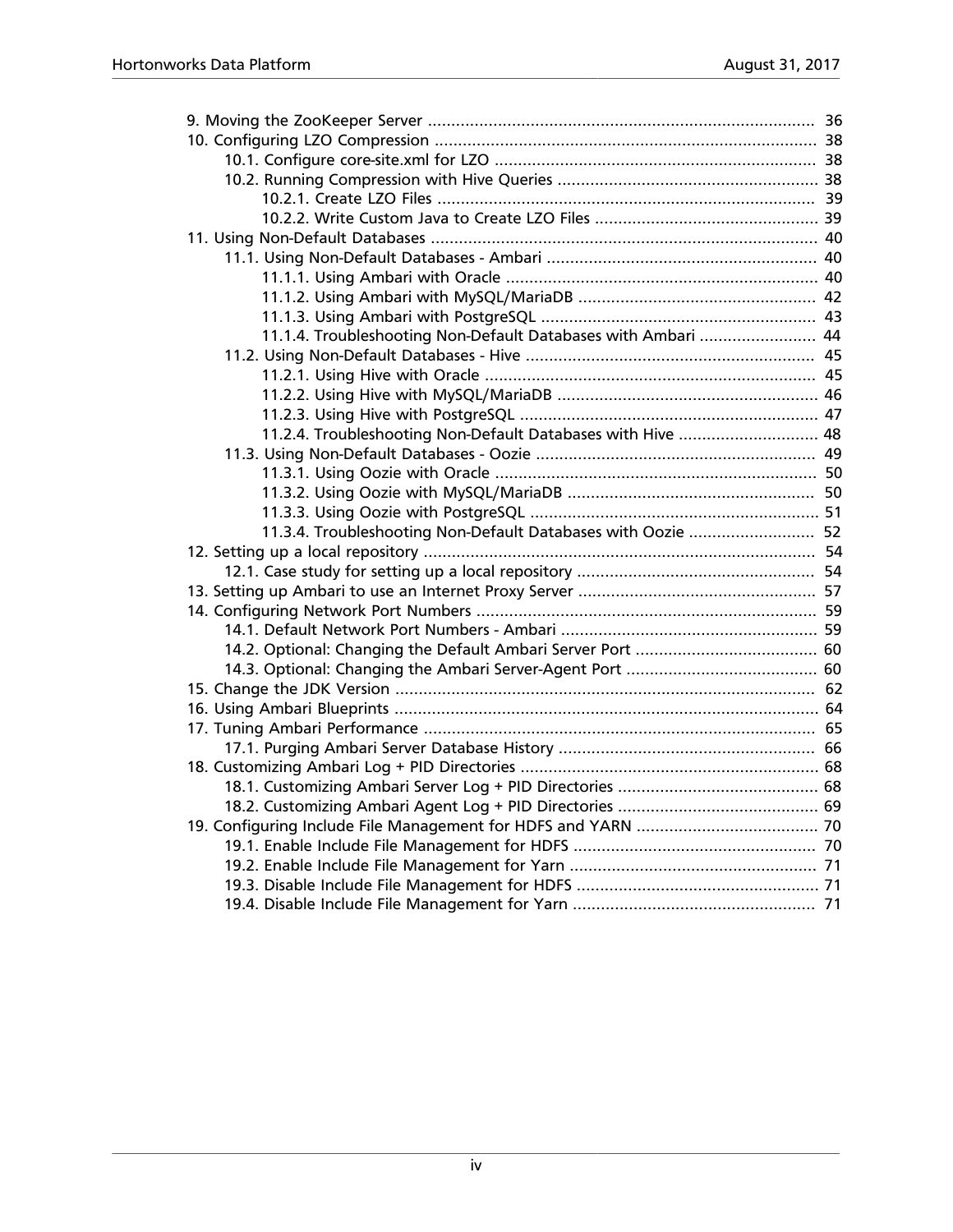### **List of Tables**

|--|--|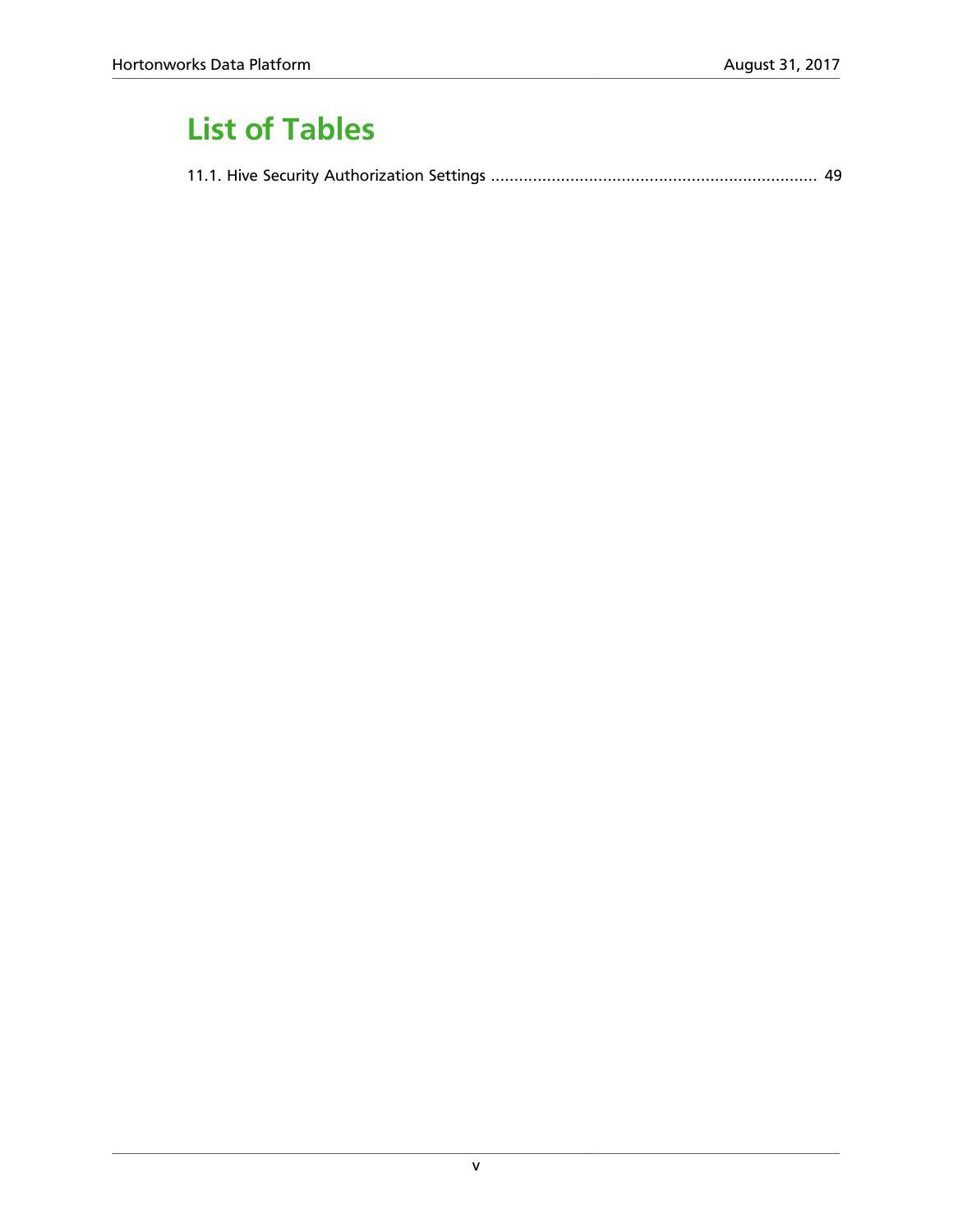# <span id="page-5-0"></span>**1. Ambari Administration Overview**

Apache Ambari enables you to provision, manage, and monitor Hadoop clusters. You should use this guide if you are responsible for installing and maintaining Ambari and the Hadoop clusters managed by Ambari.

Installing Ambari creates the default user admin/admin. This *Ambari-level Administrator* user has full control over all aspects of Ambari, including all clusters managed by the Ambari instance, as well as the ability to manage users, groups, and clusters.

When you log in to Ambari as Ambari Admin, you can perform the following tasks:

- [Administering Ambari \[4\]](#page-8-0)
- [Managing Versions \[9\]](#page-13-2)
- [Managing Users and Groups \[12\]](#page-16-0)

#### **More Information**

[Install, Configure, and Deploy an HDP Cluster.](https://docs.hortonworks.com/HDPDocuments/Ambari-2.5.2.0/bk_ambari-installation/content/ch_Deploy_and_Configure_a_HDP_Cluster.html)

### <span id="page-5-1"></span>**1.1. Terminology**

Familiarity with the following basic terms can help you to understand the key concepts associated with Ambari administration:

| Ambari Admin | Specific privileges granted to a user that enables that user to administer<br>Ambari. Users with the Ambari Admin privilege can grant this privilege<br>to other users, or revoke it from them. |  |  |  |
|--------------|-------------------------------------------------------------------------------------------------------------------------------------------------------------------------------------------------|--|--|--|
| account      | User name, password, and privileges.                                                                                                                                                            |  |  |  |
| cluster      | An installation of a Hadoop cluster, based on a particular stack, that is<br>managed by Ambari.                                                                                                 |  |  |  |
| group        | Unique group of users in Ambari.                                                                                                                                                                |  |  |  |
| group type   | Local and LDAP. Local groups are maintained in the Ambari database.<br>LDAP groups are imported to (and synchronized with) an external LDAP,<br>if one is configured.                           |  |  |  |
| permissions  | The permissions granted to a principal user or group for a particular<br>view.                                                                                                                  |  |  |  |
| principal    | User or group that can be authenticated by Ambari.                                                                                                                                              |  |  |  |
| privilege    | The mapping of a principal to a permission or role and a resource. For<br>example, the user joe. operator is granted the role of Cluster Operator<br>on the cluster DevCluster.                 |  |  |  |
| resource     | The resource available and managed in Ambari. Ambari supports<br>two types of resources: cluster and view. An Ambari Admin assigns<br>permissions for a resource for users and groups.          |  |  |  |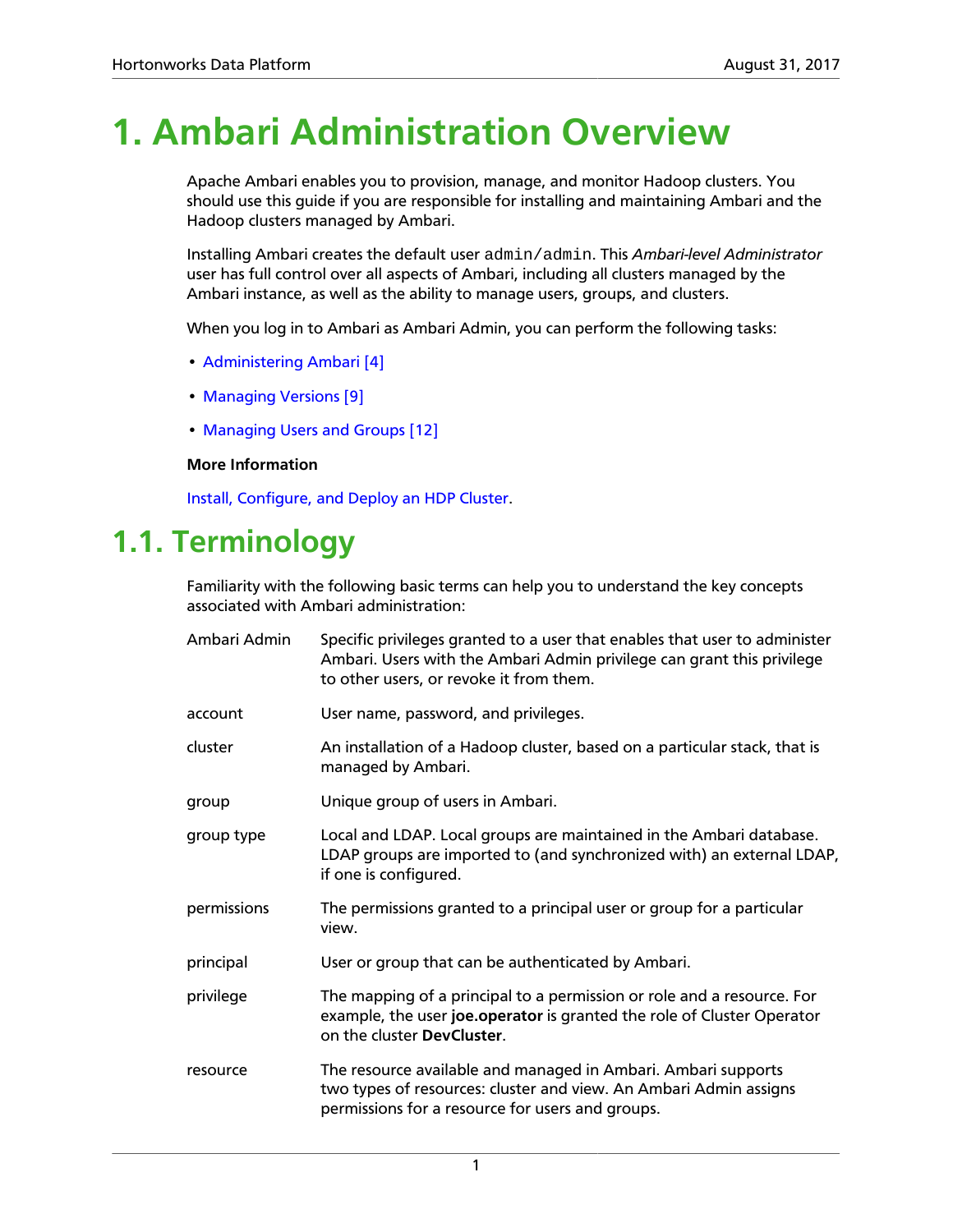| role                              | The role that is assigned to a principal (user or group) on a particular<br>cluster.                                                                                                                                               |  |  |  |
|-----------------------------------|------------------------------------------------------------------------------------------------------------------------------------------------------------------------------------------------------------------------------------|--|--|--|
| user                              | Unique user in Ambari.                                                                                                                                                                                                             |  |  |  |
| user type                         | Local and LDAP. Local users are maintained in the Ambari database and<br>authentication is performed against the Ambari database. LDAP users<br>are imported to (and synchronized with) an external LDAP, if one is<br>configured. |  |  |  |
| version                           | Stack version, which includes a set of repositories to install that version<br>on a cluster.                                                                                                                                       |  |  |  |
| view                              | A user interface component that is available to Ambari.                                                                                                                                                                            |  |  |  |
| <b>More Information</b>           |                                                                                                                                                                                                                                    |  |  |  |
| <b>Administering Ambari Views</b> |                                                                                                                                                                                                                                    |  |  |  |
| <b>Managing Cluster Roles</b>     |                                                                                                                                                                                                                                    |  |  |  |
| <b>Managing Versions</b>          |                                                                                                                                                                                                                                    |  |  |  |

### <span id="page-6-0"></span>**1.2. Viewing the Ambari Admin Page**

When you log in to Ambari, the Ambari Admin page displays links to the operations that you can perform. These operations are also available from the left navigation pane. If you have not created a cluster, you can launch the Apache Ambari Install Wizard to create one:

| Ambari                                                              |                                                                                                                           | m                                                                                           | $\triangle$ admin $\sim$ |
|---------------------------------------------------------------------|---------------------------------------------------------------------------------------------------------------------------|---------------------------------------------------------------------------------------------|--------------------------|
| Clusters<br>No Clusters<br><b>Remote Clusters</b>                   | Welcome to Apache Ambari<br>Provision a cluster, manage who can access the cluster, and customize views for Ambari users. |                                                                                             |                          |
| <b>III</b> Views<br>Views<br>View URLs<br>L User + Group Management | Create a Cluster<br>Use the install Wizard to select services and configure your cluster<br><b>Launch Install Wizard</b>  |                                                                                             |                          |
| <b>Users</b><br>Groups                                              | Manage Users + Groups<br>Manage the users and groups that can access Ambari<br>Groups<br><b>Users</b>                     | Deploy Views<br>Create view instances and grant permissions<br><br>.<br>---<br><b>Views</b> |                          |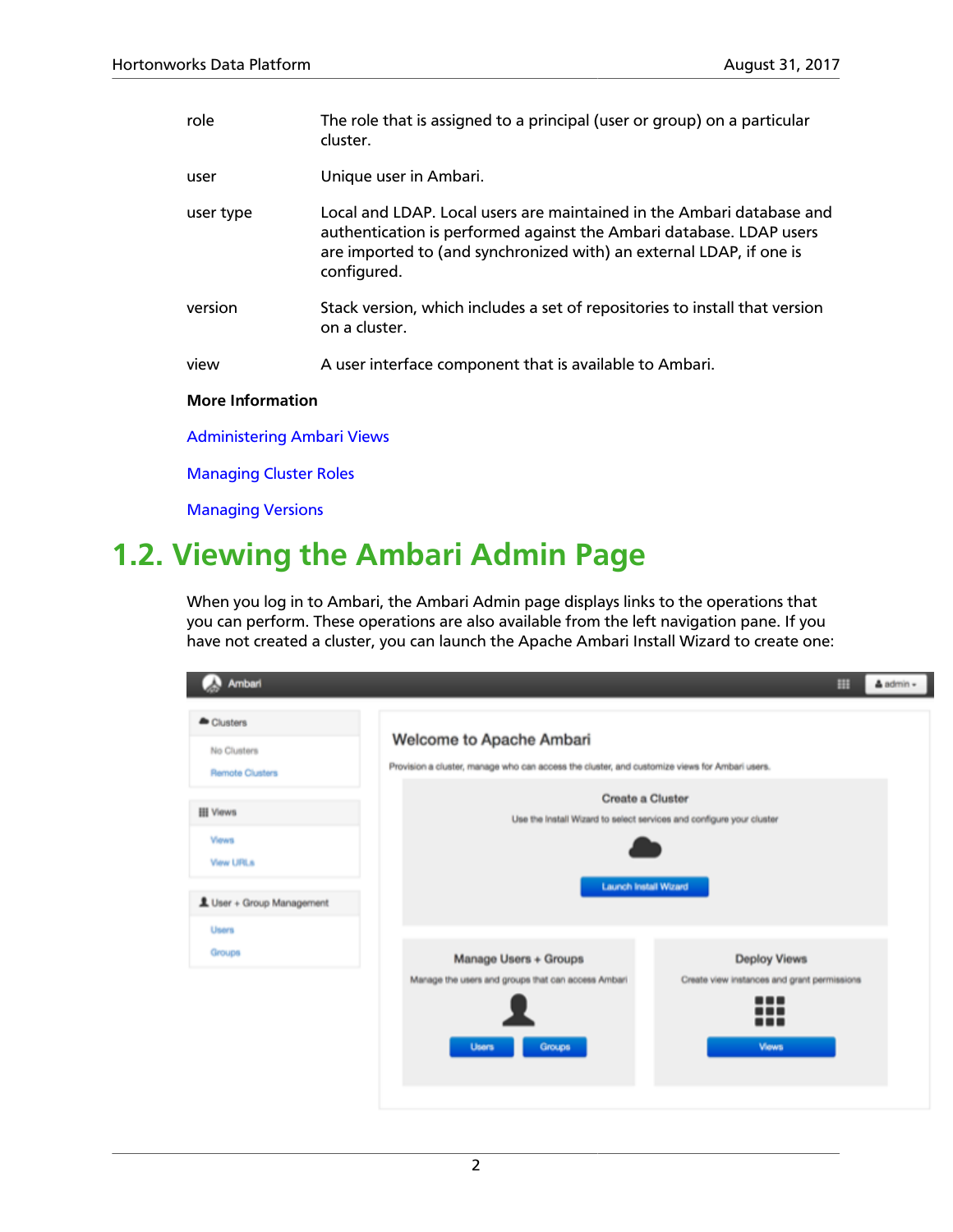- **Clusters** displays the current cluster name (if created), a link to rename your cluster, and a link to manage remote clusters.
- **Views** enables you to create and edit instances of deployed views and to manage access permissions for those instances.
- **User + Group Management** enables you to create and edit users and groups.

After you create a cluster, the Ambari Admin page displays links to additional operations you can perform to manage that cluster.

| Ambari                                                            |                                                                                                                                                              | m                                                                         | $A$ admin $-$ |
|-------------------------------------------------------------------|--------------------------------------------------------------------------------------------------------------------------------------------------------------|---------------------------------------------------------------------------|---------------|
| Clusters<br>ø<br>mylocalcluste<br><b>Roles</b><br>Go to Dashboard | Welcome to Apache Ambari<br>Monitor your cluster resources, manage who can access the cluster, and customize views for Ambari users.<br>Operate Your Cluster |                                                                           |               |
| Versions<br>Remote Clusters<br><b>III</b> Views                   | Manage the configuration of your cluster and monitor the health of your services<br><b>Manage Roles</b>                                                      | Go to Dashboard                                                           |               |
| Views<br>View URLs                                                |                                                                                                                                                              |                                                                           |               |
| L User + Group Management<br><b>Users</b><br>Groups               | Manage Users + Groups<br>Manage the users and groups that can access Ambari                                                                                  | Deploy Views<br>Create view instances and grant permissions<br>---<br>--- |               |
|                                                                   | Groups<br><b>Users</b>                                                                                                                                       | <b>Views</b>                                                              |               |

- **Versions** enables you to manage the stack versions that are available for the clusters.
- **Roles** enables you to add users and groups to roles having different permissions on the cluster.
- **Go To Dashboard** enables you to manage and monitor your Hadoop cluster.

**More Information**

[Create a Cluster \[5\]](#page-9-0)

[Register Remote Clusters \[11\]](#page-15-1)

[Administering Views](https://docs.hortonworks.com/HDPDocuments/Ambari-2.5.2.0/bk_ambari-views/content/ch_administering_ambari_views.html)

[Managing Users and Groups \[12\]](#page-16-0)

[Managing Versions](https://docs.hortonworks.com/HDPDocuments/Ambari-2.5.2.0/bk_ambari-administration/content/managing_versions.html)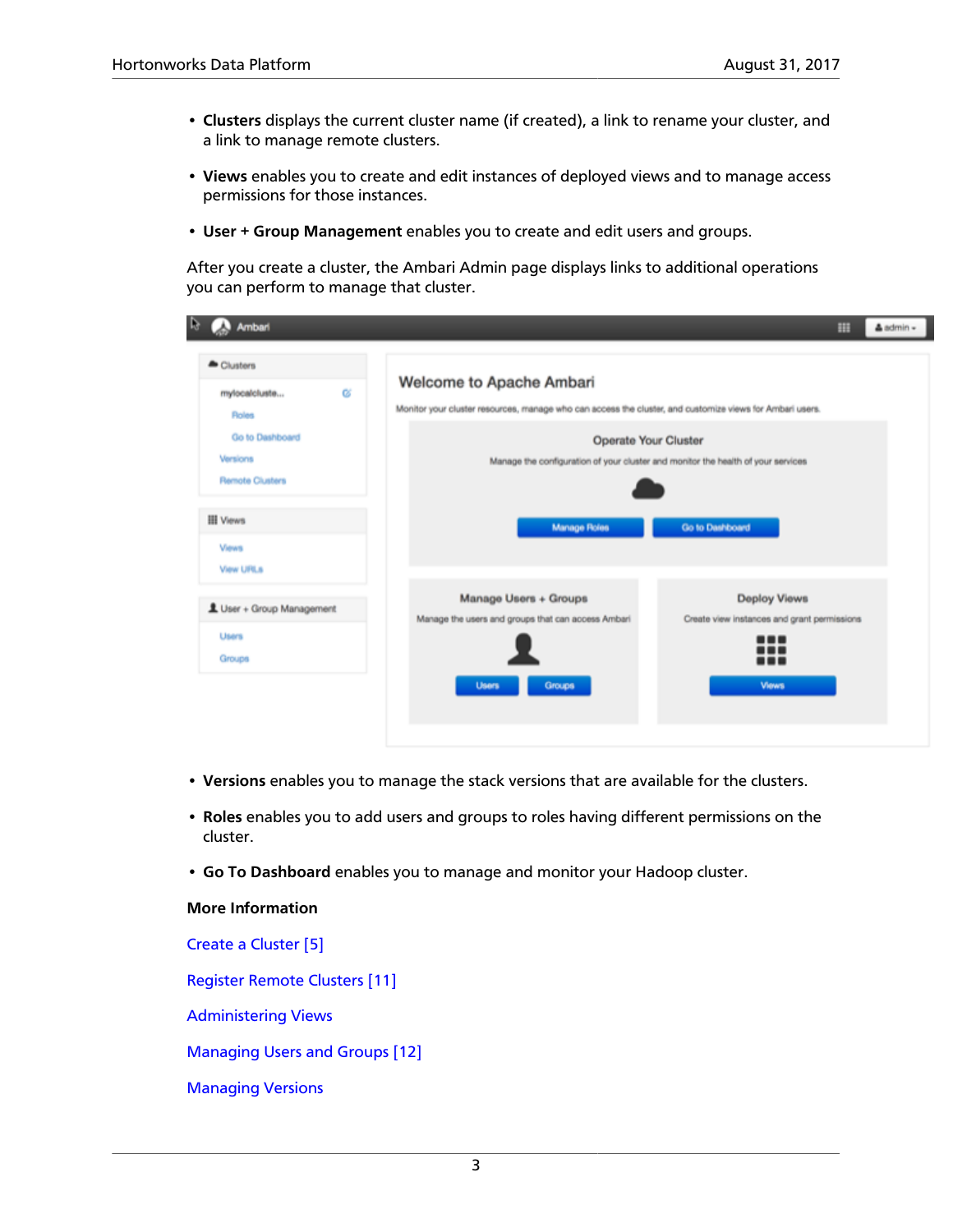# <span id="page-8-0"></span>**2. Administering Ambari**

An Ambari-level Administrator user has full control over all aspects of Ambari, including the abilities to create and manage a cluster. This chapter describes tasks you perform as a cluster administrator.

- [Log In to Ambari \[4\]](#page-8-1)
- [Change the Default Admin Password \[4\]](#page-8-2)
- [Create a Cluster \[5\]](#page-9-0)
- [Manage Cluster Roles \[5\]](#page-9-1)
- [Open the Cluster Dashboard \[9\]](#page-13-0)
- [Rename a Cluster \[9\]](#page-13-1)
- [Managing Versions \[9\]](#page-13-2)
- [Register Remote Clusters \[11\]](#page-15-1)

### <span id="page-8-1"></span>**2.1. Log In to Ambari**

After installing Ambari, you can log in to Ambari as follows:

**Steps**

1. Access Ambari

http://<your.ambari.server>:8080

<your.ambari.server> is the name of your Ambari server and 8080 is the default HTTP port.

2. Enter your credentials:

username/password = admin/admin

The Ambari Admin page displays.

### **More Information**

[Viewing the Ambari Admin Page \[2\]](#page-6-0)

### <span id="page-8-2"></span>**2.2. Change the Default Admin Password**

Using the Ambari Admin page, you can change the password for the default admin user to create a unique administrator credential for your system:

- 1. In **User + Group Managment**, click **Users**.
- 2. Select the admin user.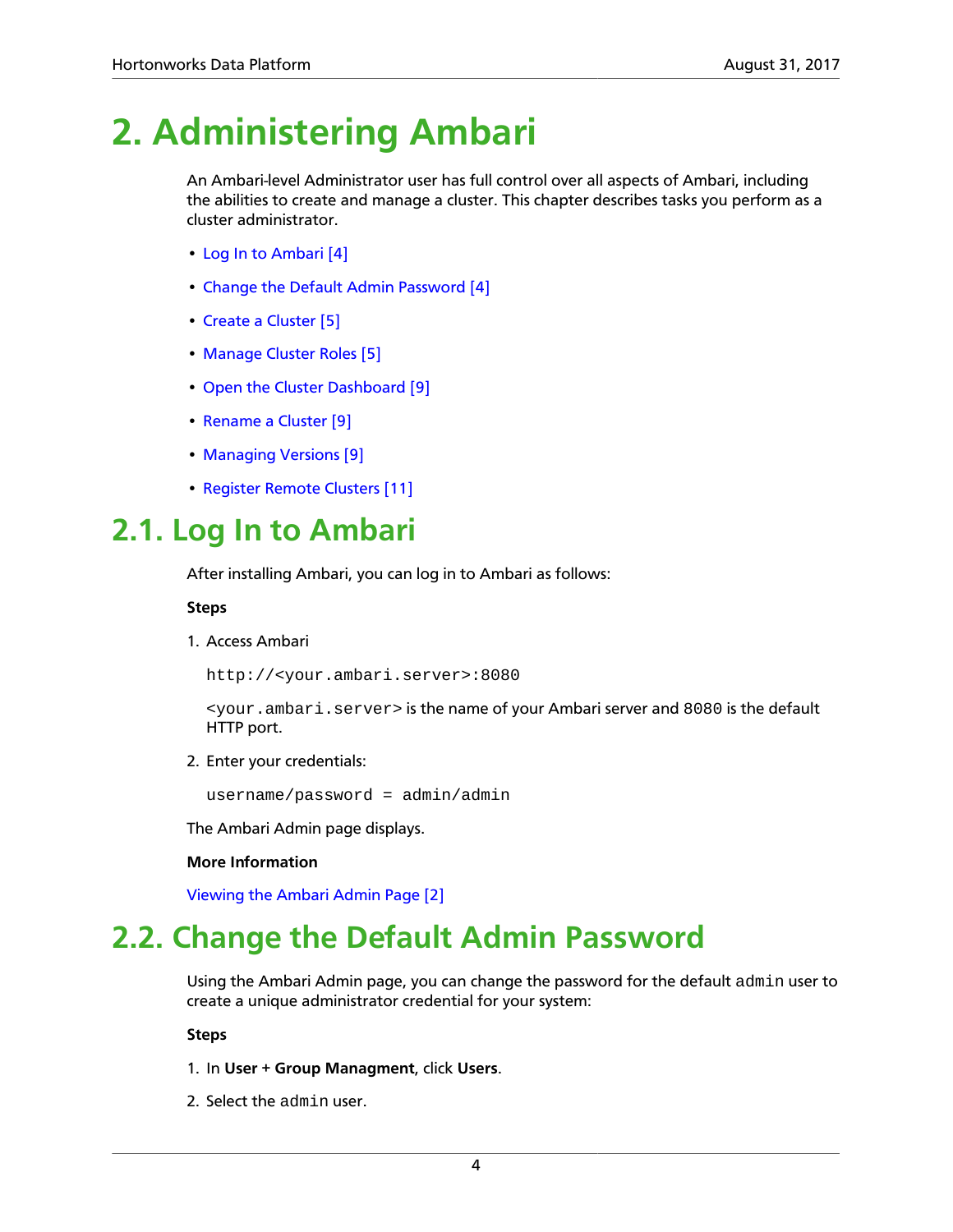#### 3. Click **Change Password**.

- 4. Enter the current admin password and then your new password, twice.
- 5. Click **OK**.

### <span id="page-9-0"></span>**2.3. Create a Cluster**

After you have successfully installed Ambari, you can then create a cluster by using the Cluster Install wizard:

**Steps**

- 1. In the Ambari Admin page, click **Install Cluster**.
- 2. Complete the wizard pages.

#### **More Information**

[Install, Configure, and Deploy an HDP Cluster](https://docs.hortonworks.com/HDPDocuments/Ambari-2.5.2.0/bk_ambari-installation/content/ch_Deploy_and_Configure_a_HDP_Cluster.html)

### <span id="page-9-1"></span>**2.4. Manage Cluster Roles**

Ambari-level administrators can assign users and groups different roles with permissions to perform operations at Ambari-, Cluster-, Service-, Host-, and User- (view-only) levels. This effectively distributes the responsibilities of managing a cluster while not relinquishing total control of the Ambari management facility.

### **More Information**

[Understanding Cluster Roles \[5\]](#page-9-2)

[Role Comparison Chart](https://docs.hortonworks.com/HDPDocuments/Ambari-2.5.2.0/bk_ambari-administration/content/cluster_roles.html#role_comparison_chart)

[Modify User and Group Cluster Roles \[8\]](#page-12-0)

### <span id="page-9-2"></span>**2.4.1. Understanding Cluster Roles**

In Ambari 2.2 and earlier, the only roles available were Operator and Read-only. To enhance the granularity of permissions that can be granted to Ambari users, the following new, cluster-level roles are available:

#### **Cluster User**

Users assigned to the Cluster User role can view information about the cluster and its services, including configurations, service status, and health alerts. In Ambari 2.2 and earlier, this user was referred to as the Read-only user. Effectively, the cluster user is a viewonly user.

#### **Service Operator**

Users assigned to the Service Operator role have control over service life cycles, such as starting and stopping services, performing service checks, and performing service-specific tasks such as rebalancing HDFS and refreshing the YARN Capacity Scheduler.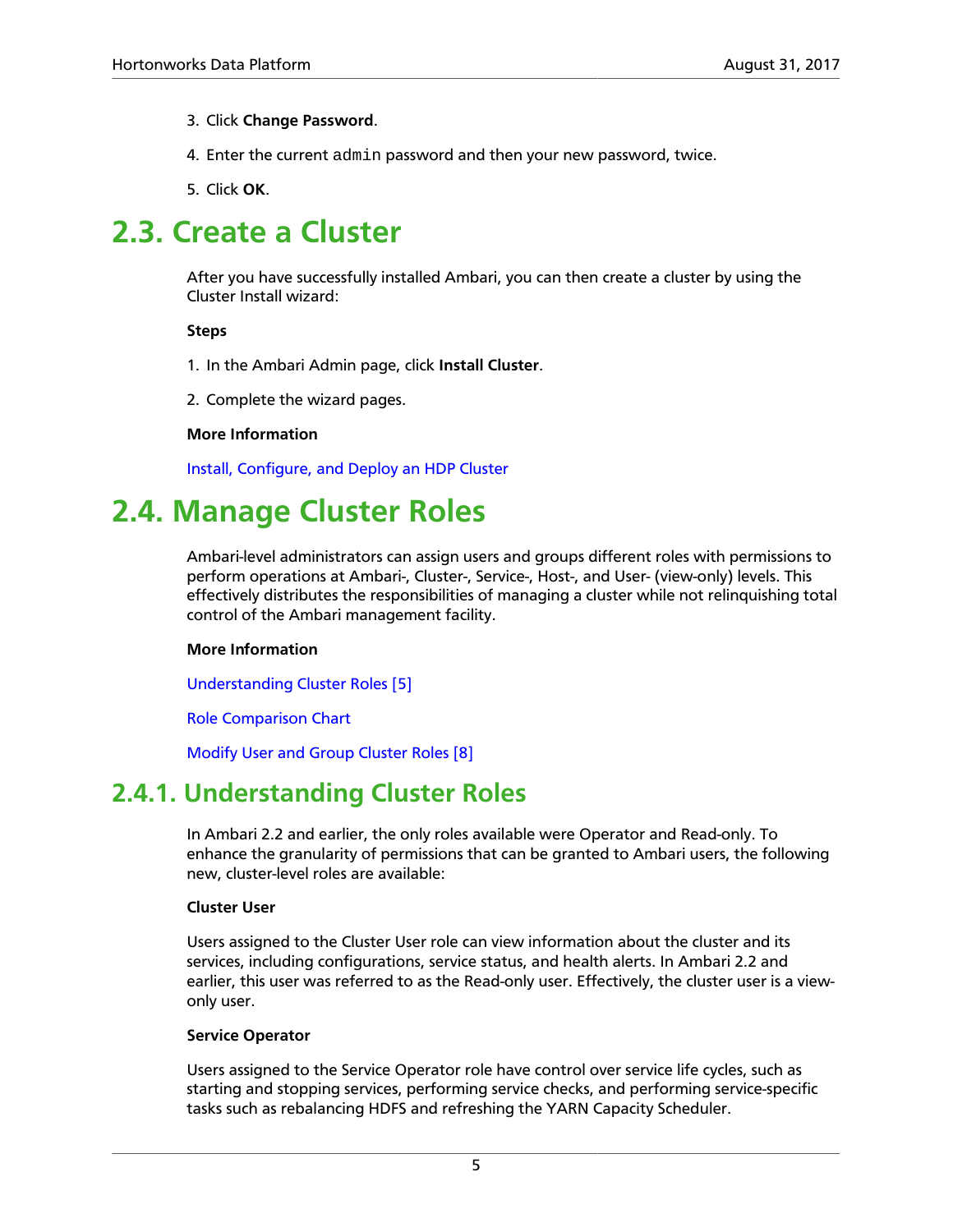#### **Service Administrator**

Users assigned to the Service Administrator role have the same permissions as users assigned to the Service Operator role but have the added ability to configure services. This includes the ability to manage configuration groups, move service masters, and enable HA.

#### **Cluster Operator**

Users assigned to the Cluster Operator role have the same permissions as users assigned to the Service Administrator role but have the added ability to perform host-level tasks such as adding and removing hosts and components.

#### **Cluster Administrator**

Users assigned to the Cluster Administrators role have control over the relevant cluster, its hosts, and services. In Ambari 2.2 and earlier, this user was referred to as the Operator user.

#### **Ambari Administrator**

Ambari Administrator users have full control over all aspects of Ambari. This includes the ability to create clusters, change cluster names, register new versions of cluster software, and fully control all clusters managed by the Ambari instance.

The following chart compares these cluster roles:

|                                     | <b>Cluster User</b> | Service<br>Operator | <b>Service</b><br><b>Administrator</b> | Cluster<br>Operator | Cluster<br><b>Administrator</b> | <b>Ambari</b><br><b>Administrator</b> |
|-------------------------------------|---------------------|---------------------|----------------------------------------|---------------------|---------------------------------|---------------------------------------|
| <b>Service-Level Authorizations</b> |                     |                     |                                        |                     |                                 |                                       |
| <b>View metrics</b>                 |                     |                     |                                        |                     |                                 |                                       |
| View status<br>information          |                     |                     |                                        |                     |                                 |                                       |
| View configurations                 |                     |                     |                                        |                     |                                 |                                       |
| Compare<br>configurations           |                     |                     |                                        |                     |                                 |                                       |
| View service alerts                 |                     |                     |                                        |                     |                                 |                                       |
| Start, stop, or restart<br>service  |                     |                     |                                        |                     |                                 |                                       |
| Decommission or<br>recommission     |                     |                     |                                        |                     |                                 |                                       |
| Run service checks                  |                     |                     |                                        |                     |                                 |                                       |
| Turn maintenance<br>mode on or off  |                     |                     |                                        |                     |                                 |                                       |
| Perform service-<br>specific tasks  |                     |                     |                                        |                     |                                 |                                       |
| Modify<br>configurations            |                     |                     |                                        |                     |                                 |                                       |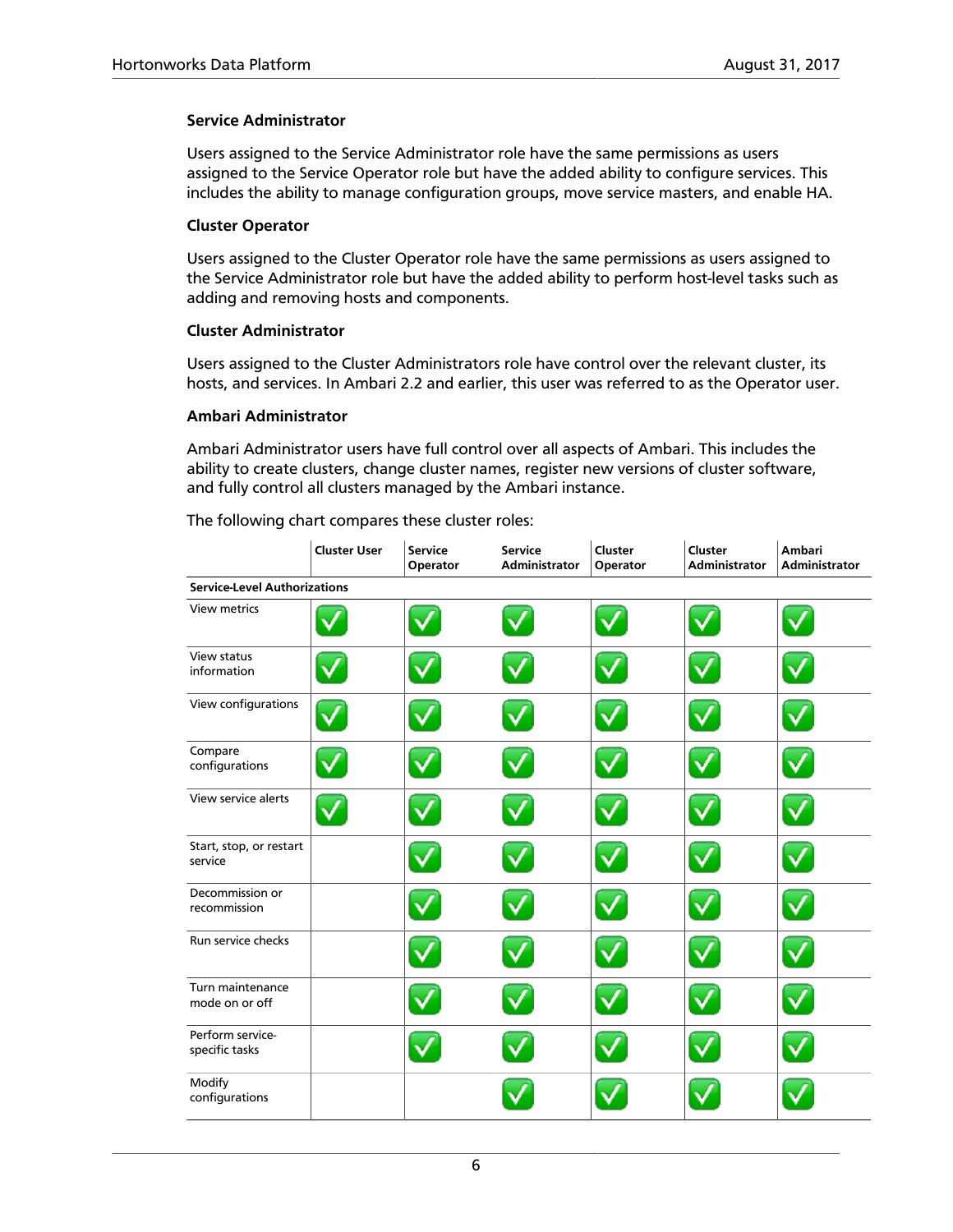|                                     | <b>Cluster User</b> | <b>Service</b><br>Operator | <b>Service</b><br>Administrator | Cluster<br>Operator | Cluster<br>Administrator | Ambari<br>Administrator |
|-------------------------------------|---------------------|----------------------------|---------------------------------|---------------------|--------------------------|-------------------------|
| Manage<br>configuration groups      |                     |                            |                                 |                     |                          |                         |
| Move to another<br>host             |                     |                            |                                 |                     |                          |                         |
| Enable HA                           |                     |                            |                                 |                     |                          |                         |
| Enable or disable<br>service alerts |                     |                            |                                 |                     |                          |                         |
| Add service to cluster              |                     |                            |                                 |                     |                          |                         |
| <b>Host-Level Authorizations</b>    |                     |                            |                                 |                     |                          |                         |
| <b>View metrics</b>                 |                     |                            |                                 |                     |                          |                         |
| View status<br>information          |                     |                            |                                 |                     |                          |                         |
| View configuration                  |                     |                            |                                 |                     |                          |                         |
| Turn maintenance<br>mode on or off  |                     |                            |                                 |                     |                          |                         |
| Install components                  |                     |                            |                                 |                     |                          |                         |
| Add or delete hosts                 |                     |                            |                                 |                     |                          |                         |
| <b>Cluster-Level Authorizations</b> |                     |                            |                                 |                     |                          |                         |
| <b>View metrics</b>                 |                     |                            |                                 |                     |                          |                         |
| View status<br>information          |                     |                            |                                 |                     |                          |                         |
| View configuration                  |                     |                            |                                 |                     |                          |                         |
| View stack version<br>details       |                     |                            |                                 |                     |                          |                         |
| View alerts                         |                     |                            |                                 |                     |                          | $\overline{\checkmark}$ |
| Enable or disable<br>alerts         |                     |                            |                                 |                     |                          |                         |
| Enable or disable<br>Kerberos       |                     |                            |                                 |                     |                          | $\checkmark$            |
| Upgrade<br>orLdowngrade stack       |                     |                            |                                 |                     |                          |                         |
| <b>Ambari-level Authorizations</b>  |                     |                            |                                 |                     |                          |                         |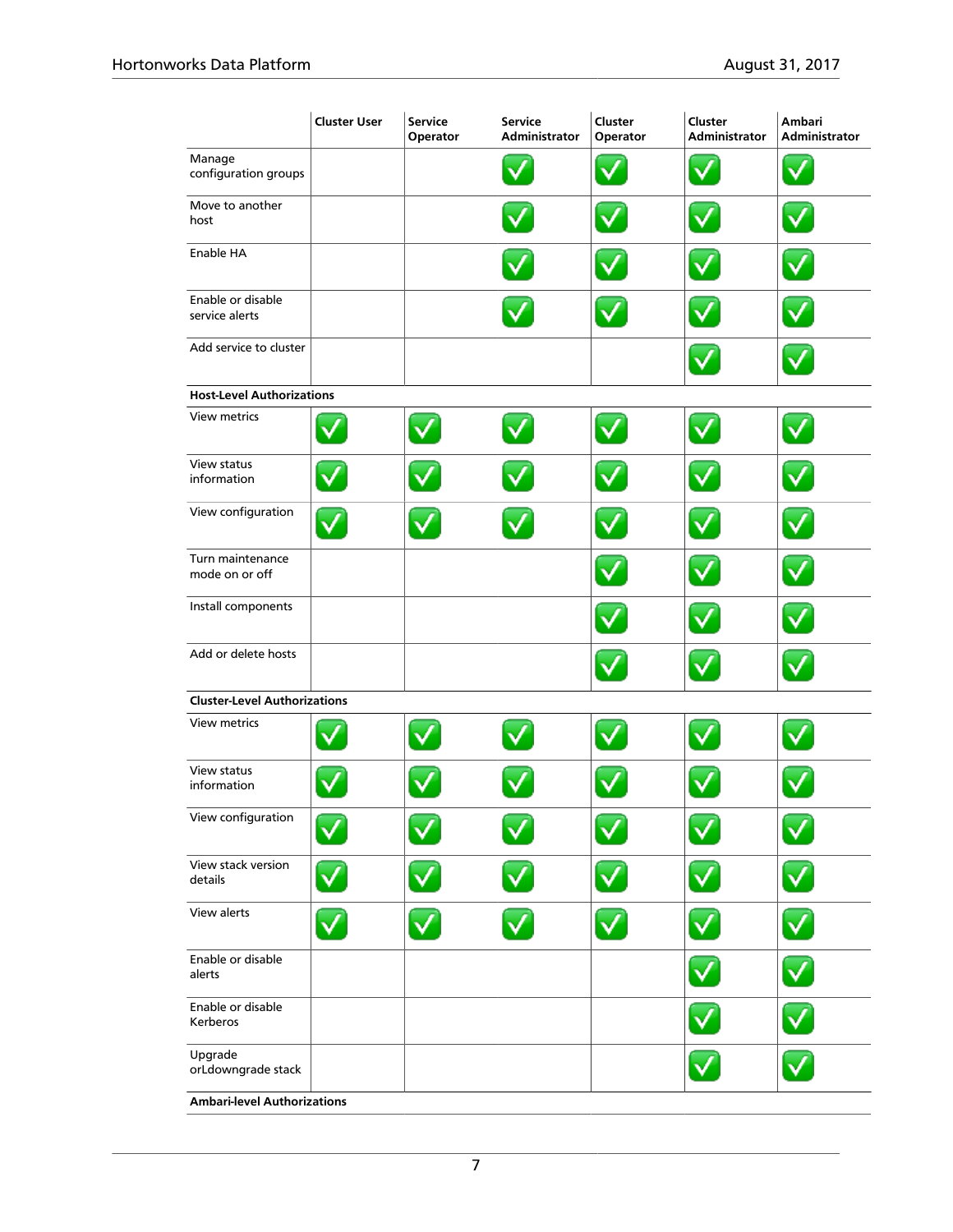|                                      | <b>Cluster User</b> | <b>Service</b><br>Operator | <b>Service</b><br>Administrator | Cluster<br>Operator | Cluster<br>Administrator | Ambari<br>Administrator |
|--------------------------------------|---------------------|----------------------------|---------------------------------|---------------------|--------------------------|-------------------------|
| Create new clusters                  |                     |                            |                                 |                     |                          |                         |
| Set service users and<br>groups      |                     |                            |                                 |                     |                          |                         |
| Rename clusters                      |                     |                            |                                 |                     |                          |                         |
| Manage users                         |                     |                            |                                 |                     |                          |                         |
| Manage groups                        |                     |                            |                                 |                     |                          |                         |
| Manage Ambari<br>Views               |                     |                            |                                 |                     |                          |                         |
| Assign permission<br>and roles       |                     |                            |                                 |                     |                          |                         |
| Manage stack<br>versions             |                     |                            |                                 |                     |                          |                         |
| Edit stack repository<br><b>URLs</b> |                     |                            |                                 |                     |                          |                         |

### <span id="page-12-0"></span>**2.4.2. Modify User and Group Cluster Roles**

If you want to modify cluster roles:

#### **Steps**

- 1. In the Clusters section, under the cluster name, click **Roles** to display the current user and group role assignments for that cluster.
- 2.

Using the block view ( ), edit the user and group assignment to each role for the cluster by clicking in the space, typing the first character in an existing user or group name, and selecting the name.

3.

Using the list view ( $\Box$ ), edit user and group assignments by finding the user or group and adjusting the role by using the drop-down menu.

4. Click the check mark  $\left(\bigvee\right)$  to save your changes.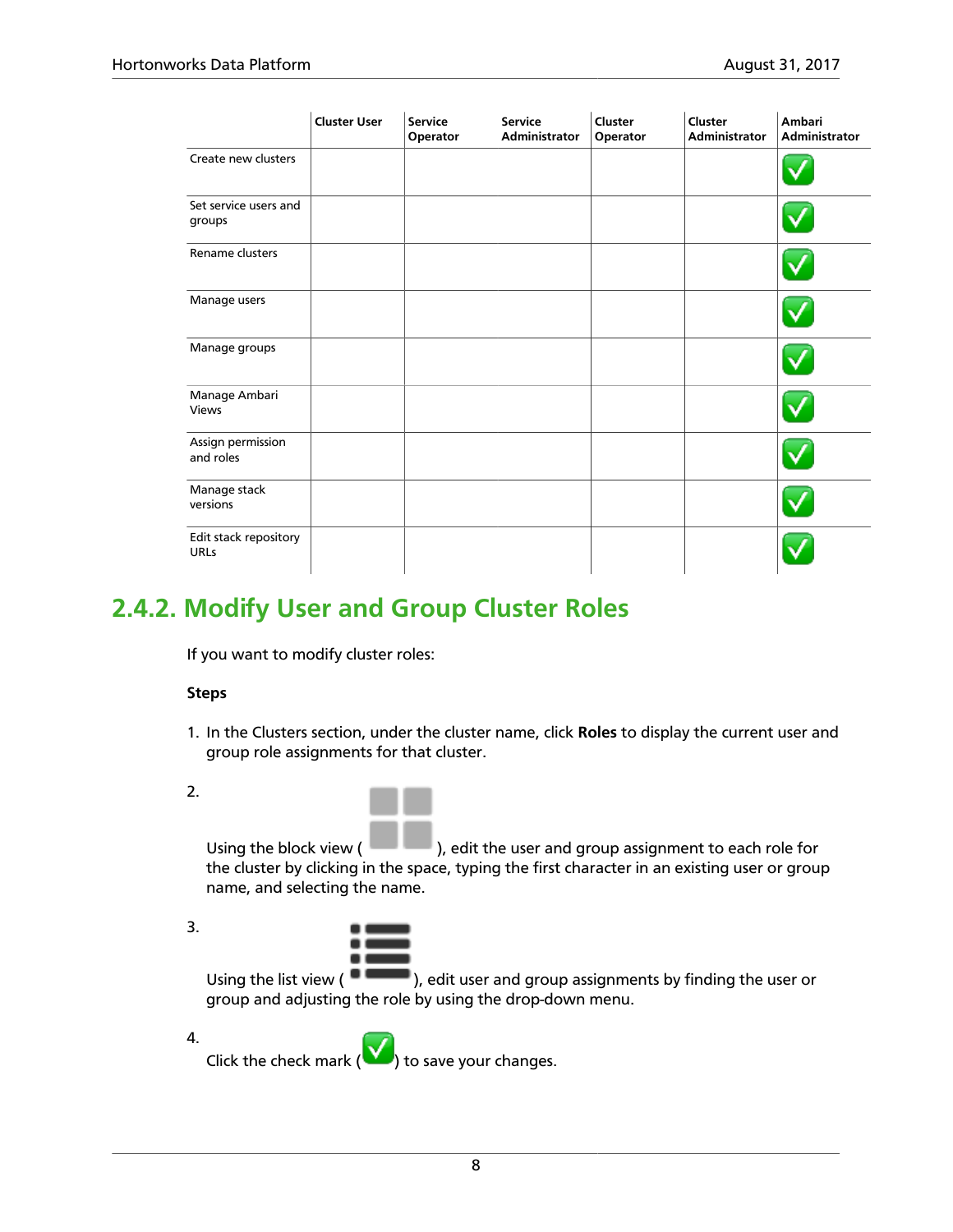### <span id="page-13-0"></span>**2.5. Open the Cluster Dashboard**

After you create a cluster, you use the **Go to Dashboard** link to open the cluster operations dashboard. From this dashboard, you can manage and monitor cluster services, including managing the service life cycle, changing configurations, reviewing alerts, and so on.

### **More Information**

[Viewing the Ambari Dashboards](https://docs.hortonworks.com/HDPDocuments/Ambari-2.5.2.0/bk_ambari-operations/content/ch_viewing_the_ambari_dashboards.html)

### <span id="page-13-1"></span>**2.6. Rename a Cluster**

After you create a cluster, you can rename it by using the Rename Cluster feature:

#### **Steps**

- 1. In Clusters, click the **Rename Cluster** icon, next to the cluster name that you want to change:
- 2. Enter alphanumeric characters to rename your cluster.
- 3. Click the check mark.
- 4. Confirm.
- 5. Restart Ambari server and the Ambari agents.

After renaming the cluster, alert checks must be re-queued on the agents. Therefore, you must restart Ambari Server and the Ambari Agents for the change to take effect.

6. Adjust any API calls you make to use the new name.

Changing the name of the cluster changes the name of the Ambari REST API resource for the cluster

### <span id="page-13-2"></span>**2.7. Managing Versions**

This section describes how to manage versions of the cluster stack software that are registered in Ambari, including registering a new version, upgrading version-repository base URLs, and de-registering a version. After you install a cluster, Ambari automatically registers the version of the stack software. The Versions table lists the stack, name, version, and cluster that is running that version.

- [Register New Version \[10\]](#page-14-0)
- [Update Version Repository Base URLs \[10\]](#page-14-1)
- [De-Register a Version \[11\]](#page-15-0)

### **More Information**

[HDP Repositories](https://docs.hortonworks.com/HDPDocuments/Ambari-2.5.2.0/bk_ambari-installation/content/hdp_stack_repositories.html)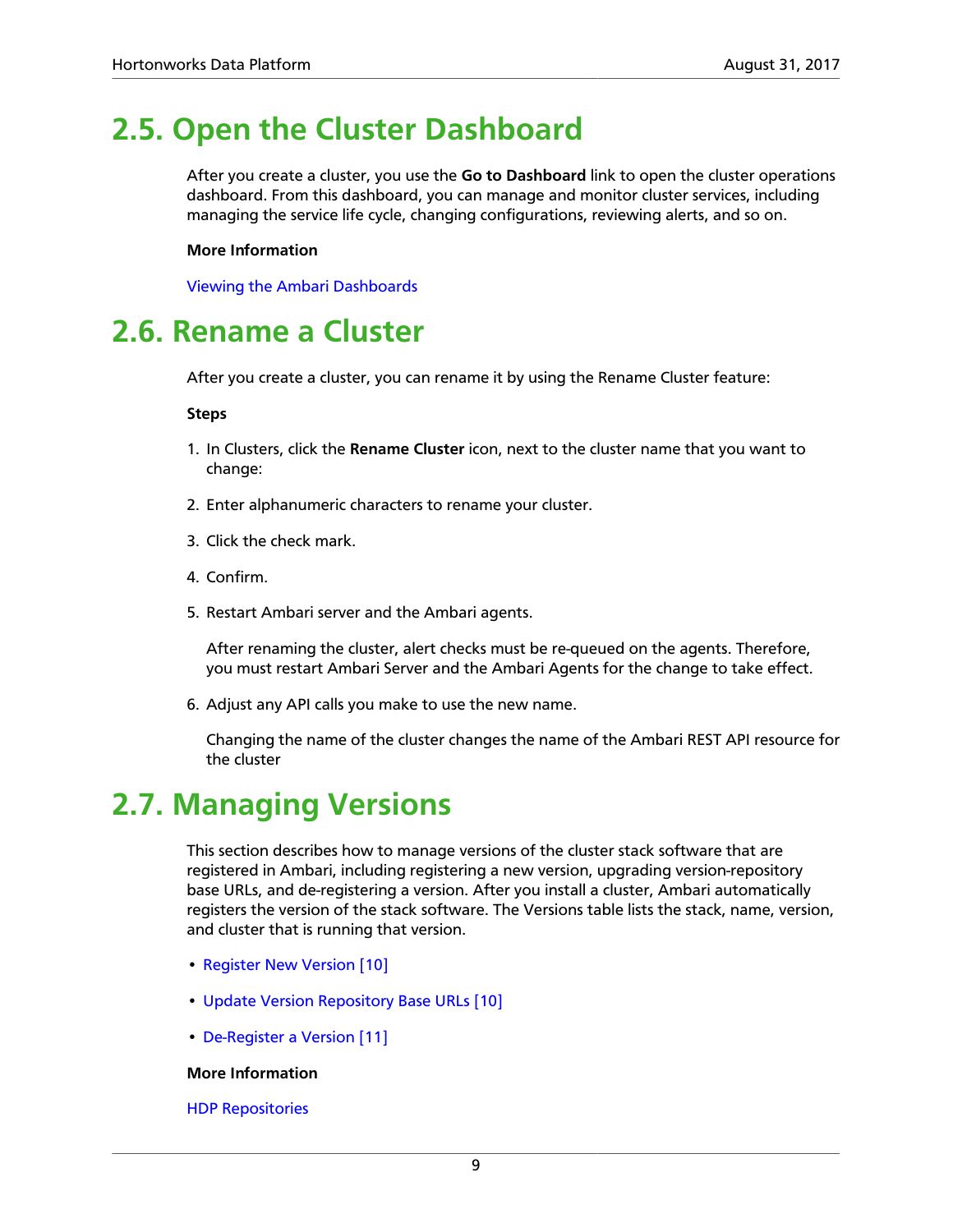[Using a Local Repository](https://docs.hortonworks.com/HDPDocuments/Ambari-2.5.2.0/bk_ambari-installation/content/ch_using-local-repos.html)

[Using a Local RedHat Satellite Spacewalk Repository](https://docs.hortonworks.com/HDPDocuments/Ambari-2.5.2.0/bk_ambari-installation/content/using_a_local_redHat_satellite_spacewalk_repo.html)

### <span id="page-14-0"></span>**2.7.1. Register New Version**

### **Steps**

- 1. Browse to **Versions**.
- 2. Proceed to register a new version by clicking **+ Register Version**.
- 3. Select the software version and method of delivery for your cluster.
	- **Choose HDP Stack.** The available HDP versions are shown in TABs. When you select a TAB, Ambari attempts to discover what specific version of that HDP Stack is available. That list is shown in a DROPDOWN. For that specific version, the available Services are displayed, with their Versions shown in the TABLE.
	- **Choose HDP Version.** If Ambari has access to the Internet, the specific Versions will be listed as options in the DROPDOWN. If you have a Version Definition File for a version that is not listed, you can click **Add Version…** and upload the VDF file. In addition, a **Default Version Definition** is also included in the list if you do not have Internet access or are not sure which specific version to install. If you choose the **Default Version Definition**, you must enter a "two-digit Version Number" in the **Name** input field.
	- **Choose Repository Delivery Method**. Using a Private Repository requires Internet connectivity. Using a Local Repository requires you have configured the software in a repository available in your network. To use the private software repositories, see the list of available HDP Repositories for each OS. Or, if you are using a local repository, enter the Base URLs for the local repository you have created.
- 4. Review **Advanced Options**.
	- **Skip Repository Base URL validation (Advanced):** Ambari will attempt to connect to the repository Base URLs and validate that you have entered a validate repository. If not, an error will be shown that you must correct before proceeding. This option will skip the Base URL validation.
	- **Use RedHat Satellite/Spacewalk:** This option will only be enabled when you plan to use a Local Repository. When you choose this option for the software repositories, **you are responsible for configuring the repository channel in Satellite/Spacewalk**. Please refer to the Red Hat Satellite/Spacewalk documentation for more information. Once configured, it is very important that ensure the repositories you confirm for the selected **stack version** are available on the hosts in the cluster. Ambari will not distribute or use .repo files and will rely on Satellite/Spacewalk as having the repositories configured with the correct stack version.
- 5. Click **Save**.

### <span id="page-14-1"></span>**2.7.2. Update Version Repository Base URLs**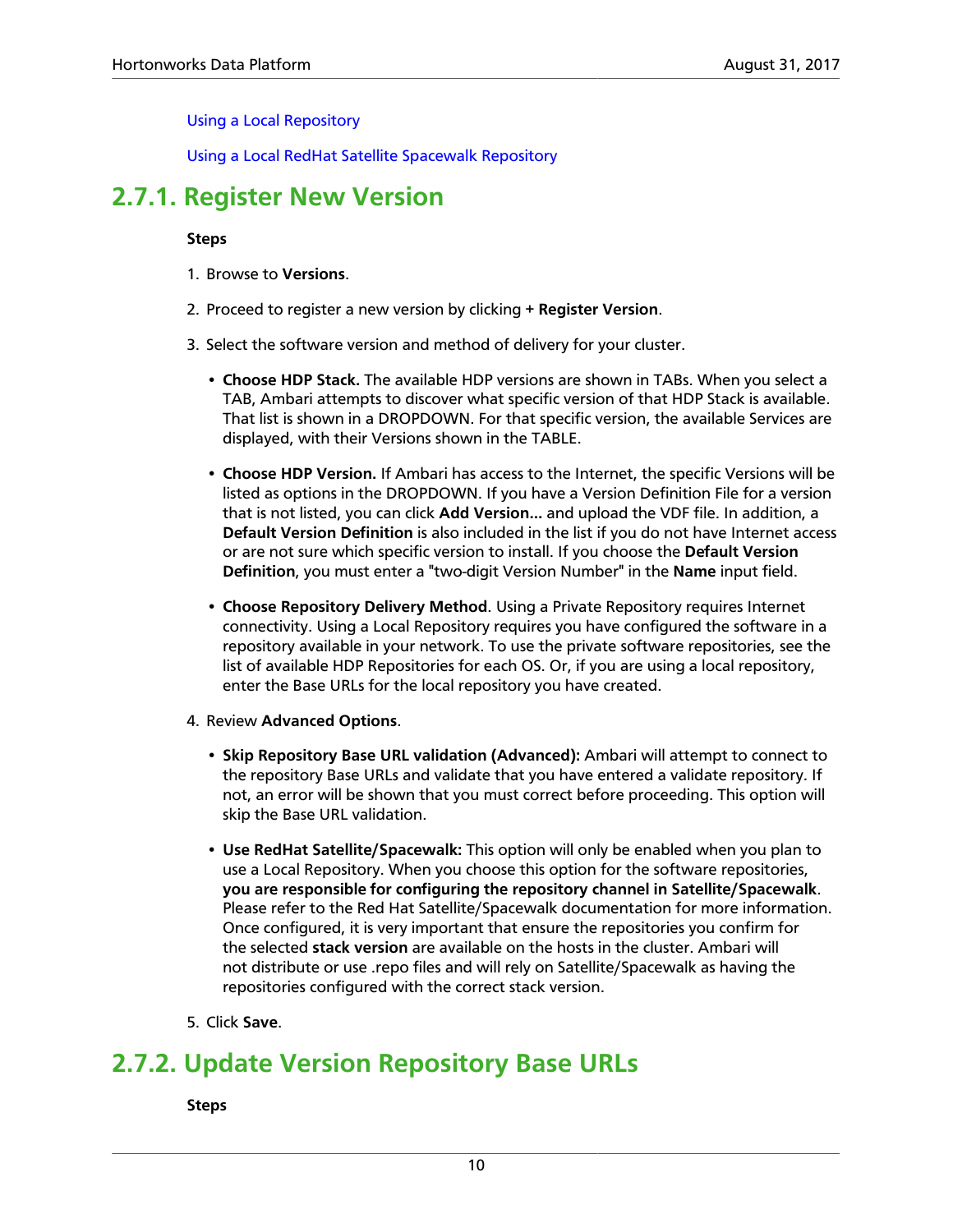- 1. Browse to **Versions**.
- 2. Click the version you want to modify.
- 3. Modify the base URLs for the repositories. To use the private software repositories, see the list of available HDP repositories for each OS. Or, if you are using a local repository, enter the Base URLs for the local repository you have created.
- 4. Click **Save**.
- 5. Click **Confirm Change**.

You **must** confirm the change since you are about to change repository Base URLs that are already in use. Please confirm that you intend to make this change and that the new Base URLs point to the same exact stack version and build.

### <span id="page-15-0"></span>**2.7.3. De-Register a Version**

#### **Steps**

- 1. Browse to **Versions**.
- 2. Click the version you want to de-register.

Only versions that are not installed in a cluster can be de-registered.

3. Click **Deregister Version** and then confirm.

### <span id="page-15-1"></span>**2.8. Register Remote Clusters**

You might work with clusters that are managed by Ambari but are not local to your Ambari server. These clusters are considered remote with respect to your local Ambari server. They are managed by a remote Ambari server. If you .

plan to run a standalone server to host views, including accessing clusters managed by a different Ambari server, you can register those clusters from the standalone Ambari server as remote clusters. After you register these remote clusters, you can use them to configure view instances.

#### **Steps:**

- 1. Browse to **Remote Clusters** and click **Register Remote Cluster**.
- 2. Enter a name for the remote cluster cluster, the Ambari cluster URL, and a cluster user name and associated password.
- 3. Click **Save**.

The remote cluster is now available for configuring View instances.

#### **More Information**

### [Configuring View Instances](https://docs.hortonworks.com/HDPDocuments/Ambari-2.5.2.0/bk_ambari-views/content/configuring_view_instances.html)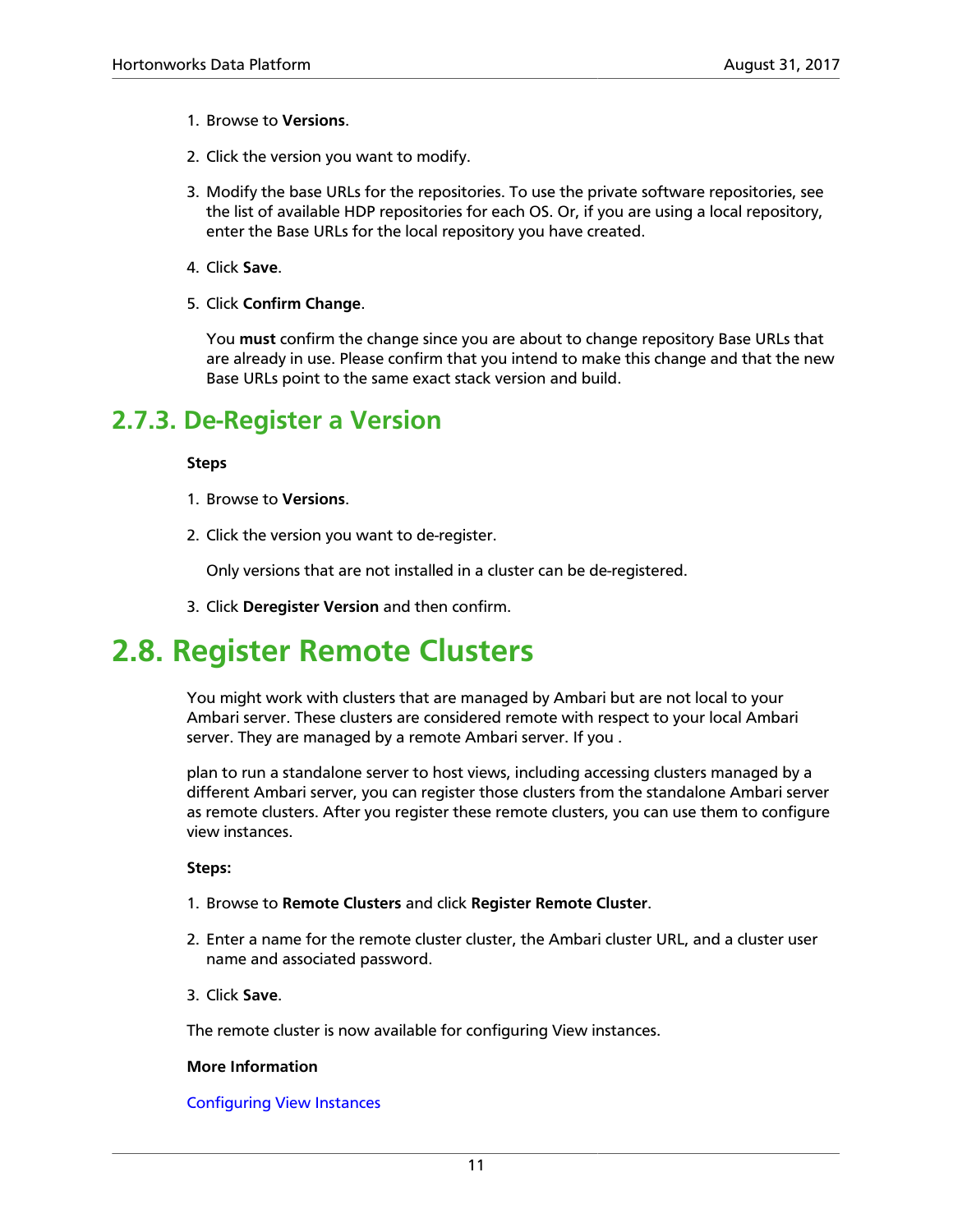# <span id="page-16-0"></span>**3. Managing Users and Groups**

As an Ambari administrator, you can create and manage users and groups available to Ambari. You can also import user and group information into Ambari from external LDAP systems. This section describes the specific tasks you perform when managing users and groups in Ambari:

- [Local and LDAP User and Group Types \[12\]](#page-16-2)
- [Ambari Administrator Privileges \[13\]](#page-17-0)
- [Create a Local User \[13\]](#page-17-1)
- [Set User Status \[13\]](#page-17-2)
- [Set the Ambari Admin Flag \[14\]](#page-18-0)
- [Change the Password for a Local User \[14\]](#page-18-1)
- [Delete a Local User \[14\]](#page-18-2)
- [Create a Local Group \[15\]](#page-19-0)
- [Managing Group Membership \[15\]](#page-19-1)
- [Delete a Local Group \[16\]](#page-20-1)
- [Enable User Home Directory Creation \[16\]](#page-20-2)

### <span id="page-16-1"></span>**3.1. Understanding Users and Groups**

Ambari supports two types of users and groups: local and LDAP. The following topics describe how you use the Ambari Admin page to manage these users and groups.

- [Local and LDAP User and Group Types \[12\]](#page-16-2)
- [Ambari Administrator Privileges \[13\]](#page-17-0)

### <span id="page-16-2"></span>**3.1.1. Local and LDAP User and Group Types**

Local users are stored in and authenticate against the Ambari database. LDAP users have basic account information stored in the Ambari database. Unlike local users, LDAP users authenticate against an external LDAP system.

Local groups are stored in the Ambari database. LDAP groups have basic information stored in the Ambari database, including group membership information. Unlike local groups, LDAP groups are imported and synchronized from an external LDAP system.

To use LDAP users and groups with Ambari, you must configure Ambari to authenticate against an external LDAP system. Ambari grants no permissions by default to a new user or group, created either locally or by synchronizing against LDAP, You, as an Ambari administrator, must explicitly grant each user permissions to access clusters or views.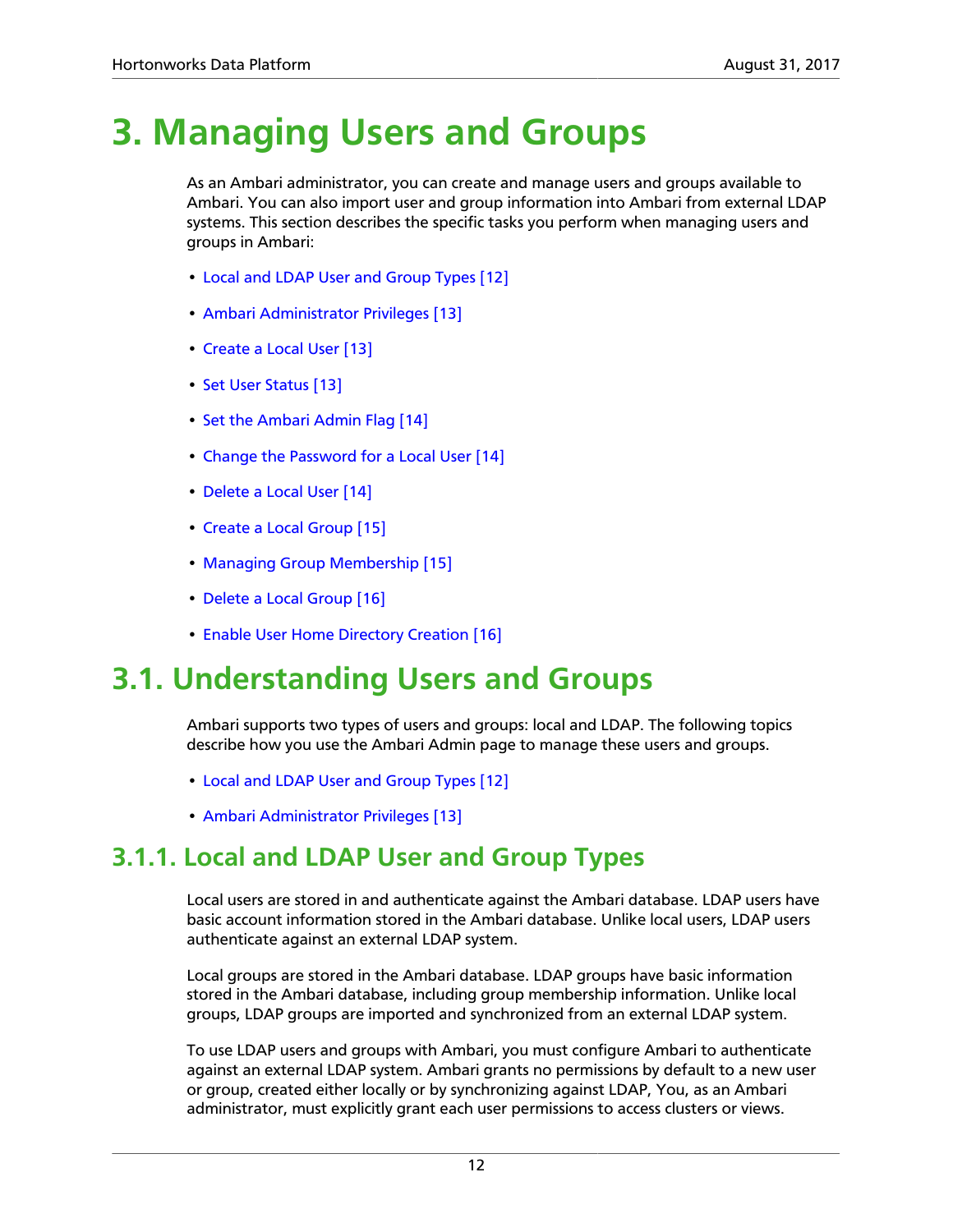### **More Information**

[Configure Ambari to use LDAP Server](https://docs.hortonworks.com/HDPDocuments/Ambari-2.5.2.0/bk_ambari-security/content/configure_ambari_to_use_ldap_server.html)

### <span id="page-17-0"></span>**3.1.2. Ambari Administrator Privileges**

You, as an Ambari administrator, can create new users, delete users, change user passwords, and edit user settings. You can control certain privileges for local and LDAP users. The following table lists the privileges available and those not available to the Ambari administrator for local and LDAP Ambari users.

### **Ambari Administrator Privileges for Ambari Local and LDAP Users**

| Ambari Administrator Privilege | <b>Local User</b> | <b>LDAP User</b> |
|--------------------------------|-------------------|------------------|
| Change password                | Available         | Not Available    |
| Set Ambari Admin flag          | Available         | Available        |
| Change group membership        | Available         | Not Available    |
| Delete user                    | Available         | Not Available    |
| Set active or inactive status  | Available         | Available        |

### <span id="page-17-1"></span>**3.2. Create a Local User**

As an Ambari administrator, on the Ambari Admin page:

#### **Steps**

- 1. Browse to **Users**.
- 2. Click **Create Local User**.
- 3. Enter a unique user name.

All user names are converted to lowercase.

- 4. Enter a password, and then confirm that password.
- 5. Click **Save**.

### <span id="page-17-2"></span>**3.3. Set User Status**

User status indicates whether the user is active and should be allowed to log in to Ambari or should be inactive and denied the ability to log in. By setting the status flag as active or inactive, you can effectively disable user account access to Ambari while preserving the user account information related to permissions.

As an Ambari administrator, on the Ambari Admin page:

- 1. Browse to **Users**.
- 2. Click the name of the user to modify.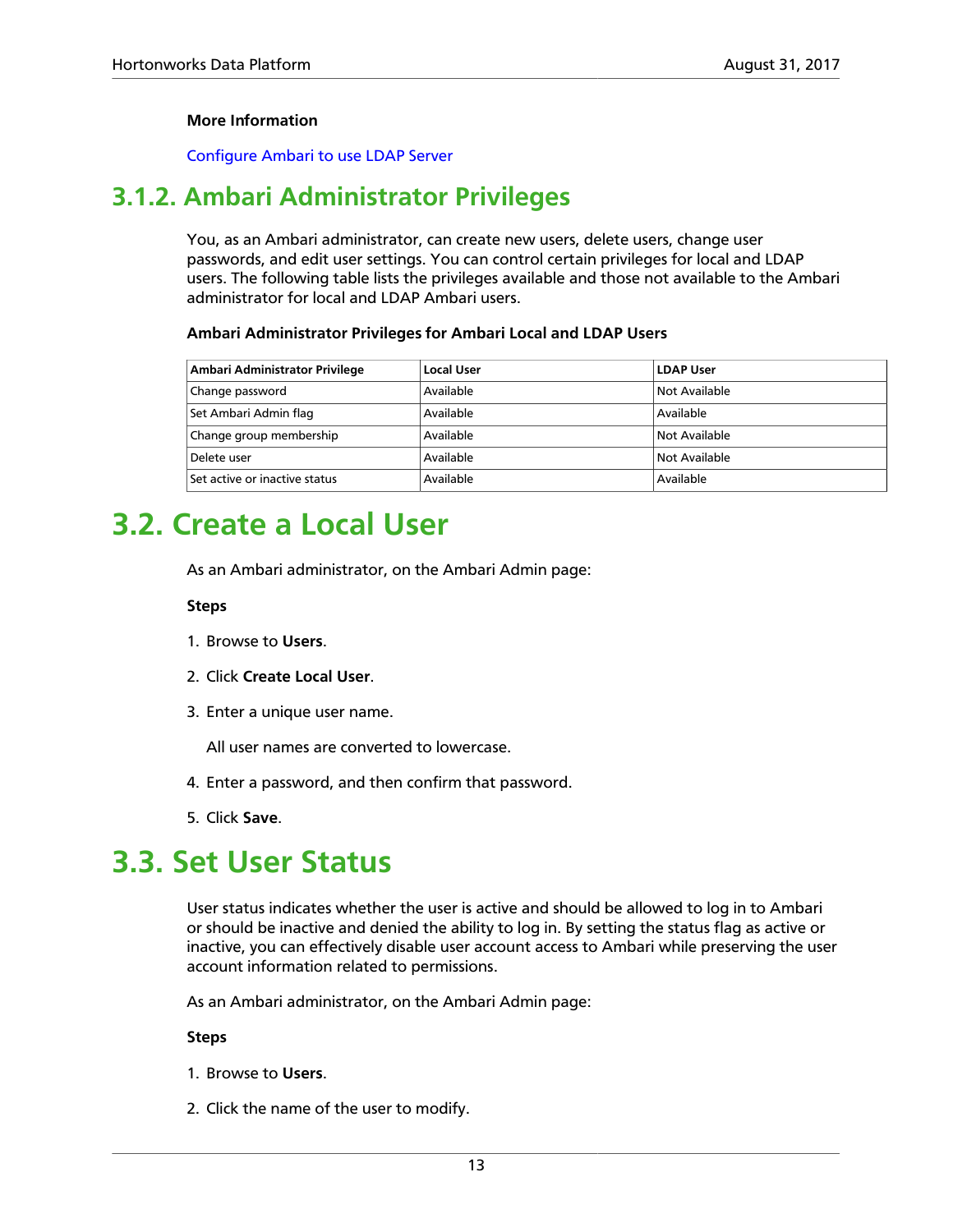- 3. Click the **Status** control to toggle between Active or Inactive.
- 4. Choose **OK**.

The change is saved immediately.

### <span id="page-18-0"></span>**3.4. Set the Ambari Admin Flag**

You, as an Ambari administrator can grant one or more users Ambari administrator privileges by setting the Ambari Admin flag. Only an Ambari administrator can set or remove the Ambari Admin flag. Ambari prevents you from accidentally removing the flag from your own account.

As an Ambari administrator, on the Ambari Admin page:

**Steps**

- 1. Browse to **Users**.
- 2. Click the name of the user to modify.
- 3. Click the Ambari Admin control.
- 4. Click **Yes** to set or **No** to remove the Ambari Admin flag.

### <span id="page-18-1"></span>**3.5. Change the Password for a Local User**

An Ambari administrator can change local user passwords, but not LDAP user passwords.

As an Ambari administrator, on the Ambari Admin page:

#### **Steps**

- 1. Browse to **Users**.
- 1. Click **Change password**.
- 2. Enter your administrator password, to confirm that you have required privileges.
- 3. Enter a password, and then confirm that password.
- 4. Click **Save**.

### <span id="page-18-2"></span>**3.6. Delete a Local User**

Deleting a local user removes the user account from the system, including all privileges associated with the user. If you want only to disable user log in, set the user status to Inactive.

As an Ambari administrator, on the Ambari Admin page: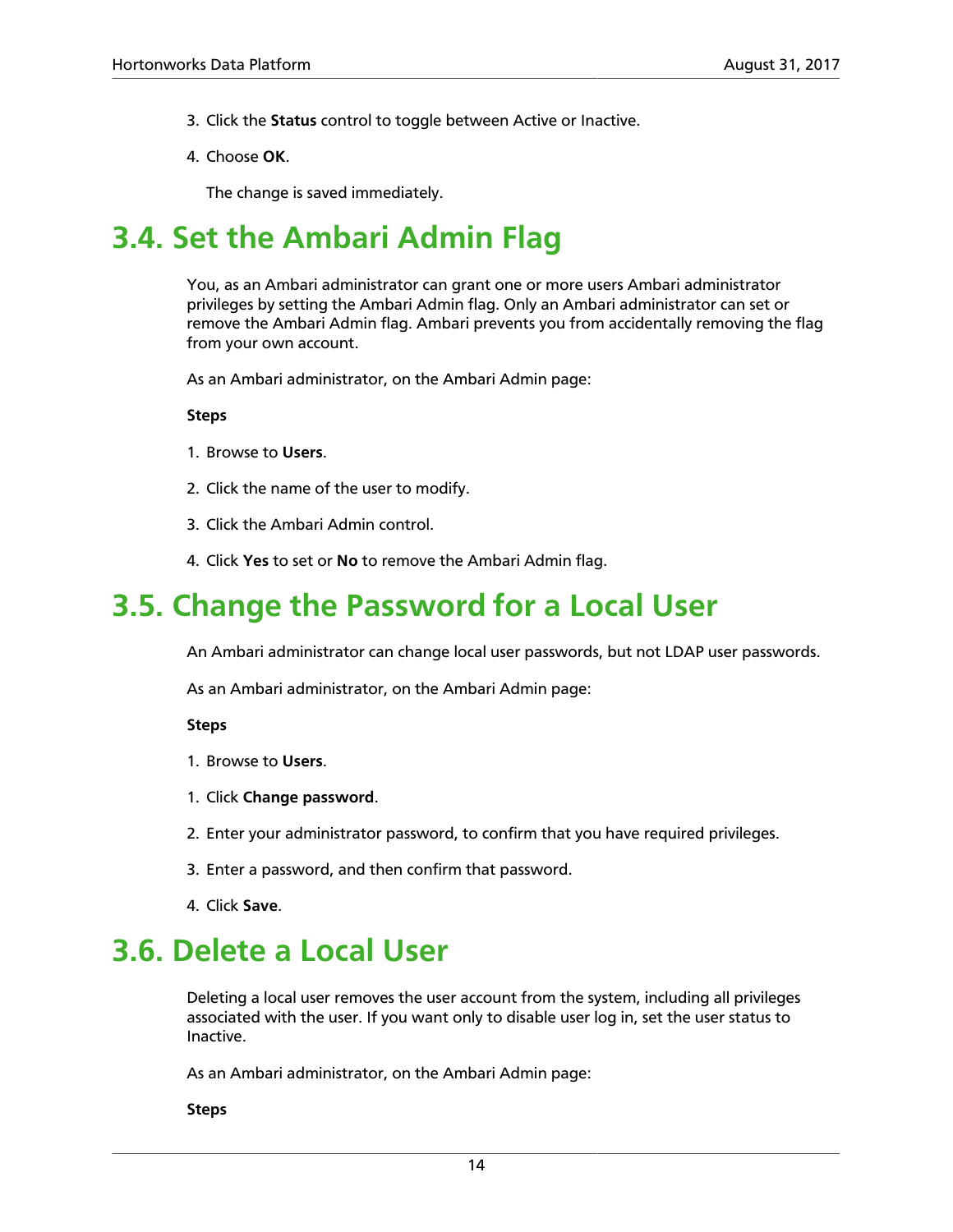- 1. Browse to **Users**.
- 1. Click **Delete User**.
- 2. Confirm.



**Note**

You can reuse the name of a local user that has been deleted.

### **More Information**

[Set User Status \[13\]](#page-17-2)

### <span id="page-19-0"></span>**3.7. Create a Local Group**

As an Ambari administrator, on the Ambari Admin page:

**Steps**

- 1. Browse to **Groups**.
- 2. Click **Create Local Group**.
- 3. Enter a unique group name.
- 4. Click **Save**.

### <span id="page-19-1"></span>**3.8. Managing Group Membership**

You can manage membership of local groups by adding or removing users.

- [Add a User to a Group \[15\]](#page-19-2)
- [Modify Group Membership \[16\]](#page-20-0)

### <span id="page-19-2"></span>**3.8.1. Add a User to a Group**

As an Ambari administrator, on the Ambari Admin page:

- 1. Browse to **Groups**.
- 2. Click a name in the **Group Name** list.
- 3. Click the **Local Members** control to edit the member list.
- 4. In the empty space, type the first character in an existing user name.
- 5. From the list of available user names, click one.
- 6. Click the check mark to save the displayed members.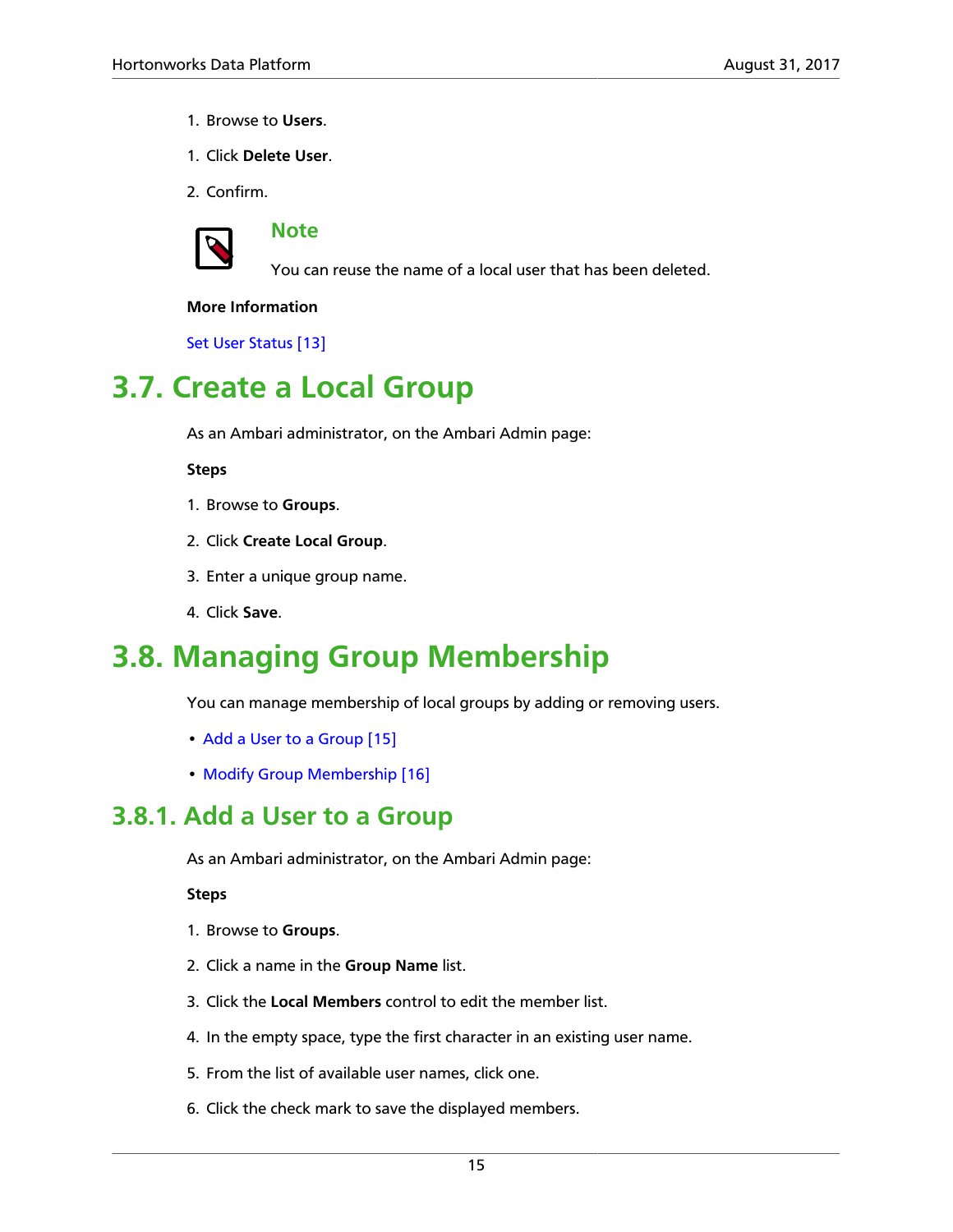### <span id="page-20-0"></span>**3.8.2. Modify Group Membership**

As an Ambari administrator, on the Ambari Admin page:

**Steps**

- 1. Browse to **Groups**.
- 2. Click the name of the group to modify.
- 3. Click the **Local Members** control.
- 4. Click in the **Local Members** text area to modify the current membership.
- 5. Click the **x** next to the name of a user to remove that user.
- 6. To save your changes, click the check mark.

To discard your changes, click **x**.

### <span id="page-20-1"></span>**3.9. Delete a Local Group**

Deleting a local group also removes associated group membership information, including privileges.

As an Ambari administrator, on the Ambari Admin page:

**Steps**

- 1. Browse to the group.
- 2. Click **Delete Group**.
- 3. Confirm.

### <span id="page-20-2"></span>**3.10. Enable User Home Directory Creation**

A common requirement to initialize user accounts to run Hadoop components is the existence of a unique, /user/<username> HDFS home directory. You can enable automated creation of a /user/<username> HDFS home directory for each user that you create. Home directory creation occurs for users created either manually using the Ambari Admin page, or through LDAP synchronization.

To enable automated user home directory creation, perform the following steps on your Ambari Server host:

**Steps**.

1. Edit the ambari-properties file using a command line editor (vi, in this example).

vi /etc/ambari-server/conf/ambari.properties

2. Add the following property: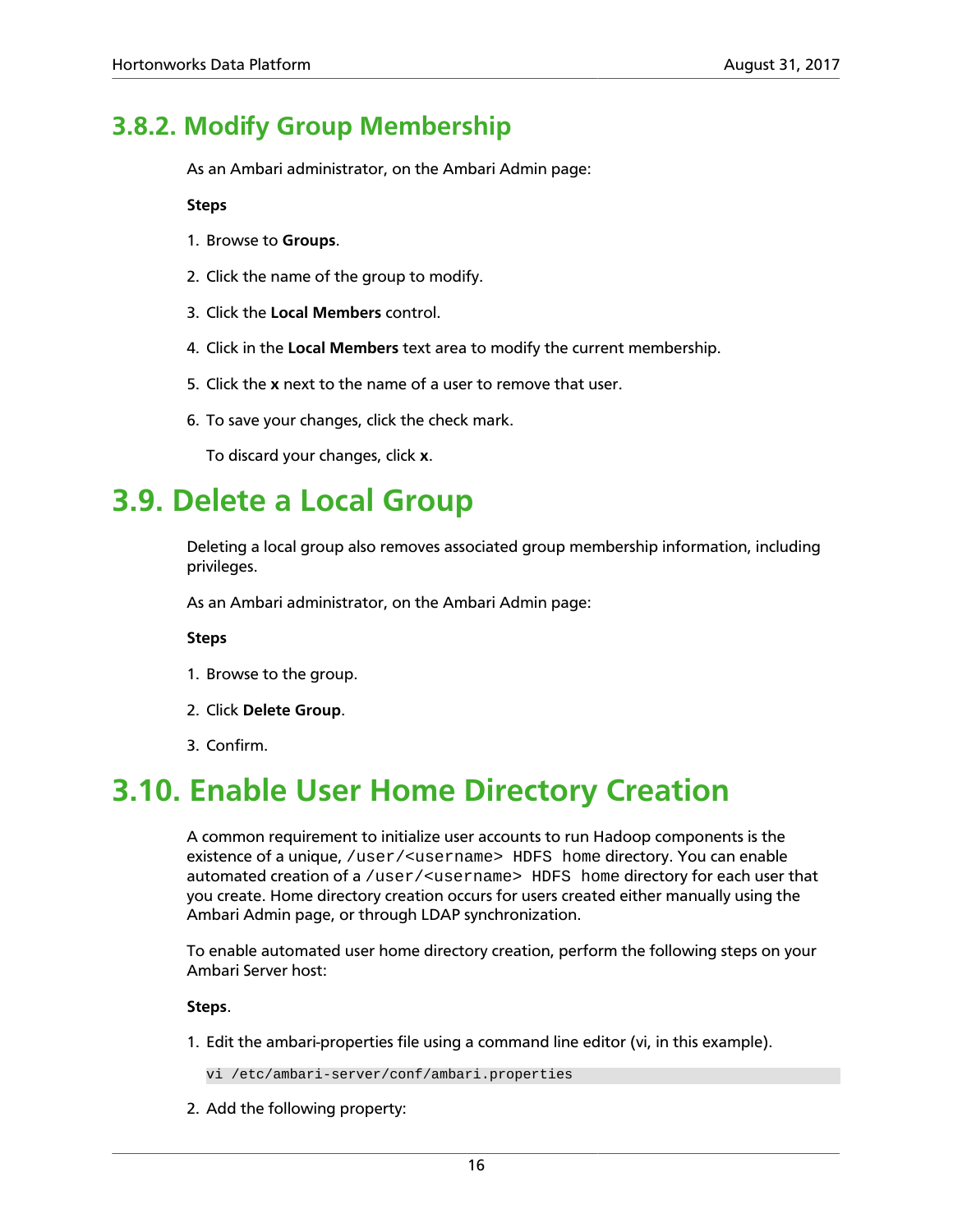ambari.post.user.creation.hook.enabled=true.

3. Add the script path to the ambari properties file:

ambari.post.user.creation.hook=/var/lib/ambari-server/resources/ scripts/post-user-creation-hook.sh

4. Restart Ambari server.

ambari-server restart



### **Important**

In a Kerberized environment, you must modify the kinit file path in the default user creation hook script.

/var/lib/ambari-server/resources/scripts/post-user-creation-hook.sh

After enabling the post-user creation script, Ambari executes the script whenever a user is created and logs a message each time the script is invoked. If the script has a non-zero exit code, an ERROR is logged, otherwise an INFO-level message that includes the script path and parameters is logged.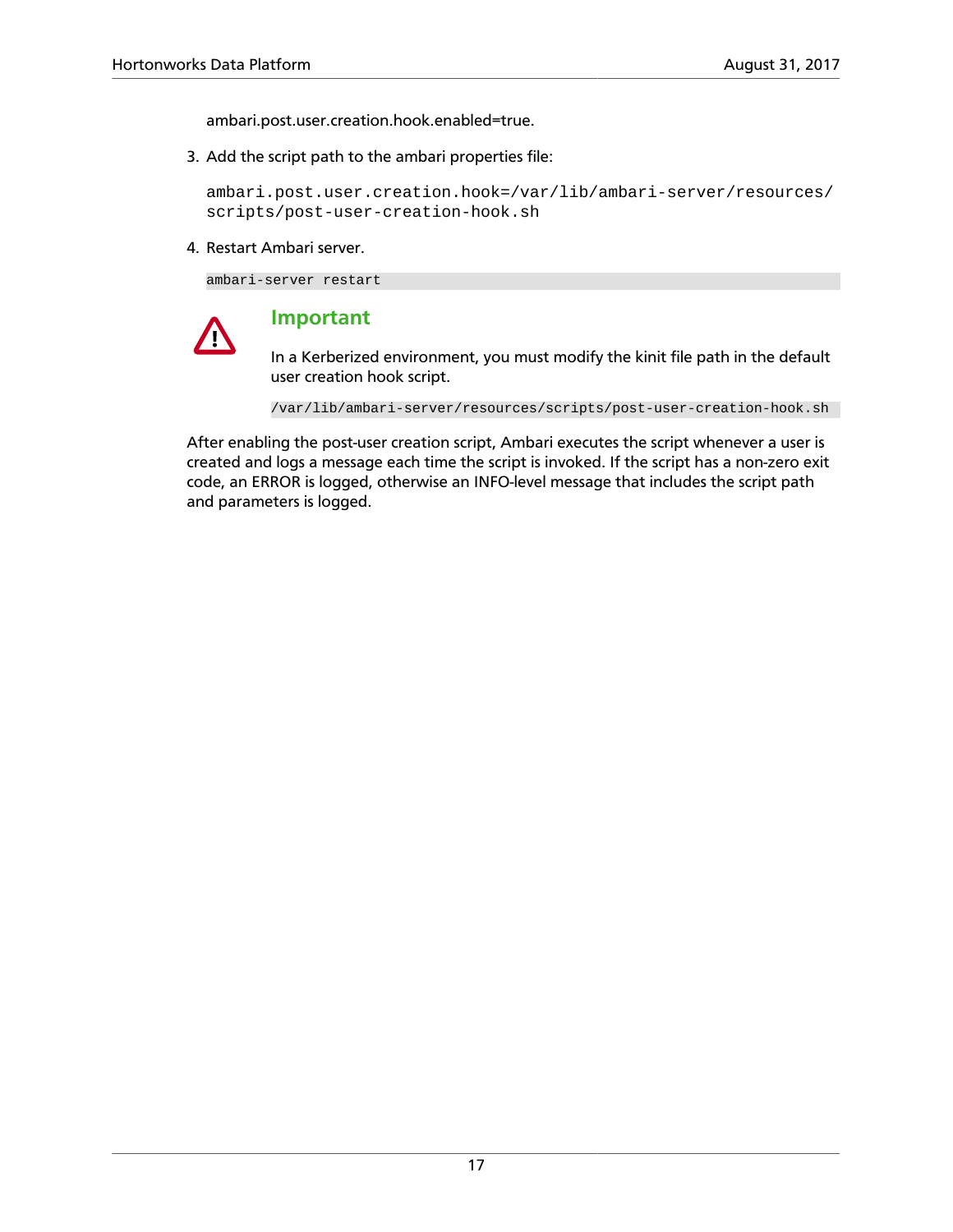## <span id="page-22-0"></span>**4. Installing Ambari Agents Manually**

In cases where you do not have SSH for Ambari to automatically install the Agents or you want to pre-install the Agents, you can perform a manual agent setup.

**Steps**

- 1. [Download the Ambari Repo \[18\]](#page-22-1)
- 2. [Install the Ambari Agents Manually \[23\]](#page-27-0)

### <span id="page-22-1"></span>**4.1. Download the Ambari Repo**

Select the OS family running on your installation host.

#### **RHEL/CentOS/Oracle Linux 7**

On a server host that has Internet access, use a command line editor to:

#### **Steps**

- 1. Log in to your host as root.
- 2. Download the Ambari repository file to a directory on your installation host.

```
wget -nv https://archive.cloudera.com/p/ambari/2.x/2.5.2.0/centos7/ambari.
repo -O /etc/yum.repos.d/ambari.repo
```


### **Important**

Do not modify the ambari.repo file name. This file is expected to be available on the Ambari Server host during Agent registration.

3. Confirm that the repository is configured by checking the repo list.

yum repolist

You should see values similar to the following for Ambari repositories in the list.

| repo id                       | repo name                                                                                  |
|-------------------------------|--------------------------------------------------------------------------------------------|
| status                        |                                                                                            |
| $ambari-2.5.2.0-1094$<br>12   | ambari Version - ambari-2.5.2.0-1094                                                       |
| epel/ $x86$ 64<br>11,387      | Extra Packages for Enterprise Linux 7 - x86 64                                             |
| ol7 UEKR4/x86 64              | Latest Unbreakable Enterprise Kernel Release 4<br>for Oracle Linux 7Server (x86 64)<br>295 |
| ol7 latest/ $x8664$<br>18,642 | Oracle Linux 7Server Latest (x86 64)                                                       |
| puppetlabs-deps/x86 64<br>17  | Puppet Labs Dependencies El 7 - x86 64                                                     |
| 225<br>repolist: $30,578$     | puppetlabs-products/ $x8664$ Puppet Labs Products El 7 - $x8664$                           |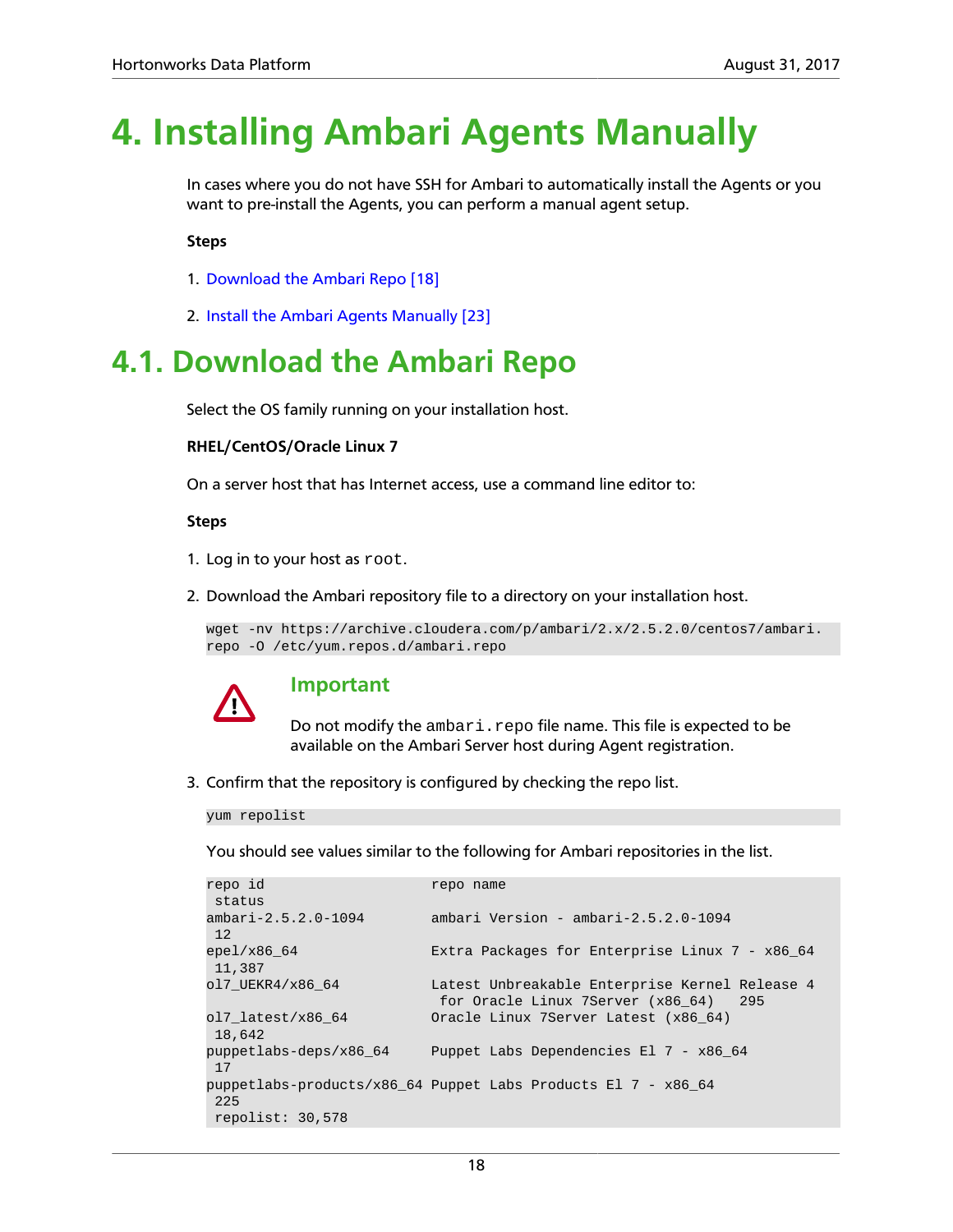Version values vary, depending on the installation.

4. Proceed to [Install the Ambari Agents manually.](#page-27-0)



### **Note**

Accept the warning about trusting the Cloudera GPG Key. That key will be automatically downloaded and used to validate packages from Cloudera. You will see the following message:

```
Importing GPG key 0x07513CAD: Userid: "Jenkins (HDP
Builds) <jenkin@hortonworks.com>" From : https://
archive.cloudera.com/p/ambari/2.x/2.5.2.0/centos7/RPM-GPG-
KEY/RPM-GPG-KEY-Jenkins
```
#### **RHEL/CentOS/Oracle Linux 6**

On a server host that has Internet access, use a command line editor to:

#### **Steps**

- 1. Log in to your host as root.
- 2. Download the Ambari repository file to a directory on your installation host.

```
wget -nv https://archive.cloudera.com/p/ambari/2.x/2.5.2.0/centos6/ambari.
repo -O /etc/yum.repos.d/ambari.repo
```


### **Important**

Do not modify the ambari.repo file name. This file is expected to be available on the Ambari Server host during Agent registration.

3. Confirm that the repository is configured by checking the repo list.

yum repolist

You should see values similar to the following for Ambari repositories in the list.

```
repo id status repo name status status status status status status status status status status status status status status status status status status status status status status status status status status status status s
ambari-2.5.2.0-1094 ambari Version - ambari-2.5.2.0-1094 12
base 6,696 CentOS-6 - Base 6,696
extras 64
updates CentOS-6 - Updates 974
 repolist: 7,746
```
Version values vary, depending on the installation.

4. Proceed to [Install the Ambari Agents manually.](#page-27-0)



### **Note**

Accept the warning about trusting the Cloudera GPG Key. That key will be automatically downloaded and used to validate packages from Cloudera. You will see the following message: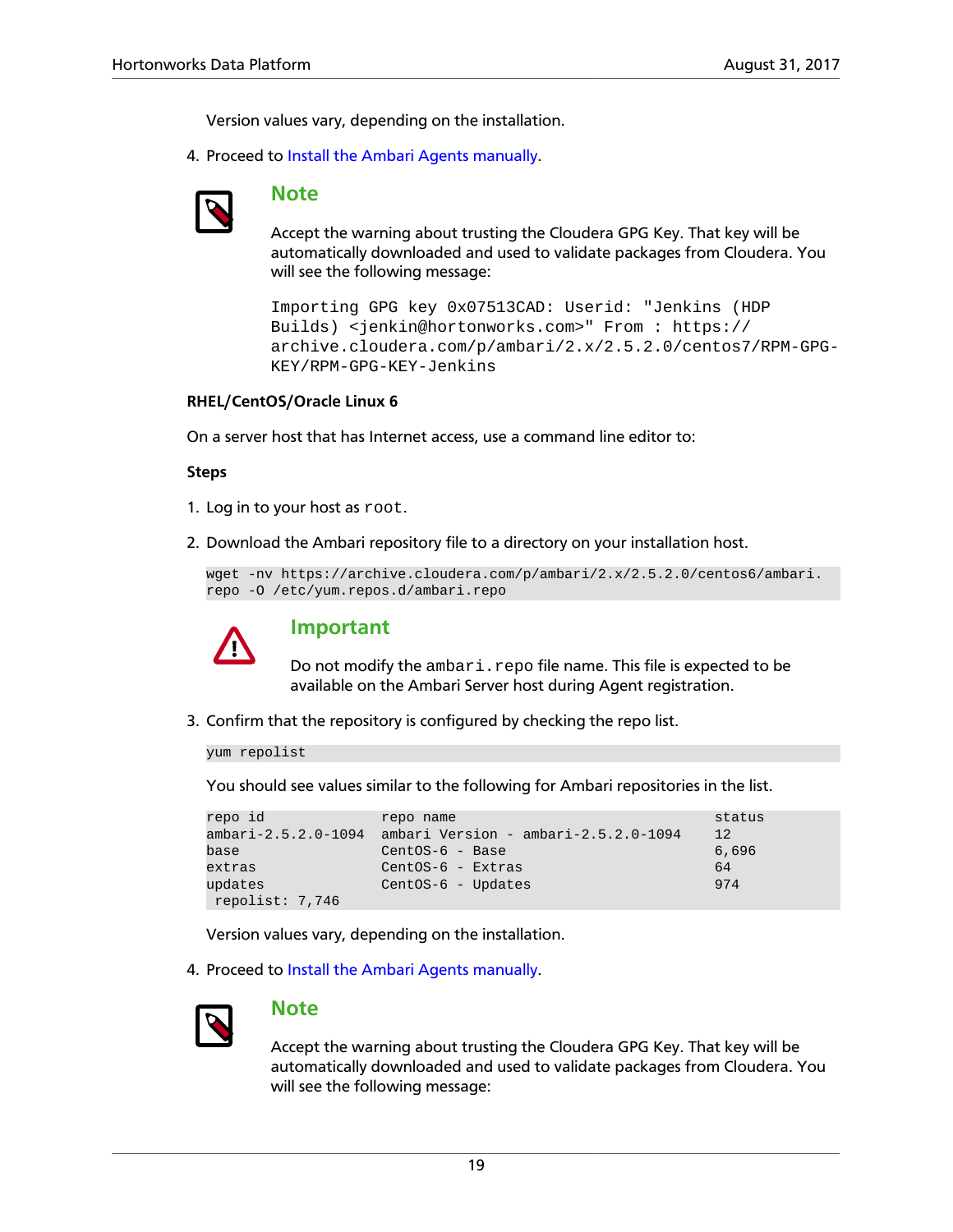```
Importing GPG key 0x07513CAD: Userid: "Jenkins (HDP
Builds) <jenkin@hortonworks.com>" From : https://
archive.cloudera.com/p/ambari/2.x/2.5.2.0/centos7/RPM-GPG-
KEY/RPM-GPG-KEY-Jenkins
```
#### **SLES 11**

On a server host that has Internet access, use a command line editor to:

#### **Steps**

- 1. Log in to your host as root.
- 2. Download the Ambari repository file to a directory on your installation host.

```
wget -nv https://archive.cloudera.com/p/ambari/2.x/2.5.2.0/suse11/ambari.
repo -O /etc/zypp/repos.d/ambari.repo
```


### **Important**

Do not modify the ambari.repo file name. This file is expected to be available on the Ambari Server host during Agent registration.

3. Confirm the downloaded repository is configured by checking the repo list.

zypper repos

You should see the Ambari repositories in the list.

```
# | Alias | Name
 Enabled | Refresh
--+--------------------------+--------------------------------------
+---------+--------
1 | ambari-2.5.2.0-1094 | ambari Version - ambari-2.5.2.0-1094 | Yes 
   | No
2 | http-demeter.uni | SUSE-Linux-Enterprise-Software
    -regensburg.de-c997c8f9 | -Development-Kit-11-SP3 12.1.1-1.57 | Yes 
   | Yes
3 | opensuse | \Box | OpenSuse | Yes
   | Yes
```
Version values vary, depending on the installation.

4. Proceed to [Install the Ambari Agents manually.](#page-27-0)

#### **SLES 12**

On a server host that has Internet access, use a command line editor to:

#### **Steps**

1. Log in to your host as root.

2. Download the Ambari repository file to a directory on your installation host.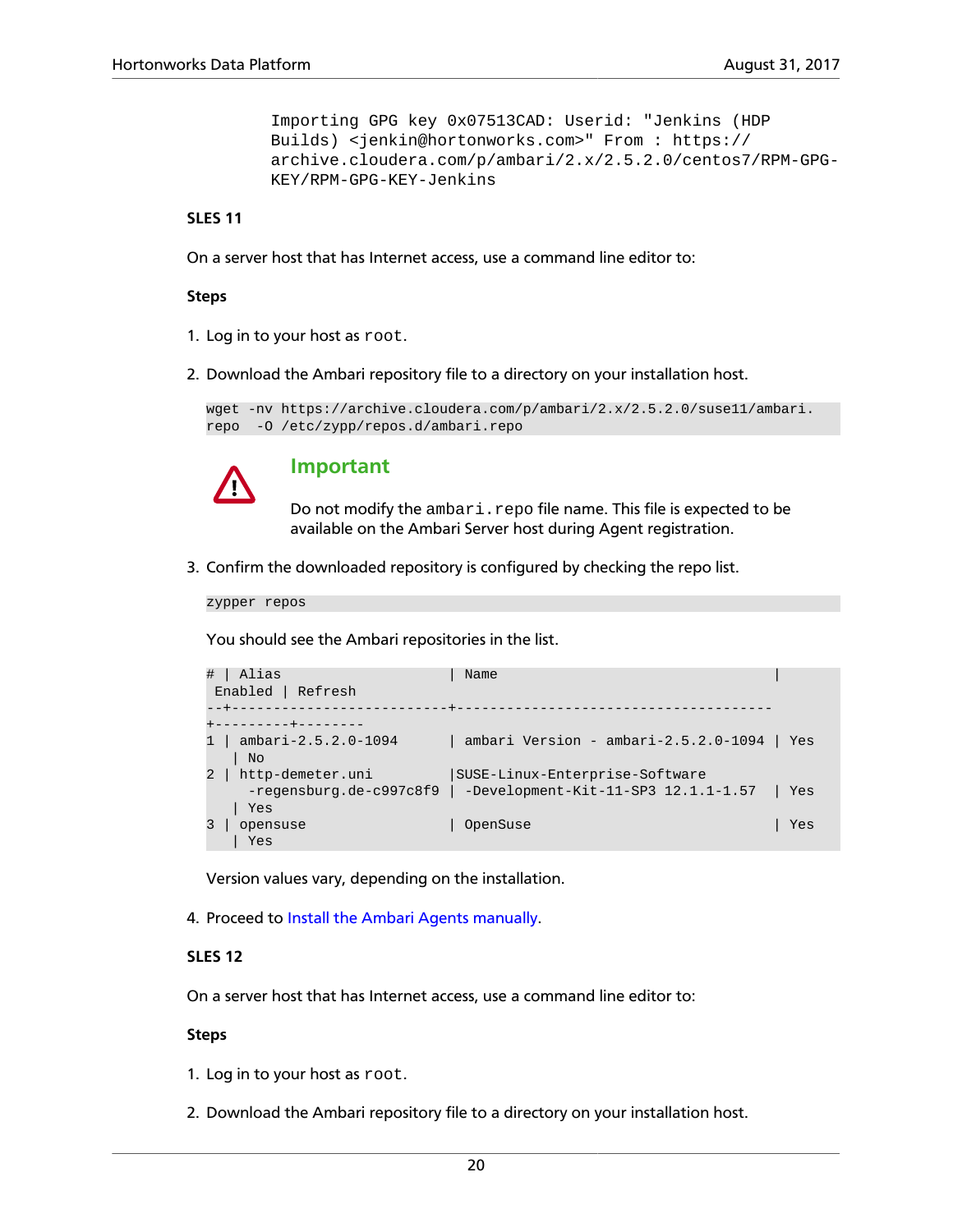```
wget -nv https://archive.cloudera.com/p/ambari/2.x/2.5.2.0/sles12/ambari.
repo -O /etc/zypp/repos.d/ambari.repo
```


### **Important**

Do not modify the ambari.repo file name. This file is expected to be available on the Ambari Server host during Agent registration.

3. Confirm the downloaded repository is configured by checking the repo list.

```
zypper repos
```
You should see the Ambari repositories in the list.



Version values vary, depending on the installation.

4. Proceed to [Install the Ambari Agents manually.](#page-27-0)

#### **Ubuntu 14**

On a server host that has Internet access, use a command line editor to:

#### **Steps**

- 1. Log in to your host as root.
- 2. Download the Ambari repository file to a directory on your installation host.

```
wget -O /etc/apt/sources.list.d/ambari.list https://archive.cloudera.com/p/
ambari/2.x/2.5.2.0/ubuntu14/ambari.list
```
apt-key adv --recv-keys --keyserver keyserver.ubuntu.com B9733A7A07513CAD

apt-get update



### **Important**

Do not modify the ambari.list file name. This file is expected to be available on the Ambari Server host during Agent registration.

3. Confirm that Ambari packages downloaded successfully by checking the package name list.

```
apt-cache showpkg ambari-server
apt-cache showpkg ambari-agent
```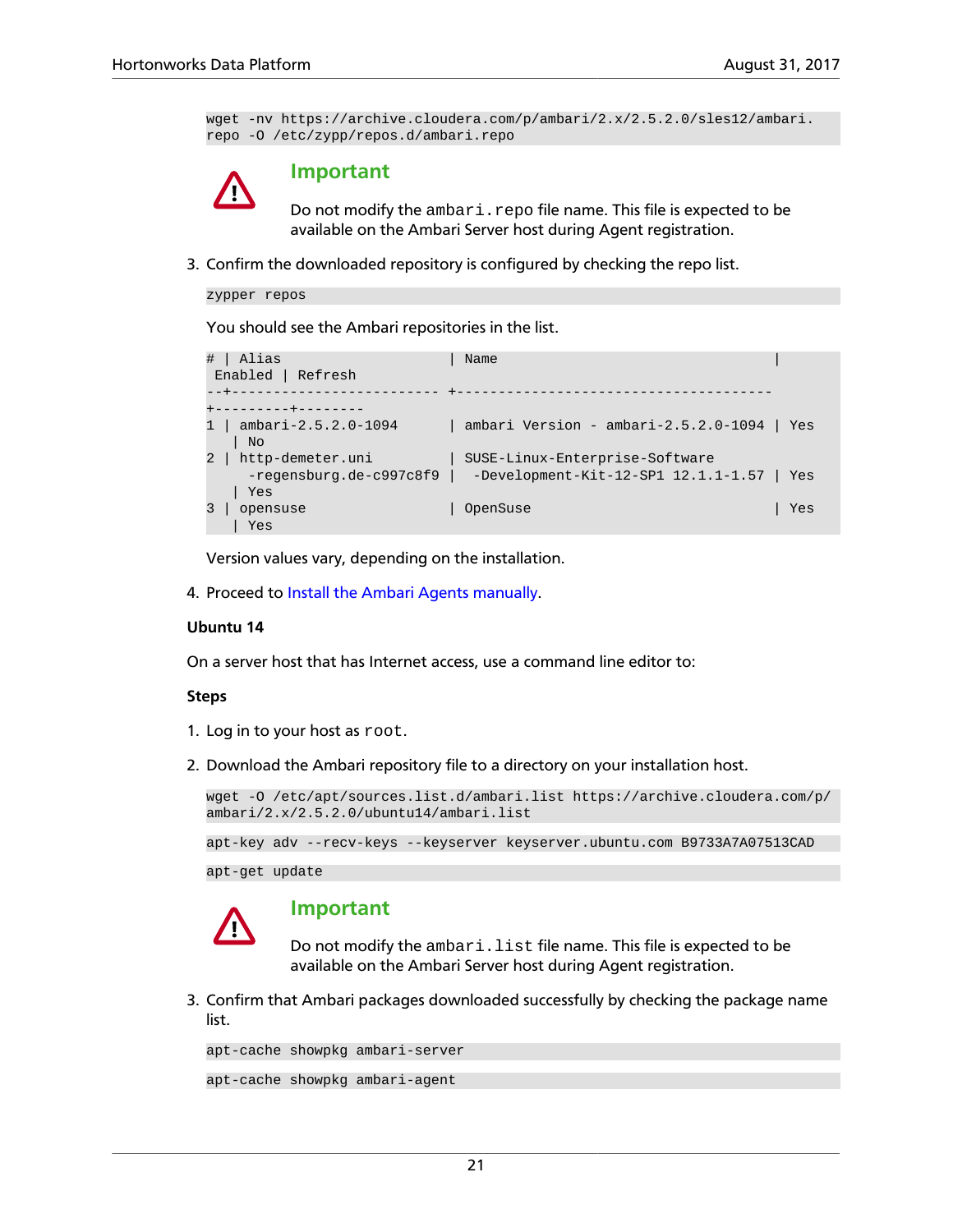apt-cache showpkg ambari-metrics-assembly

You should see the Ambari packages in the list.

1. Proceed to [Install the Ambari Agents manually.](#page-27-0)

#### **Ubuntu 16**

On a server host that has Internet access, use a command line editor to:

#### **Steps**

- 1. Log in to your host as root.
- 2. Download the Ambari repository file to a directory on your installation host.

```
wget -O /etc/apt/sources.list.d/ambari.list https://archive.cloudera.com/p/
ambari/2.x/2.5.2.0/ubuntu16/ambari.list
```

```
apt-key adv --recv-keys --keyserver keyserver.ubuntu.com B9733A7A07513CAD
```
apt-get update



### **Important**

Do not modify the ambari. list file name. This file is expected to be available on the Ambari Server host during Agent registration.

3. Confirm that Ambari packages downloaded successfully by checking the package name list.

|  | apt-cache showpkg ambari-server |  |
|--|---------------------------------|--|
|  |                                 |  |
|  | apt-cache showpkq ambari-agent  |  |

apt-cache showpkg ambari-metrics-assembly

You should see the Ambari packages in the list.

4. Proceed to [Install the Ambari Agents manually.](#page-27-0)

#### **Debian 7**

On a server host that has Internet access, use a command line editor to:

#### **Steps**

- 1. Log in to your host as root.
- 2. Download the Ambari repository file to a directory on your installation host.

wget -O /etc/apt/sources.list.d/ambari.list https://archive.cloudera.com/p/ ambari/2.x/2.5.2.0/debian7/ambari.list

apt-key adv --recv-keys --keyserver keyserver.ubuntu.com B9733A7A07513CAD

apt-get update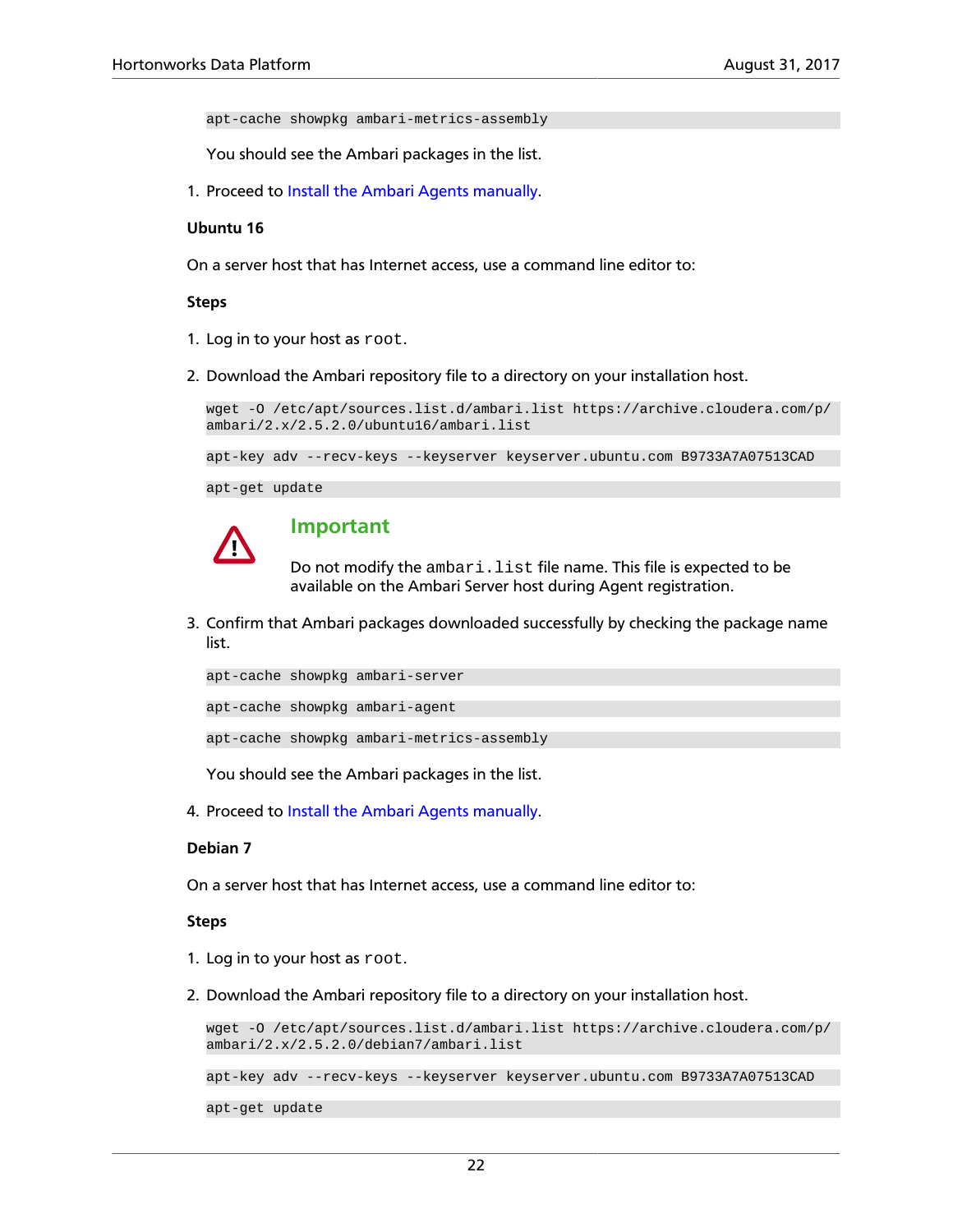

### **Important**

Do not modify the ambari. list file name. This file is expected to be available on the Ambari Server host during Agent registration.

3. Confirm that Ambari packages downloaded successfully by checking the package name list.

apt-cache showpkg ambari-server

apt-cache showpkg ambari-agent

apt-cache showpkg ambari-metrics-assembly

You should see the Ambari packages in the list.

4. Proceed to [Install the Ambari Agents manually.](#page-27-0)

### <span id="page-27-0"></span>**4.2. Install the Ambari Agents Manually**

Use the instructions specific to the OS family running on your agent hosts.

#### **RHEL/CentOS/Oracle Linux**

#### **Steps**

1. Install the Ambari Agent on every host in your cluster.

yum install ambari-agent

2. Using a text editor, configure the Ambari Agent by editing the ambari-agent.ini file as shown in the following example:

vi /etc/ambari-agent/conf/ambari-agent.ini

[server]

hostname=<your.ambari.server.hostname>

url\_port=8440

secured url port=8441

3. Start the agent on every host in your cluster.

ambari-agent start

The agent registers with the Server on start.

### **SLES**

#### **Steps**

1. Install the Ambari Agent on every host in your cluster.

```
zypper install ambari-agent
```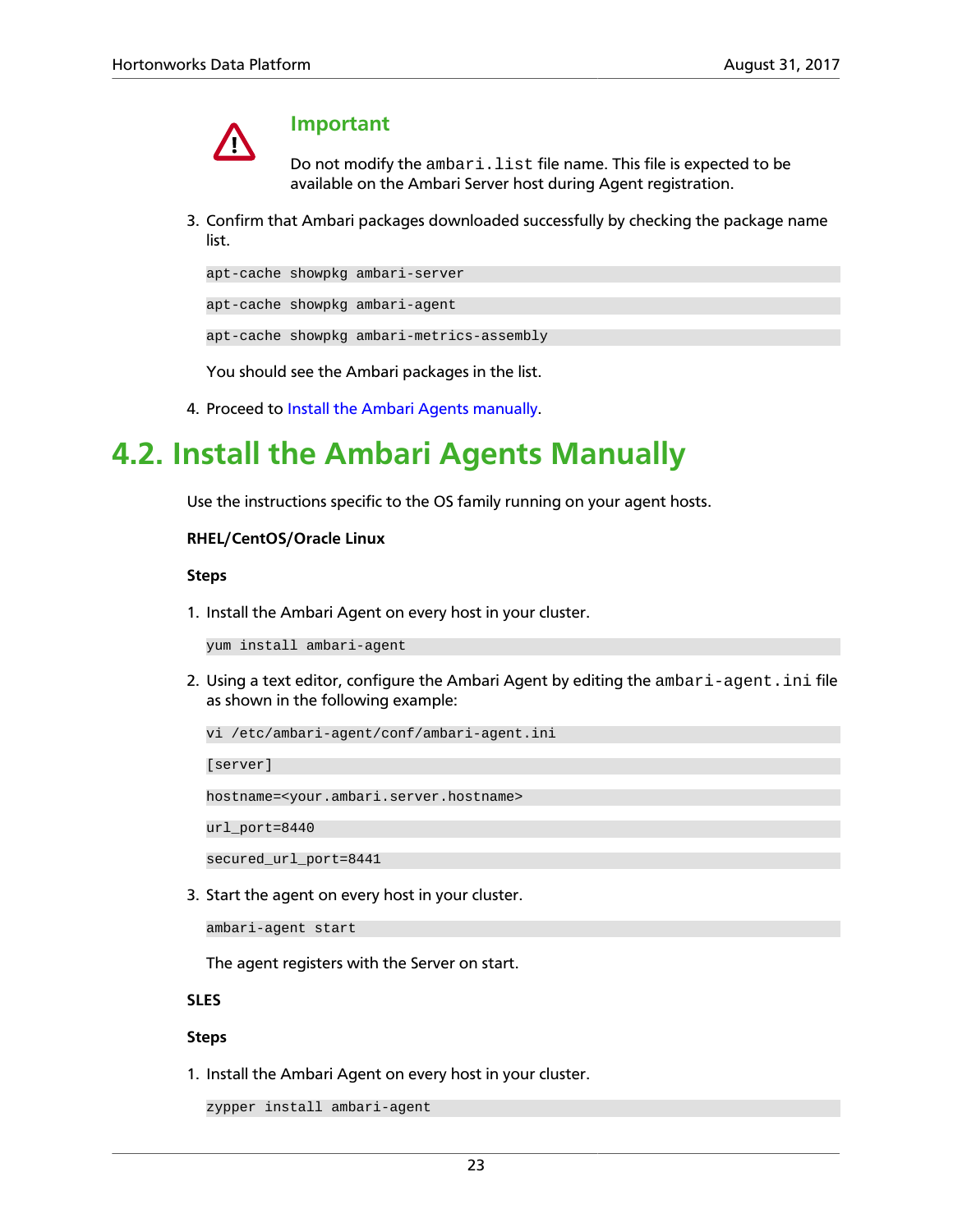2. Configure the Ambari Agent by editing the ambari-agent. ini file as shown in the following example:

vi /etc/ambari-agent/conf/ambari-agent.ini

[server]

hostname=<your.ambari.server.hostname>

url\_port=8440

secured\_url\_port=8441

3. Start the agent on every host in your cluster.

ambari-agent start

The agent registers with the Server on start.

#### **Debian/Ubuntu**

#### **Steps**

1. Install the Ambari Agent on every host in your cluster.

```
apt-get install ambari-agent
```
2. Configure the Ambari Agent by editing the ambari-agent.ini file as shown in the following example:

vi /etc/ambari-agent/conf/ambari-agent.ini

[server]

hostname=<your.ambari.server.hostname>

url\_port=8440

secured\_url\_port=8441

3. Start the agent on every host in your cluster.

ambari-agent start

The agent registers with the Server on start.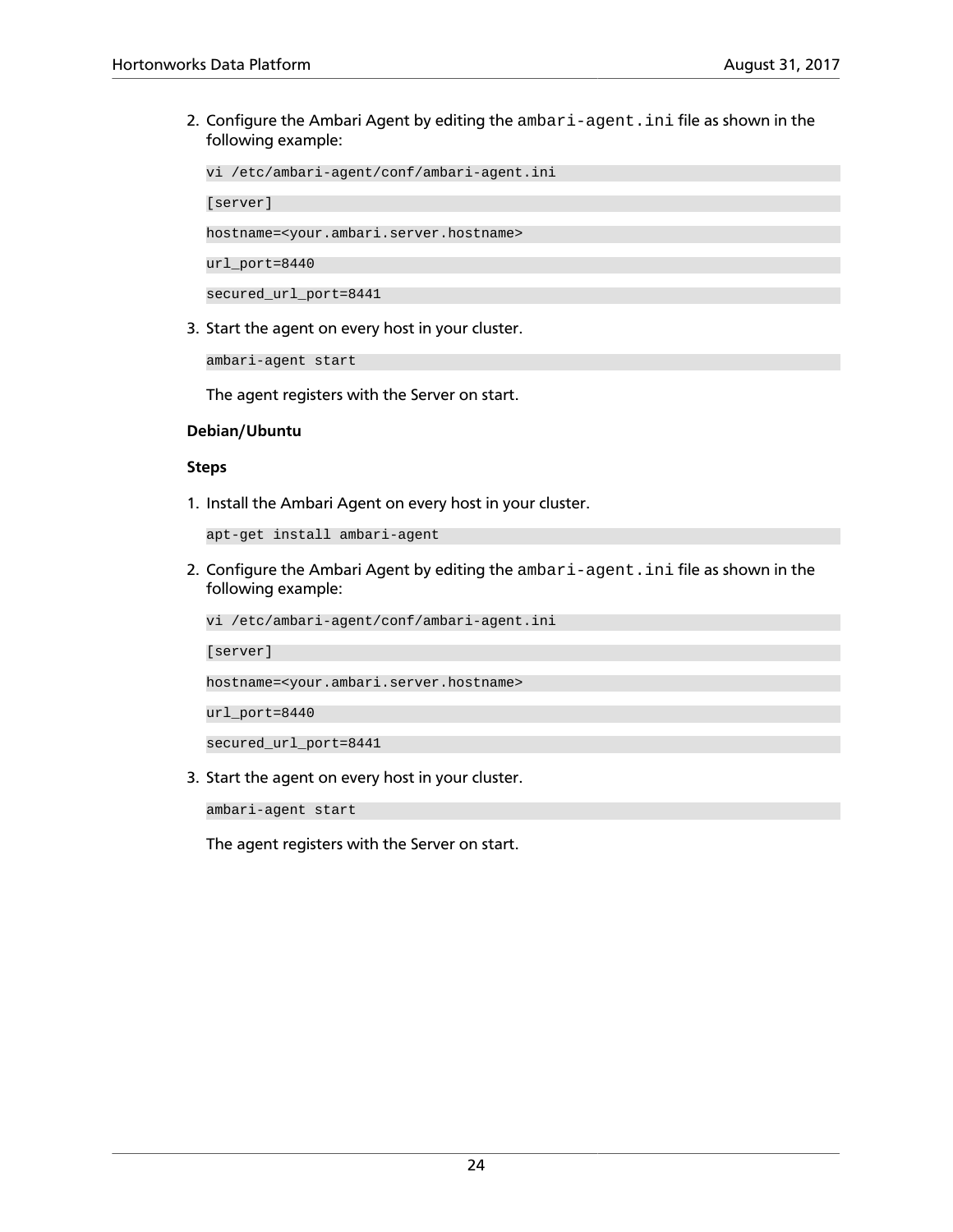# <span id="page-29-0"></span>**5. Customizing HDP Services**

- [Defining Service Users and Groups for a HDP 2.x Stack \[25\]](#page-29-1)
- [Setting Properties That Depend on Service Usernames/Groups \[26\]](#page-30-0)

### <span id="page-29-1"></span>**5.1. Defining Service Users and Groups for a HDP 2.x Stack**

The individual services in Hadoop run under the ownership of their respective Unix accounts. These accounts are known as service users. These service users belong to a special Unix group. "Smoke Test" is a service user dedicated specifically for running smoke tests on components during installation using the Services View of the Ambari Web GUI. You can also run service checks as the "Smoke Test" user on-demand after installation. You can customize any of these users and groups using the  $Misc$  tab during the Customize Services installation step.



### **Note**

Use the Skip Group Modifications option to not modify the Linux groups in the cluster. Choosing this option is typically required if your environment manages groups using LDAP and not on the local Linux machines.

If you choose to customize names, Ambari checks to see if these custom accounts already exist. If they do not exist, Ambari creates them. The default accounts are always created during installation whether or not custom accounts are specified. These default accounts are not used and can be removed post-install.



### **Note**

All new service user accounts, and any existing user accounts used as service users, must have a UID >= 1000.

### **Service Users**

| Service*              | Component                                                          | <b>Default User Account</b> |
|-----------------------|--------------------------------------------------------------------|-----------------------------|
| Accumulo              | Accumulo Tracer, Accumulo Monitor,<br>Accumulo GC, Accumulo Master | accumulo (HDP 2.2 or later) |
| <b>Ambari Metrics</b> | Metrics Collector, Metrics Monitor                                 | ams                         |
| Ambari Infra          | Infra Solr Instance                                                | infra-solr                  |
| Atlas                 | Atlas Metadata Server                                              | atlas (HDP 2.3 or later)    |
| Falcon                | <b>Falcon Server</b>                                               | falcon                      |
| Flume                 | <b>Flume Agents</b>                                                | flume                       |
| HBase                 | MasterServer RegionServer                                          | hbase                       |
| <b>HDFS</b>           | NameNode SecondaryNameNode<br>DataNode                             | hdfs                        |
| Hive                  | Hive Metastore, HiveServer2                                        | hive                        |
| <b>HUE</b>            | <b>HUE</b>                                                         | hue                         |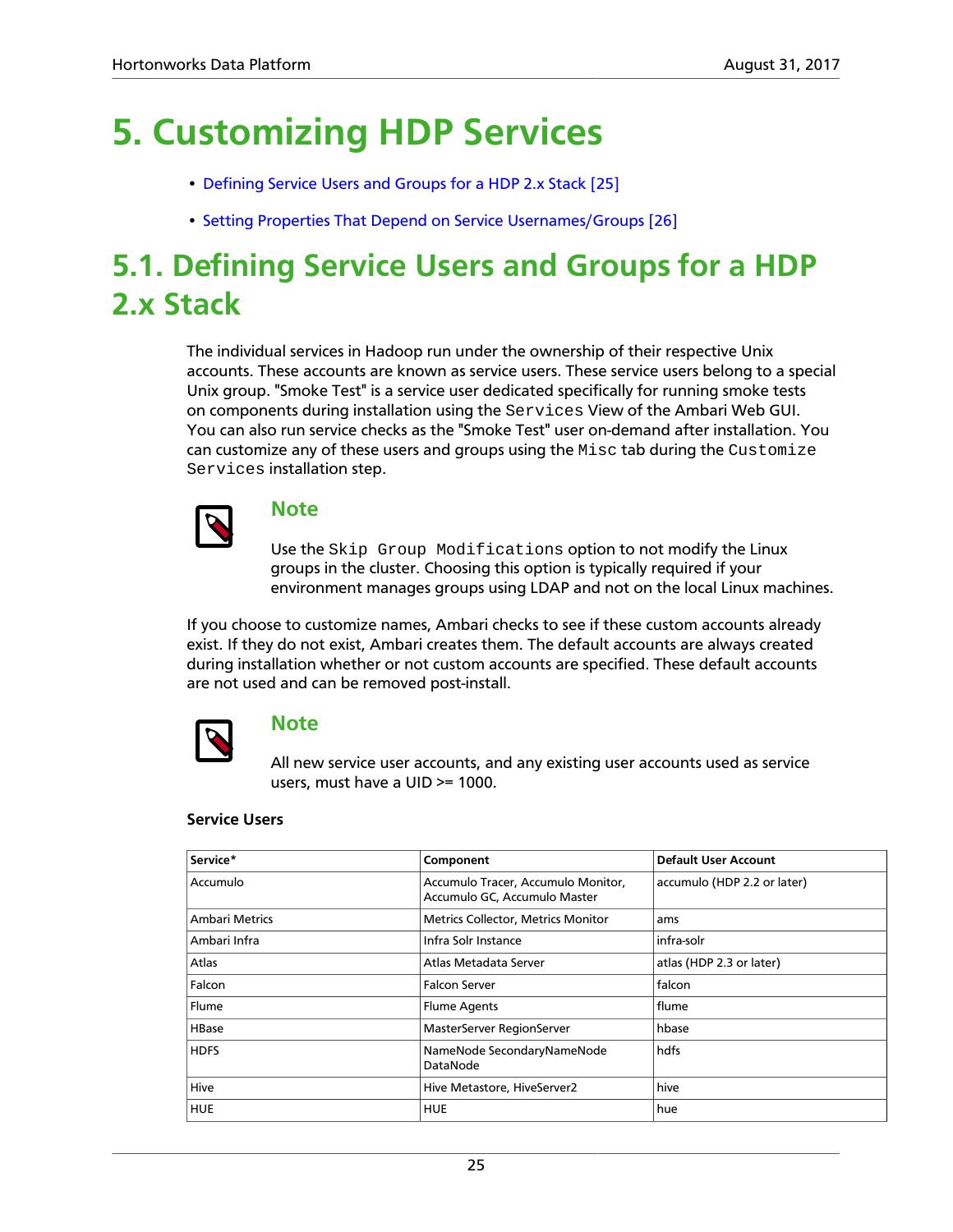| Service*          | Component                                                                                                     | <b>Default User Account</b>                                                                                                                                                            |
|-------------------|---------------------------------------------------------------------------------------------------------------|----------------------------------------------------------------------------------------------------------------------------------------------------------------------------------------|
| Kafka             | Kafka Broker                                                                                                  | kafka                                                                                                                                                                                  |
| Knox              | Knox Gateway                                                                                                  | knox                                                                                                                                                                                   |
| Mahout            | <b>Mahout clients</b>                                                                                         | mahout (HDP 2.2 or later)                                                                                                                                                              |
| MapReduce2        | HistoryServer                                                                                                 | mapred                                                                                                                                                                                 |
| Oozie             | Oozie Server                                                                                                  | oozie                                                                                                                                                                                  |
| PostgreSQL        | PostgreSQL (with Ambari Server)                                                                               | postgres (Created as part of installing<br>the default PostgreSQL database with<br>Ambari Server. If you are not using the<br>Ambari PostgreSQL database, this user is<br>not needed.) |
| Ranger            | Ranger Admin, Ranger Usersync                                                                                 | ranger (HDP 2.2 or later)                                                                                                                                                              |
| Ranger KMS        | Ranger KMS Server                                                                                             | kms (HDP 2.3 or later)                                                                                                                                                                 |
| Slider            | Slider clients                                                                                                | slider                                                                                                                                                                                 |
| SmartSense        | HST Server, HST Agent, Activity Analyzer,<br><b>Activity Explorer</b>                                         | <same agent="" ambari="" as=""></same>                                                                                                                                                 |
| Spark             | <b>Livey Servers</b>                                                                                          | livy                                                                                                                                                                                   |
| Spark             | <b>Spark History Server</b>                                                                                   | spark (HDP 2.2 or later)                                                                                                                                                               |
| Sqoop             | Sqoop                                                                                                         | sqoop                                                                                                                                                                                  |
| Storm             | Masters (Nimbus, DRPC Server, Storm<br>REST API, Server, Storm UI Server) Slaves<br>(Supervisors, Logviewers) | storm                                                                                                                                                                                  |
| Tez               | Tez clients                                                                                                   | tez                                                                                                                                                                                    |
| WebHCat           | <b>WebHCat Server</b>                                                                                         | hcat                                                                                                                                                                                   |
| <b>YARN</b>       | NodeManager ResourceManager                                                                                   | varn                                                                                                                                                                                   |
| Zeppelin Notebook | Zeppelin Notebook                                                                                             | zeppelin                                                                                                                                                                               |
| ZooKeeper         | ZooKeeper                                                                                                     | zookeeper                                                                                                                                                                              |

\*For all components, the Smoke Test user performs smoke tests against cluster services as part of the install process. It also can perform these on-demand, from the Ambari Web UI. The default user account for the smoke test user is ambari-qa.

### **Service Groups**

| Service    | <b>Components</b>             | Default Group Account |
|------------|-------------------------------|-----------------------|
| All        | All                           | hadoop                |
| Atlas      | Atlas Metadata Server         | atlas                 |
| Knox       | Knox Gateway                  | knox                  |
| Ranger     | Ranger Admin, Ranger Usersync | ranger                |
| Ranger KMS | Ranger KMS Server             | kms                   |
| Spark      | Spark History Server          | spark                 |

### <span id="page-30-0"></span>**5.2. Setting Properties That Depend on Service Usernames/Groups**

Some properties must be set to match specific service user names or service groups. If you have set up non-default, customized service user names for the HDFS or HBase service or the Hadoop group name, you must edit the following properties, using **Services > Service.Name > Configs > Advanced**: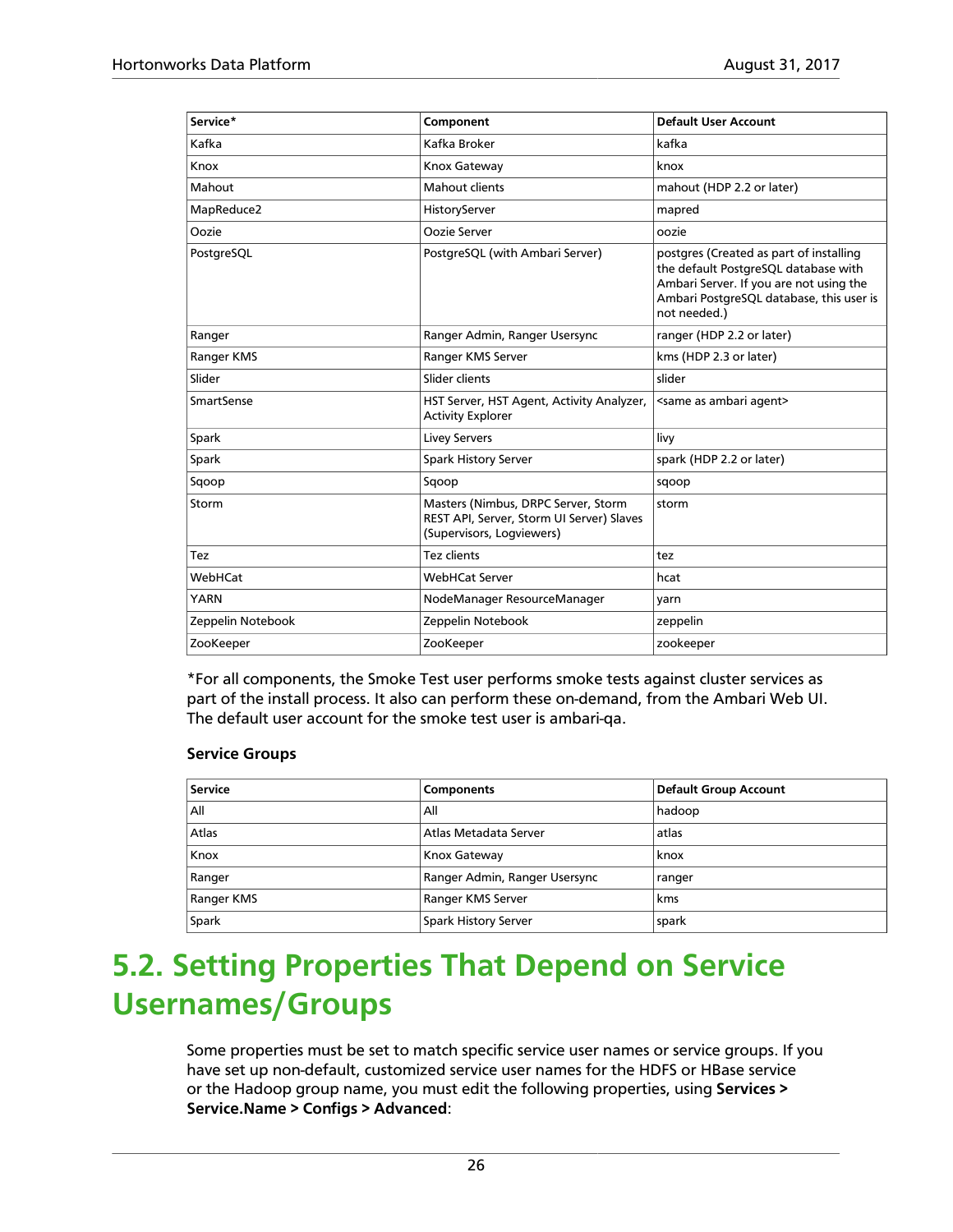### **HDFS Settings: Advanced**

| dfs.permissions.superusergroup      | The same as the HDFS username. The default is "hdfs"                               |
|-------------------------------------|------------------------------------------------------------------------------------|
| dfs.cluster.administrators          | A single space followed by the HDFS username.                                      |
| dfs.block.local-path-access.user    | The HBase username. The default is "hbase".                                        |
| <b>MapReduce Settings: Advanced</b> |                                                                                    |
|                                     | mapreduce.cluster.administrators A single space followed by the Hadoop group name. |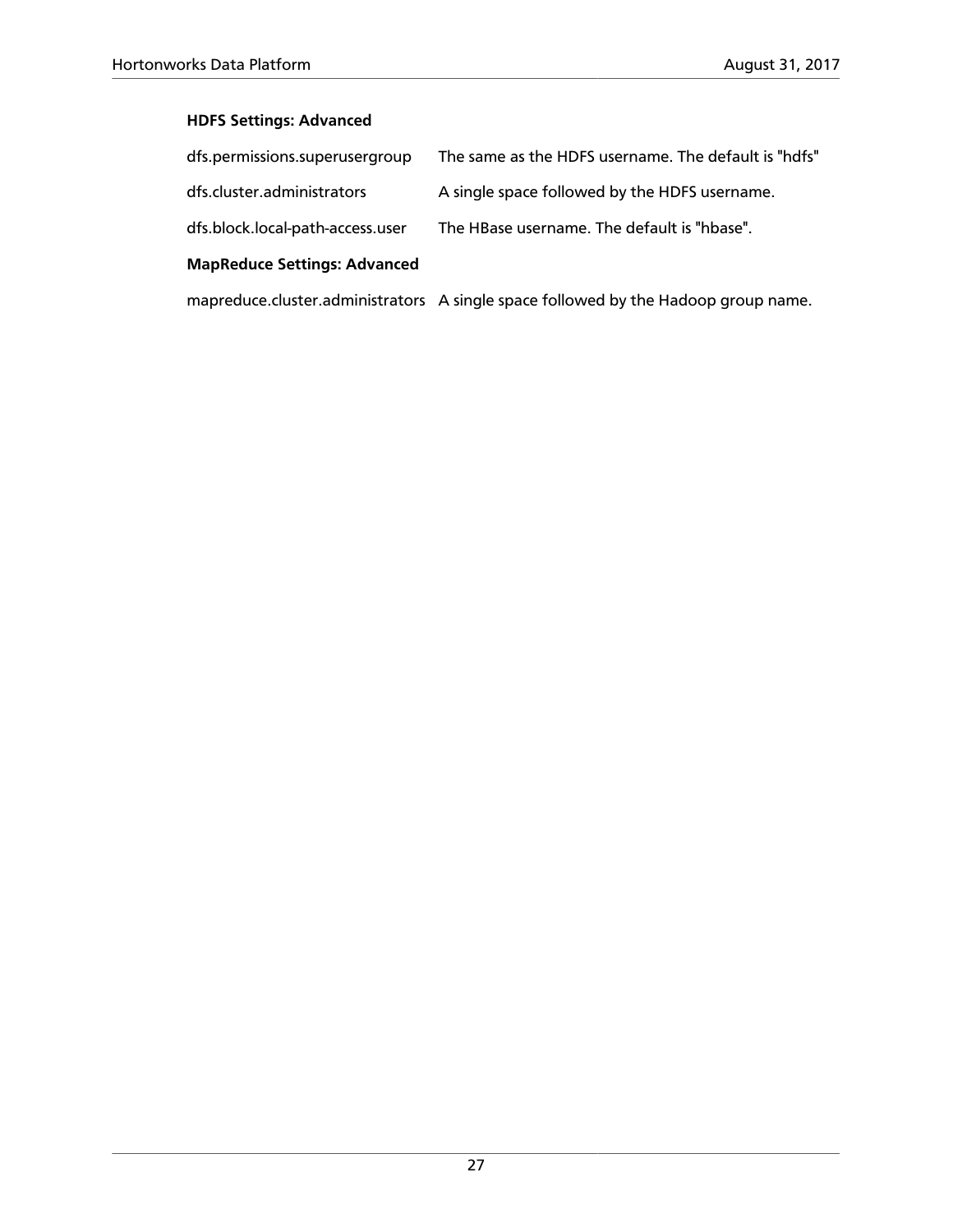# <span id="page-32-0"></span>**6. Using Custom and Private Hostnames**

The Ambari Server relies on the host names of Ambari Agent to communicate to operators which hosts are members of the cluster.

Ambari Agents can be configured to register with the Ambari Server using custom hostnames and public hostnames. Ambari uses the hostname of the agent to name and refer to that host in the Ambari web UI, for example in the **Hosts** list. The public hostname, if configured, is used as an alias for the host when referenced in configuration and is used in **Quick Links** URLs.

To determine whether to use a custom hostname or public hostname, consider the following scenarios:

| <b>Scenario</b>                                                                                                                                                                                                                 | Configuration                       |
|---------------------------------------------------------------------------------------------------------------------------------------------------------------------------------------------------------------------------------|-------------------------------------|
| If you have a host with the host name<br>revo1.hortonworks.local, but you want it to show up in<br>Ambari web UI as c1r1.hortonworks.local, you should<br>configure a custom hostname.                                          | <b>Configure a Custom Host Name</b> |
| If you have a host with the host name<br>revo1.hortonworks.local and want to use a DNS CNAME<br>of nn1.hortonworks.local to be used for Quick Links and<br>as a configuration alias, you should configure a public<br>hostname. | <b>Configure a Public Host Name</b> |

### <span id="page-32-1"></span>**6.1. Configure a Custom Host Name**

It is recommended to not customize the hostname of an Ambari Agent after components have already been deployed to that host. Customizing the hostname for the Ambari Agent will result in a new agent being registered with the custom hostname, not the hostname of an existing agent being updated.

If you have not yet deployed components to the Ambari Agent, use the following steps to configure a custom hostname:

- 1. Edit the contents of the /var/lib/ambari-agent/hostname.sh script to return the hostname that you want the Ambari Agent to register with. Make sure that you **chmod** the script so it is executable by the user running the Ambari Agent. For most installations, 0755 is the sufficient permission to use.
- 2. As an example, the following script could be used to have the Ambari Agent register with the 'c1r1.hortonworks.local' hostname.

```
#!/bin/sh
echo 'c1r1.hortonworks.local'
```
- 3. To configure the Ambari Agent to use this script, edit the **/etc/ambari-agent/conf/ ambari-agent.ini** using a text editor.
- 4. Add the following property to the [agent] section:

hostname\_script=/var/lib/ambari-agent/hostname.sh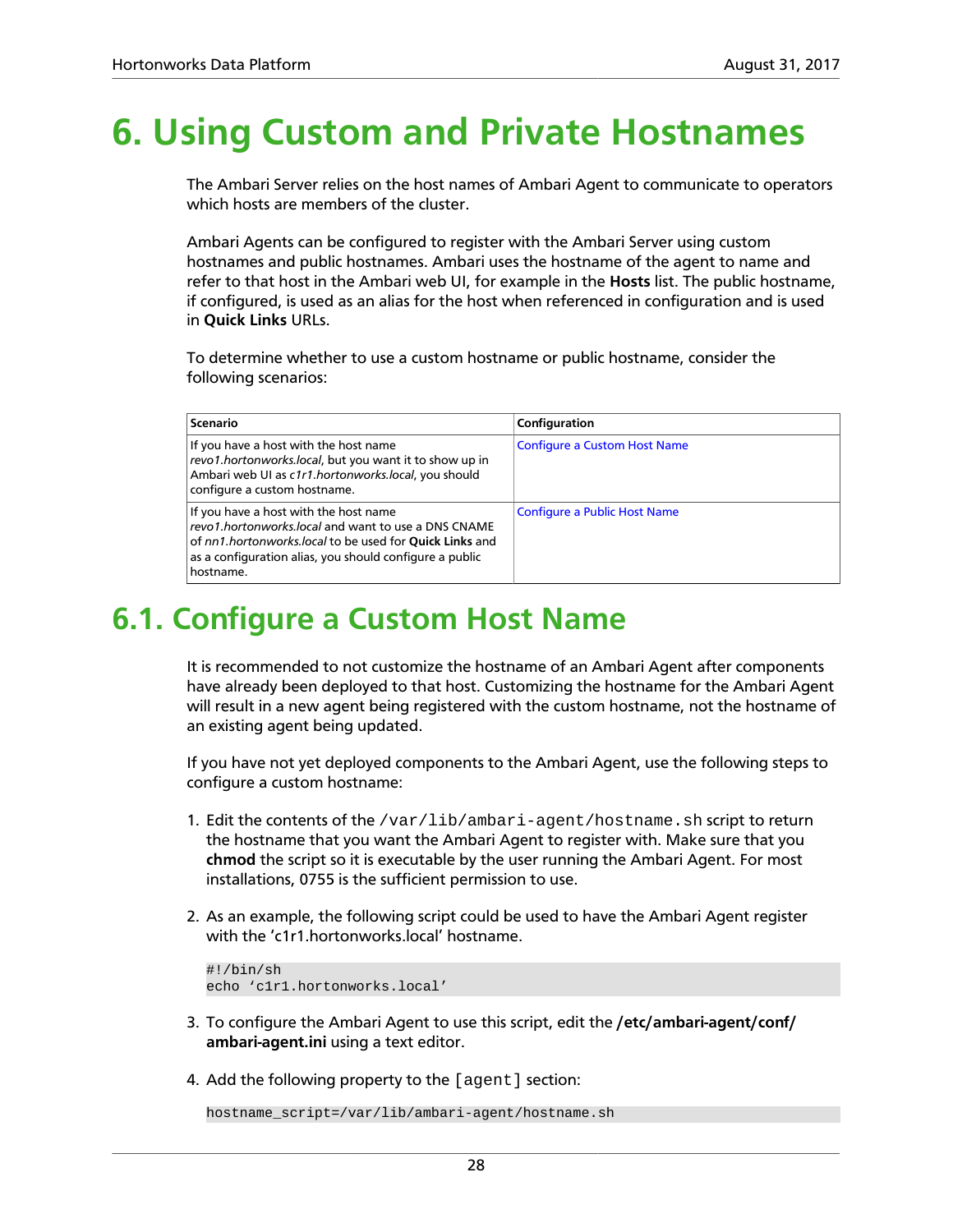- 5. In this case, Ambari Agent will use the /var/lib/ambari-agent/hostname.sh script to determine the hostname that it will use to register with the Ambari Server.
- 6. Restart the agent to ensure that it registers with the custom hostname:

ambari-agent restart

### <span id="page-33-0"></span>**6.2. Configure a Public Host Name**

It is common in large cluster deployments to use DNS aliases for specific hosts, so that configuration files mentioning those hosts do not need to be changed when the services on that host are moved to another physical machine. For example, if you have multiple deployed applications that write to HDFS, using a DNS alias instead of a physical hostname to refer to the HDFS NameNode allows you to move the NameNode to other physical machines without having to change those deployed application's HDFS client configuration.

In Ambari, individual hosts can be configured to use a public hostname when referencing individual hosts in configuration files or in **Quick Links**. For example, if you have a physical host with a FQDN of *revo1.hortonworks.local*, and you have a DNS CNAME that also points to that host using *nn1.hortonworks.local*, it is possible to configure Ambari to use *nn1.hortonworks.local* for **Quick Links** associated with that host, and whenever *nn1.hortonworks.local* is used in configuration, Ambari will understand that it is associated with the *revo1.hortonworks.local host*. That way if you need to move the NameNode to *revo4.hortonworks.local*, you can configure that new host to use *nn1.hortonworks.local* for its public hostname without having to make client configuration changes.



### **Note**

You still have to modify the specific configuration properties that reference *revo1.hortonworks.local* and update them with the alias which you have chosen to use, *nn1.hortonworks.local* in this case, in order for this feature to work as expected.

To get started, follow the steps below for each host that you would like to configure with a public hostname:

- 1. Edit the contents of the /var/lib/ambari-agent/public\_hostname.sh script to return the public hostname that you want the Ambari Agent to be configured with. Make sure that you **chmod** the script so it is executable by the user running the Ambari Agent. For most installations, 0755 is the sufficient permission to use.
- 2. As an example, the following script could be used to configure the Ambari Agent to use 'nn1.hortonworks.local' as the public hostname.

```
#!/bin/sh
echo 'nn1.hortonworks.local'
```
- 3. To configure the Ambari Agent to use this script, edit the /etc/ambari-agent/ conf/ambari-agent.ini using a text editor.
- 4. Add the following property to the [agent] section:

public\_hostname\_script=/var/lib/ambari-agent/public\_hostname.sh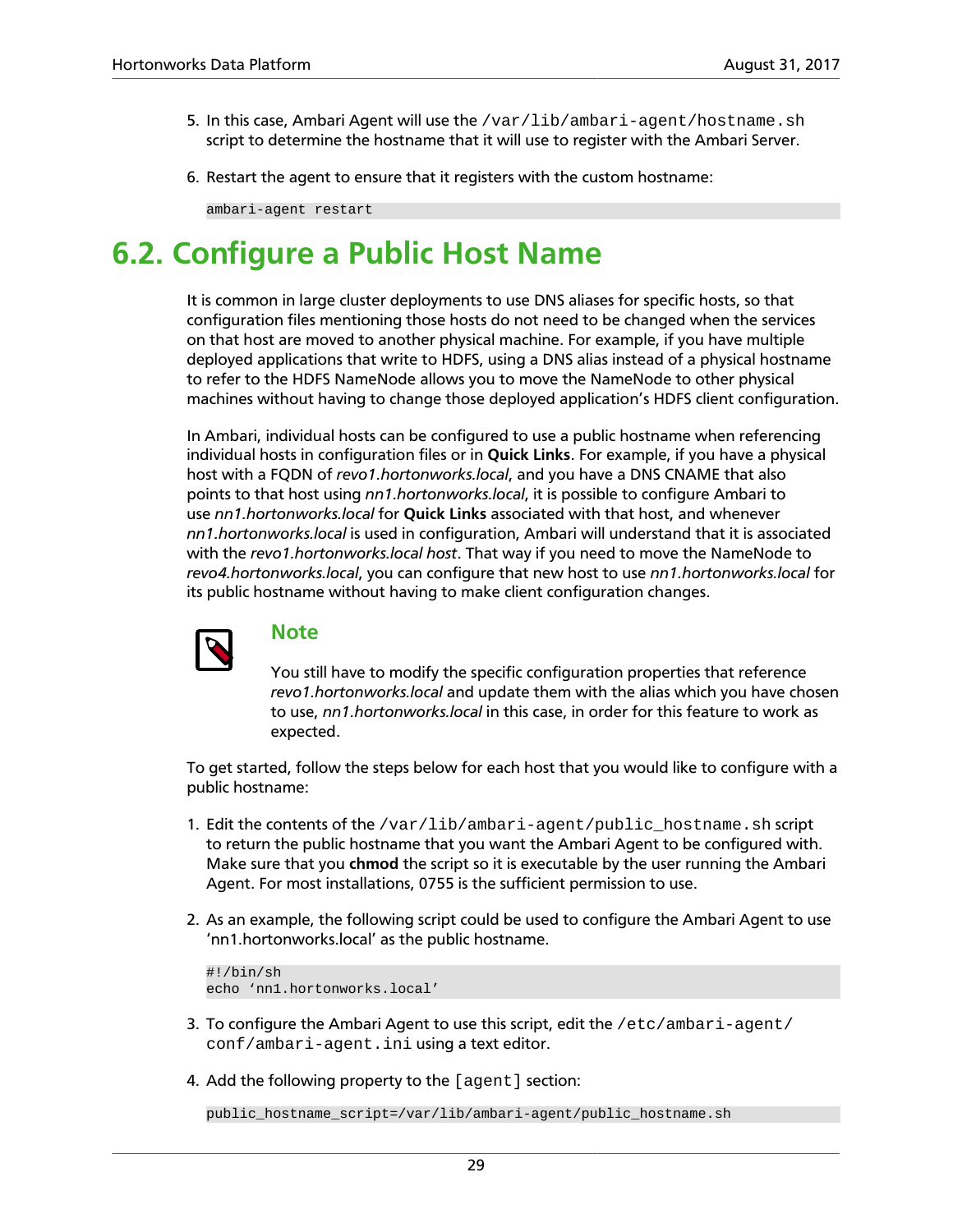- 5. In this case, Ambari Agent will use the /var/lib/ambari-agent/ public hostname.sh script to determine the hostname that it will use as the public hostname in the Ambari Server.
- 6. Restart the agent for these changes to take effect.

ambari-agent restart

### <span id="page-34-0"></span>**6.2.1. Public Hostname Limitations**

This capability is currently available on the host level, and not the host-component level; that is, if you have a host which has a NameNode and ResourceManager on it, that host's public hostname will be used in the configuration for both the NameNode and the ResourceManager. It is not possible to specify a public hostname for just the NameNode or just the ResourceManager; instead it's only possible to specify the public hostname for the physical host that is running both components.

### <span id="page-34-1"></span>**6.2.2. Checking if Public Hostnames Are Correctly Configured**

You can use the Ambari REST API to double-check that Ambari has associated the public hostname configured for the Agent.

1. After logging in to Ambari, open a new tab and use the following URL to look at what has been configured for a specific host:

### **http://ambari.server:8080/api/v1/hosts/your.hosts.fqdn**

2. Look for 'public\_host\_name' in the JSON returned from that request to ensure that the correct public hostname has been configured for the host in question.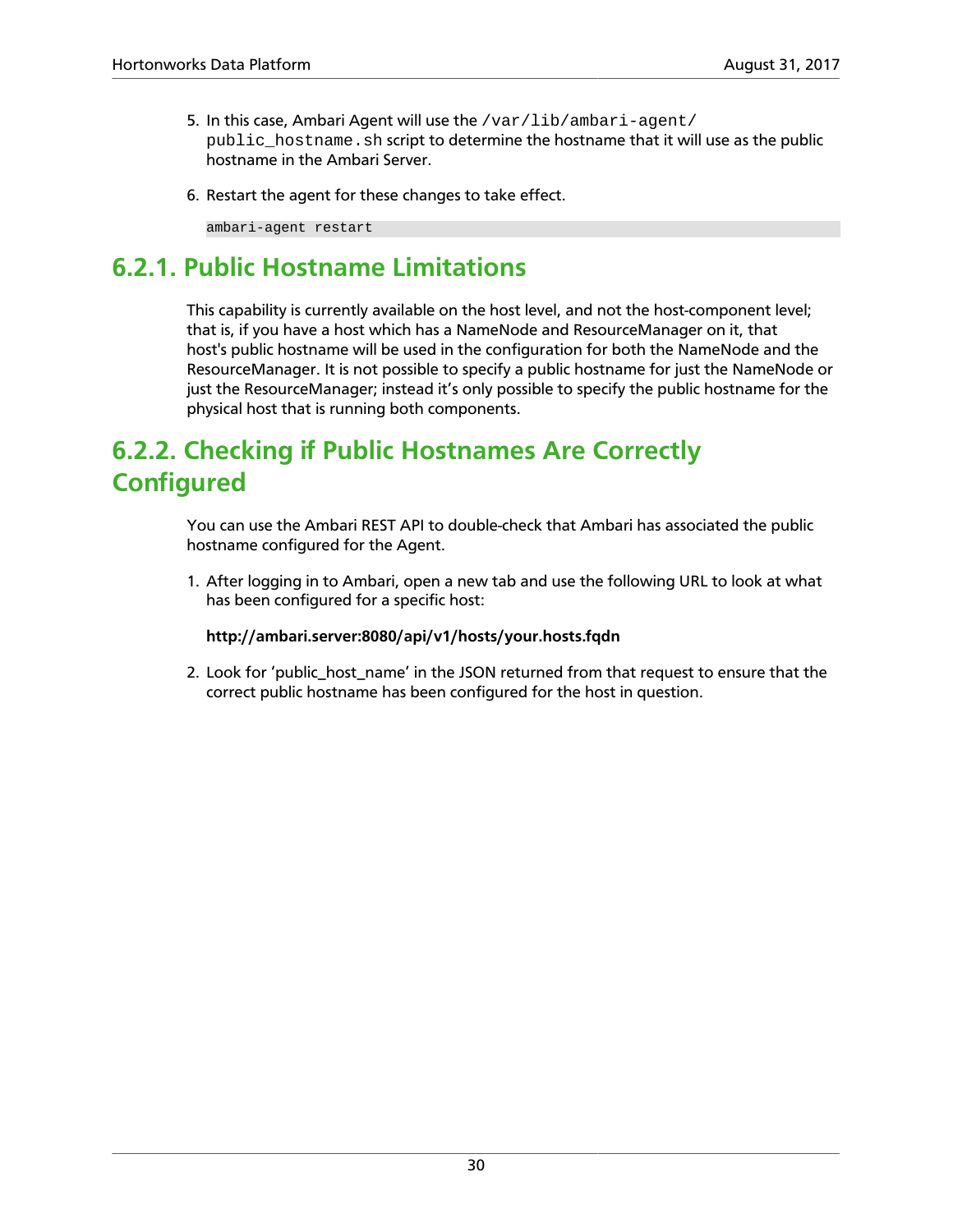# <span id="page-35-0"></span>**7. Changing Host Names**

Circumstances may require that you change the names of the hosts in your existing cluster. Beyond any infrastructure and environment changes you need to make, you must also change the host names that Ambari uses to manage the HDP cluster.

#### **Prerequisites**

- Make a backup of your Ambari database.
- Disable Kerberos.

Using **Ambari Web**, browse to **Admin** > **Kerberos** and click **Disable Kerberos**.

To change a host name in Ambari:

#### **Steps**

- 1. In **Ambari Web > Background Operations**, stop all pending commands and jobs.
- 2. Stop all services.
- 3. Stop ambari-server and ambari-agents on all hosts.

ambari-server stop

ambari-agent stop

4. Create \*.json file with host names changes.

Example: host\_names\_changes.json

```
{
   "cluster1" : {
      "c6400.ambari.apache.org" : "c6410.ambari.apache.org",
      "c6401.ambari.apache.org" : "c6411.ambari.apache.org",
 ....
 }
}
```
where **cluster1** is cluster name and **"c6400.ambari.apache.org" : "c6410.ambari.apache.org"**is the host names pair in the format "current\_host\_name" : "new\_host\_name".

5. Execute the following command on the ambari-server host:

ambari-server update-host-names host\_names\_changes.json

- 6. After successful end of this action, please update host names for all nodes, according to changes that you added to \*.json file.
- 7. If you changed the host name for the node on which the ambari server resides, then you must update that name for every ambari-agent.

In /etc/ambari-agent/conf/ambari-agent.ini, update the "hostname" field to the new host name for node on which the ambari-server resides.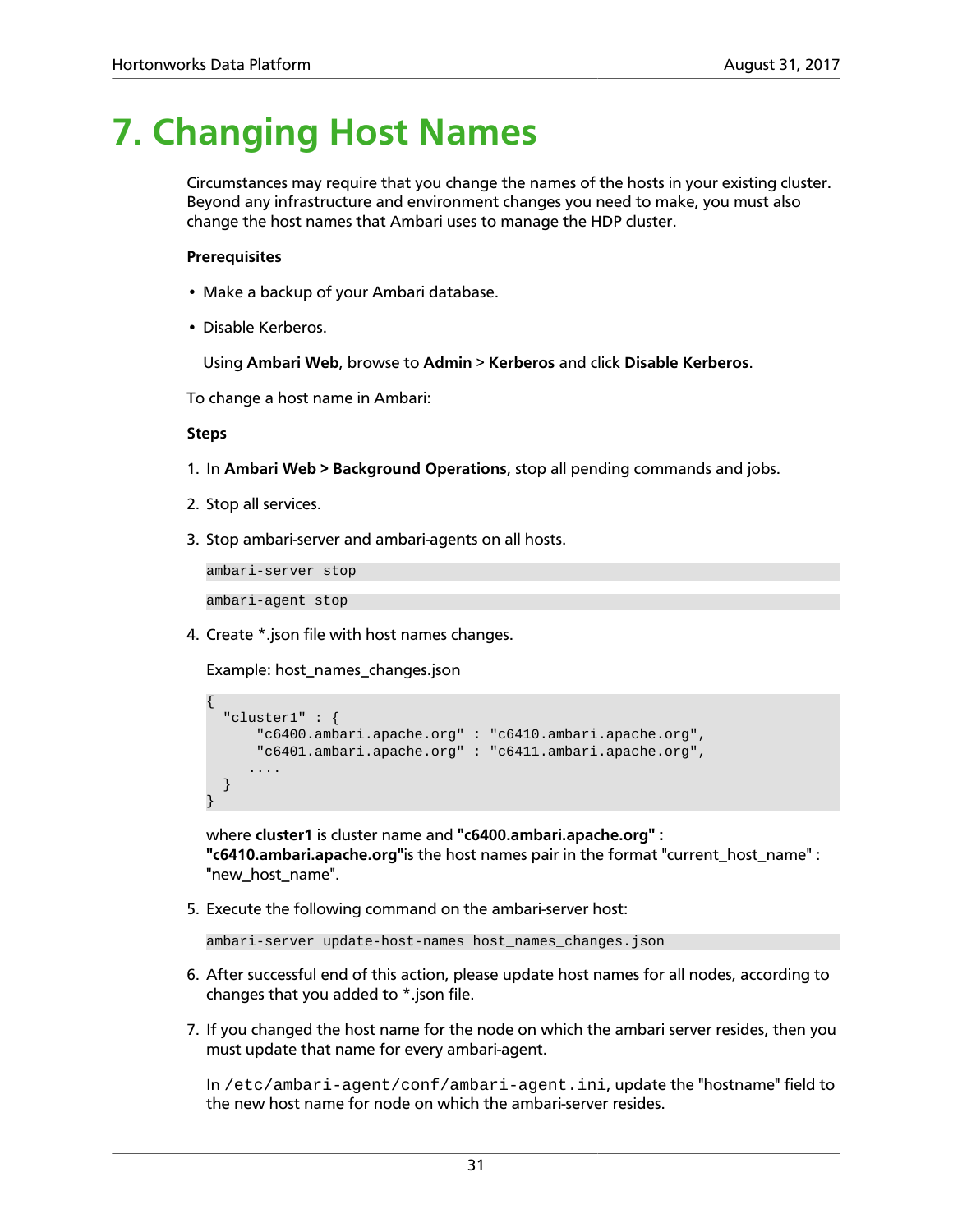8. Start ambari-server and ambari-agents on all hosts.

ambari-server start

ambari-agent start

- 9. If you have NameNode HA enabled, after starting the ZooKeeper service, you must:
	- a. Start all ZooKeeper components.
	- b. Execute the following command on one of the NameNode hosts:

hdfs zkfc -formatZK -force

10 Start all services, using Ambari Web.

For each, browse to **Services > service\_name > Service Actions > Start**.

11.If you disabled Kerberos before starting this procedure, you must enable Kerberos security by working through either the automated or manual setup procedure. If you enable Kerberos with the manual option, you **must** be sure to generate and deploy new keytabs that contain the new host names.

#### **More Information**

[Enable Kerberos Security](https://docs.hortonworks.com/HDPDocuments/Ambari-2.5.2.0/bk_ambari-security/content/enabling_kerberos_security_in_ambari.html)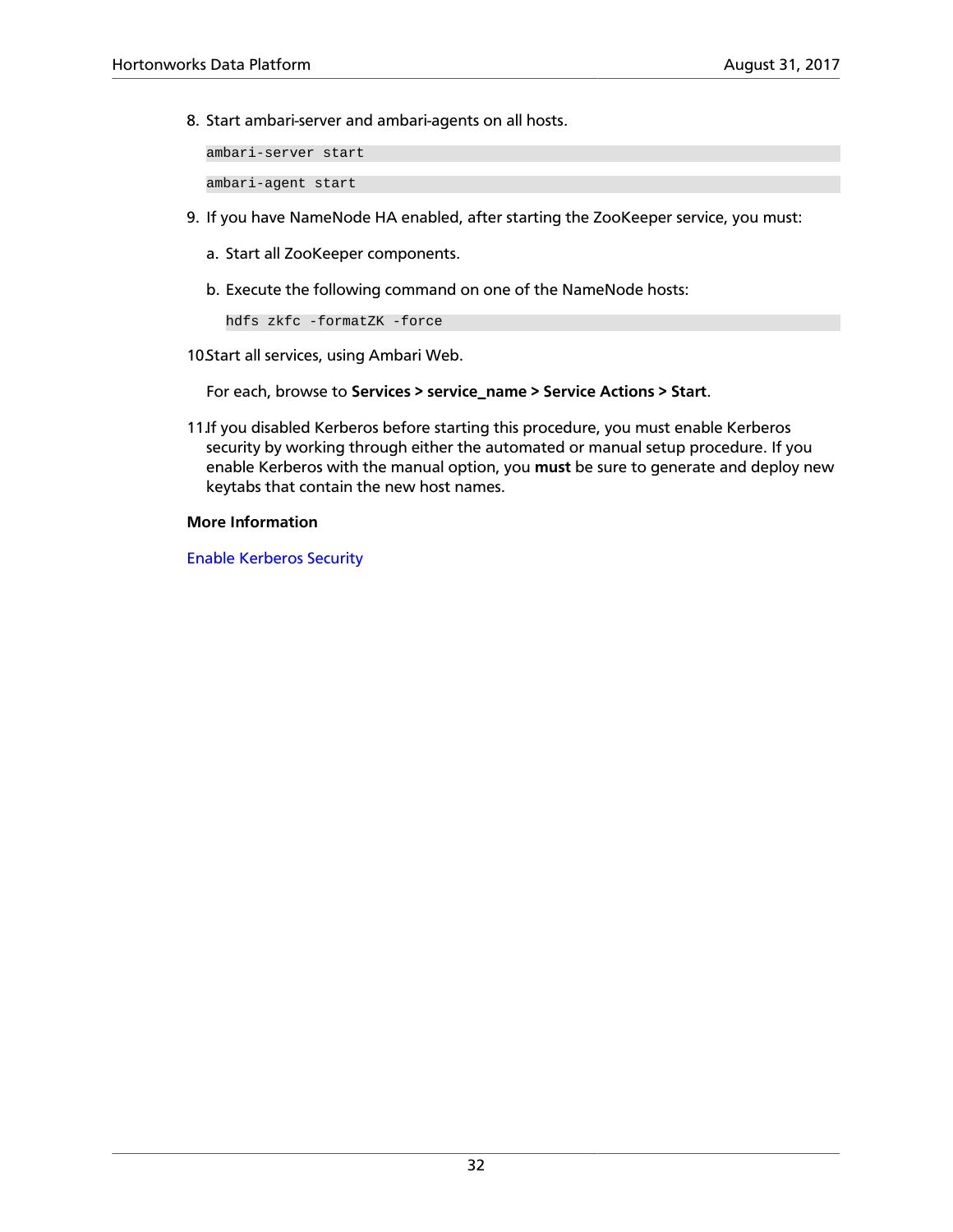# **8. Moving the Ambari Server**

To transfer an Ambari Server that uses the default, embedded, PostgreSQL database from one host to a new host:

**Steps**

- 1. [Back up current data](#page-37-0) from the original Ambari Server database.
- 2. [Update all Agents](#page-37-1)  to point to the new Ambari Server.
- 3. [Install the New Ambari Server](#page-38-0)  on the new host and populate databases with information from the original Server.

If your Ambari Server is using one of the non-default databases, such as MySQL, Oracle, or an existing PostgreSQL instance, you must use backup, restore, and stop/start procedures specific to that database type.

## <span id="page-37-0"></span>**8.1. Back up Current Data**

#### **Steps**

1. On the Ambari Server host, stop the original Ambari Server.

ambari-server stop

2. Create a directory to hold the database backups.

cd /tmp

mkdir dbdumps/

cd dbdumps/

3. Create the database backups.

pg\_dump -U {ambari.db.username} -f ambari.sql

Password: {ambari.db.password}

#### where the following:

| Variable           | <b>Description</b>     | <b>Default</b> |
|--------------------|------------------------|----------------|
| ambari.db.username | The database username. | ambari         |
| ambari.db.password | The database password. | bigdata        |

4. Create a backup of the Ambari Server meta info.

ambari-server backup

## <span id="page-37-1"></span>**8.2. Update all Agents**

1. On each agent host, stop the agent.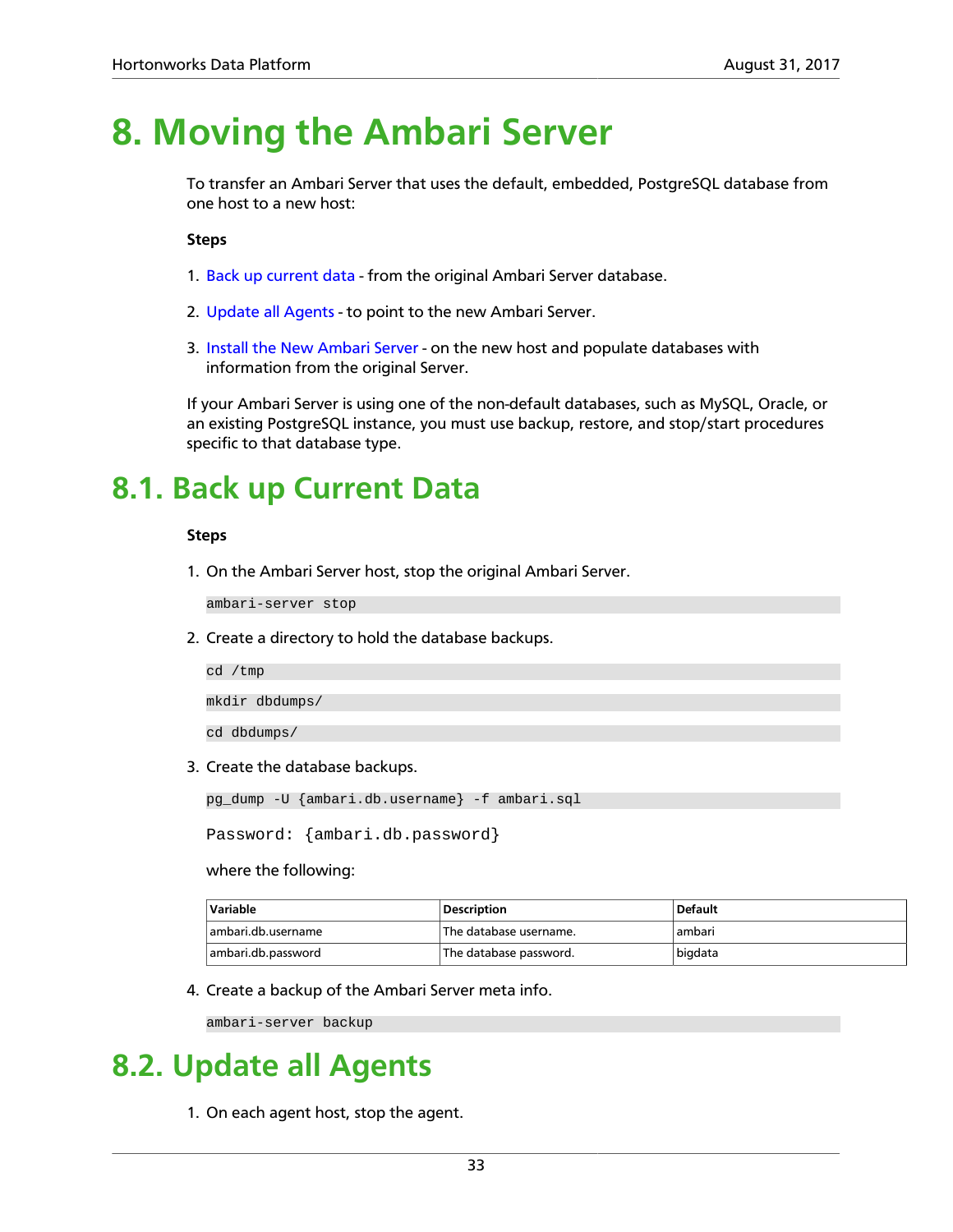ambari-agent stop

2. Remove old agent certificates (if any exist).

rm /var/lib/ambari-agent/keys/\*

3. Using a text editor, edit /etc/ambari-agent/conf/ambari-agent.ini to point to the new host.

[server]

hostname={new.ambari.server.fqdn}

url\_port=8440

secured\_url\_port=8441

## <span id="page-38-0"></span>**8.3. Install the New Ambari Server**

1. Install the new Ambari Server on the new host.

yum install ambari-server

2. Run setup the Ambari Server and setup similar to how the original Ambari Server is configured.

ambari-server setup

3. Restart the PostgreSQL instance.

service postgresql restart

4. Open the PostgreSQL interactive terminal.

su - postgres

psql

5. Using the interactive terminal, drop the "ambari" database created by the new ambari setup and install.

drop database ambari;

6. Check to make sure the databases have been dropped. The "ambari" databases should not be listed.

 $\setminus$ l

7. Create new "ambari" database to hold the transferred data.

create database ambari;

8. Exit the PostgreSQL interactive terminal.

 $\qquad q$ 

9. Copy the saved data (/tmp/dbdumps/ambari.sql) from [Back up Current Data](#page-37-0) to the new Ambari Server host.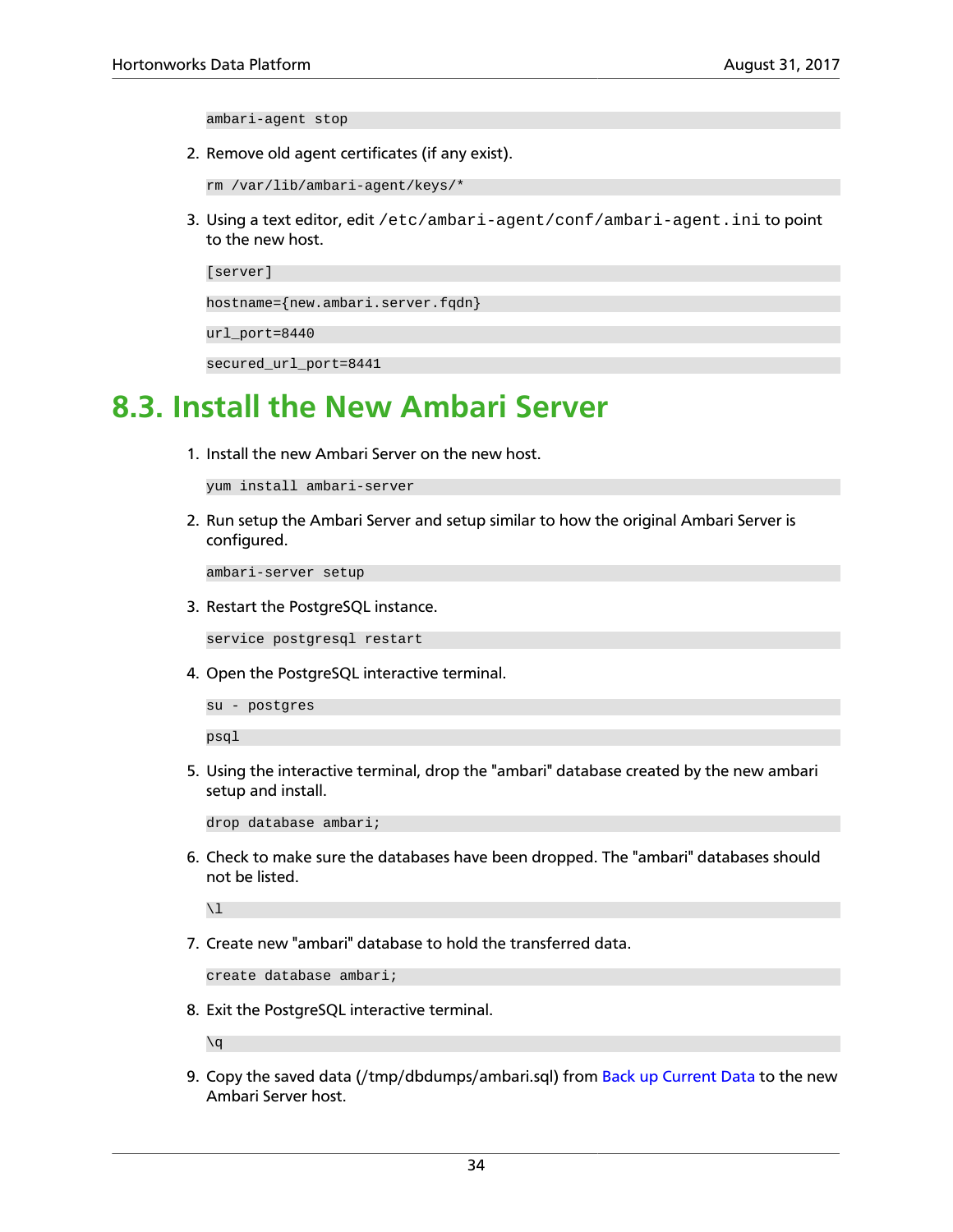10Load the saved data into the new database.

psql -d ambari -f /tmp/dbdumps/ambari.sql

11 Start the new Server.

ambari-server start

12.On each Agent host, start the Ambari Agent.

ambari-agent start

13.Open Ambari Web. Point your browser to:

<new.Ambari.Server>:8080

The new Ambari Server is ready to use.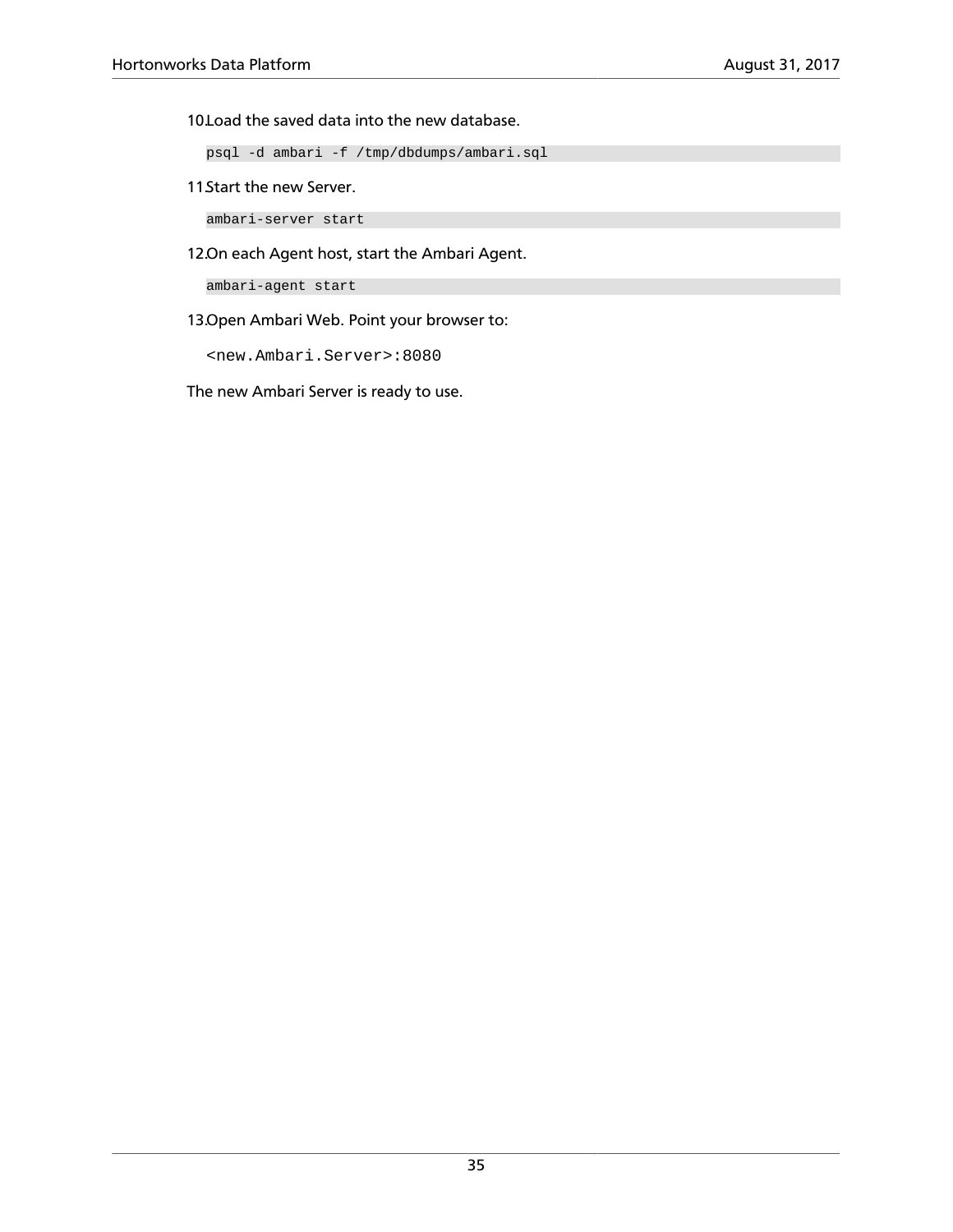# **9. Moving the ZooKeeper Server**

To move the ZooKeeper server to a new host:

#### **Steps**

- 1. In **Ambari Web > Service Actions**, stop the ZooKeeper server.
- 2. In **Ambari Web > Hosts**, click the host on which you want to install the new ZooKeeper server.
- 3. On the **Summary** page of the new ZooKeeper host, click **Add > ZooKeeper Server**
- 4. Update the following properties on the new ZooKeeper server (use the existing ZooKeeper server settings as a reference).
	- ha.zookeeper.quorum
	- hbase.zookeeper.quorum
	- templeton.zookeeper.hosts
	- yarn.resourcemanager.zk-address
	- hive.zookeeper.quorum
	- hive.cluster.delegation.token.store.zookeeper.connectString
- 5. In **Ambari Web > Hosts**, click the original ZooKeeper server host.
- 6. In **ZooKeeper > Service Actions > Delete Service** to delete the original ZooKeeper server.
- 7. Save the HDFS namespace.
- 8. Restart the new ZooKeeper server and the Hive service.



#### **Note**

In Ambari 2.4.0.0, adding or removing ZooKeeper servers requires manually editing the following Atlas properties. Select **Atlas > Configs > Advanced**, then select **Advanced application-properties** and edit the following properties to reflect the new ZooKeeper server settings:

• atlas.graph.index.search.solr.zookeeper-url

Example format:

host1:2181/infra-solr,host2:2181/infra-solr,host3:2181/ infra-solr

• atlas.kafka.zookeeper.connect

Example format: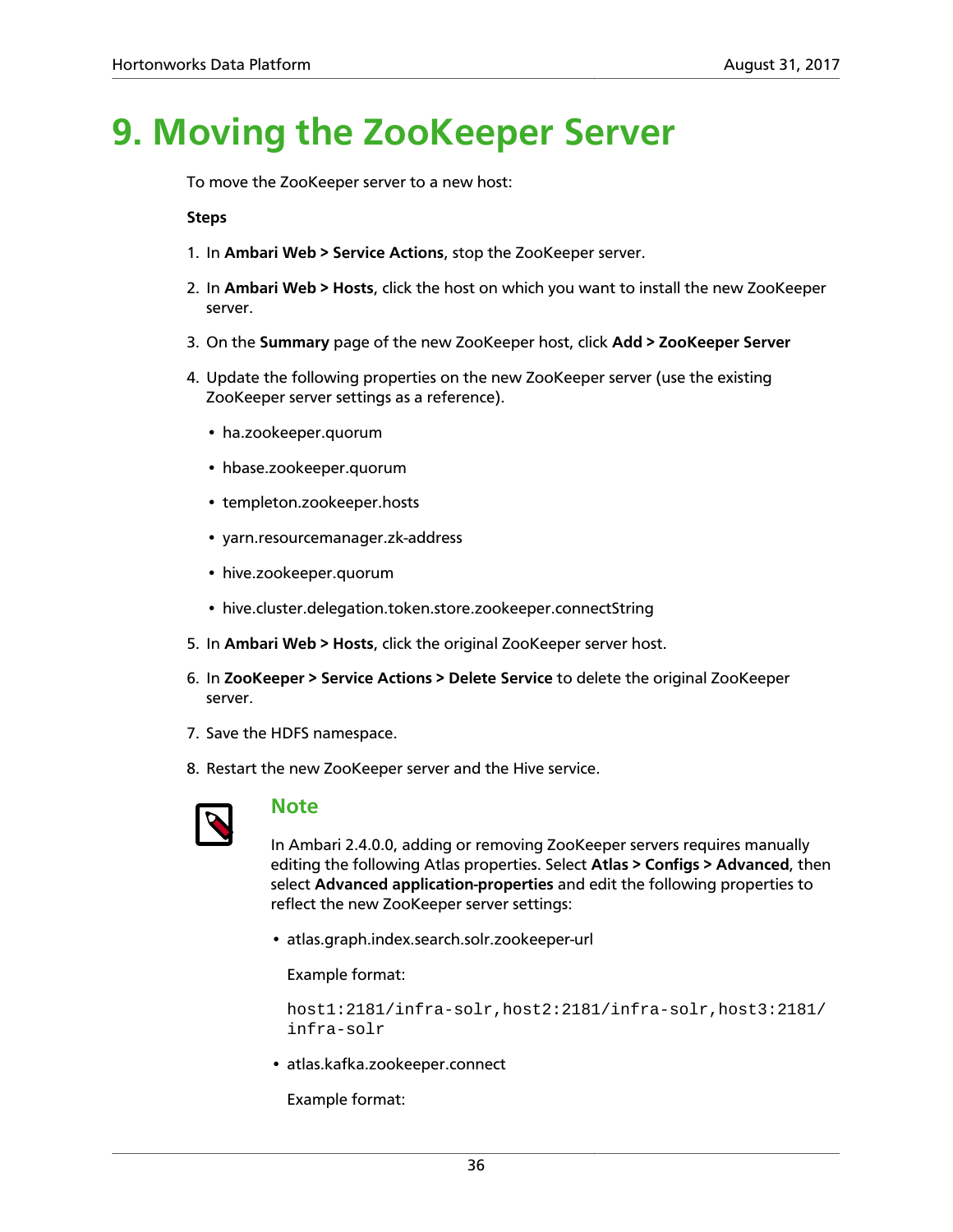host1:2181,host2:2181,host3:2181

• atlas.audit.hbase.zookeeper.quorum

Example format:

host1,host2,host3

After updating these properties (to refresh the configuration files), restart Atlas and the following services that contain Atlas hooks :

- Hive
- Storm
- Falcon
- Sqoop

#### **Next Steps**

Review and confirm all recommended configuration changes.

#### **More Information**

[Review and Confirm Configuration Changes](https://docs.hortonworks.com/HDPDocuments/Ambari-2.5.2.0/bk_ambari-operations/content/review_and_confirm_config_changes.html)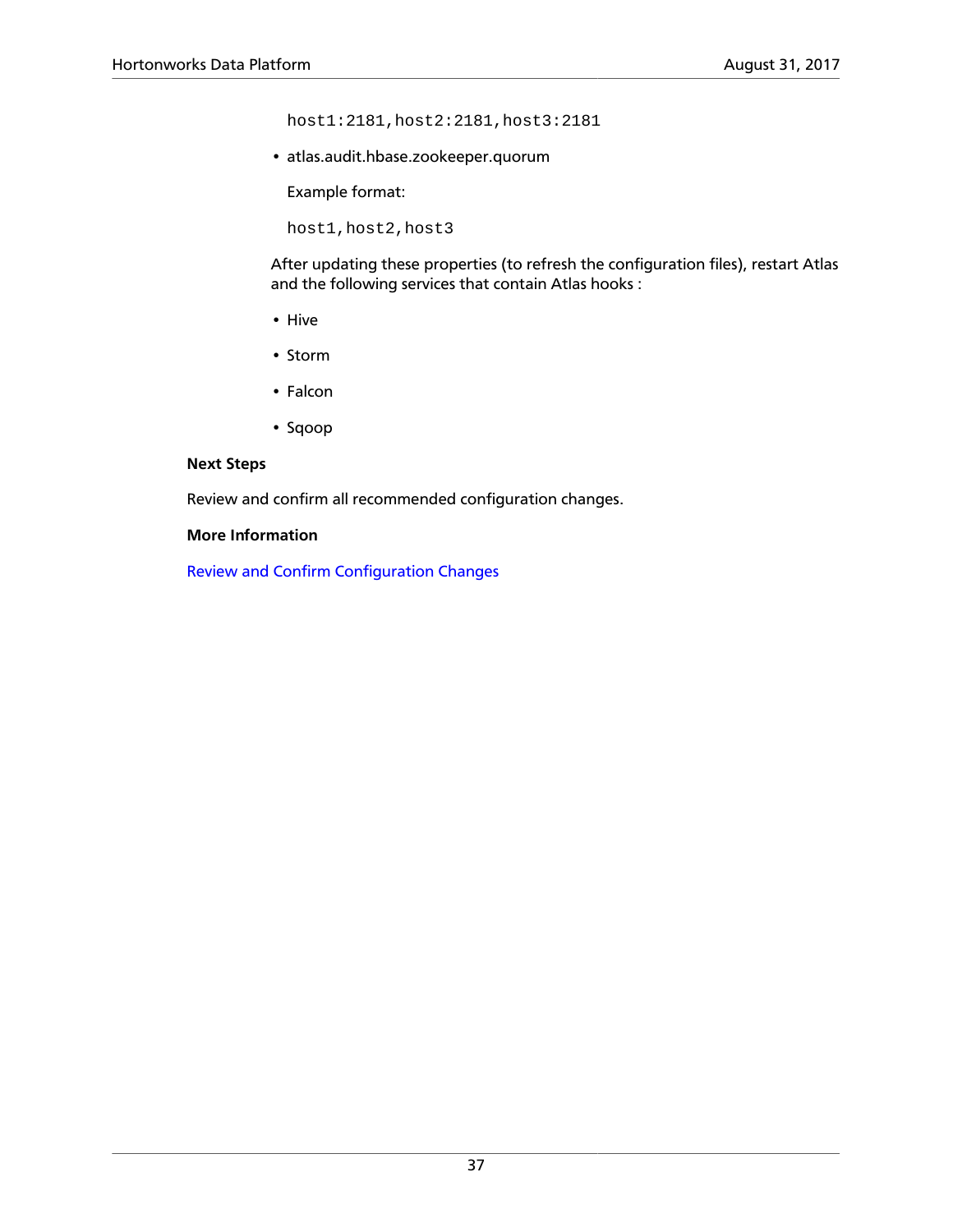# **10. Configuring LZO Compression**

LZO is a lossless data compression library that favors speed over compression ratio. Ambari does not install nor enable LZO compression by default. To enable LZO compression in your HDP cluster, you must configure core-site.xml for LZO.

Optionally, you can implement LZO to optimize Hive queries in your cluster for speed.

#### **More Information**

[Configure core-site.xml for LZO \[38\]](#page-42-0)

[Running Compression with Hive Queries \[38\]](#page-42-1)

## <span id="page-42-0"></span>**10.1. Configure core-site.xml for LZO**

To enable LZO compression:

#### **Steps**

- 1. Browse to **Ambari Web > Services > HDFS > Configs**, then expand **Advanced core-site**.
- 2. Find the io.compression.codecs property key.
- 3. Append to the io.compression.codecs property key, the following value: **com.hadoop.compression.lzo.LzoCodec**
- 4. Add a description of the config modification, then click **Save**.
- 5. Expand the **Custom core-site.xml** section.
- 6. Click **Add Property**.
- 7. Add to Custom core-site.xml the following property key and value

**Property Key** io.compression.codec.lzo.class

**Property Value com.hadoop.compression.lzo.LzoCodec**

- 8. Click **Save**.
- 9. Add a description of the config modification, then click **Save**.

10.Restart the HDFS, MapReduce2 and YARN services.

If performing a Restart or a Restart All does not start the required package install, you may need to stop, then start the HDFS service to install the necessary LZO packages. Restart is only available for a service in the Running or Started state.

## <span id="page-42-1"></span>**10.2. Running Compression with Hive Queries**

Running Compression with Hive Queries requires creating LZO files. To create LZO files, use one of the following procedures: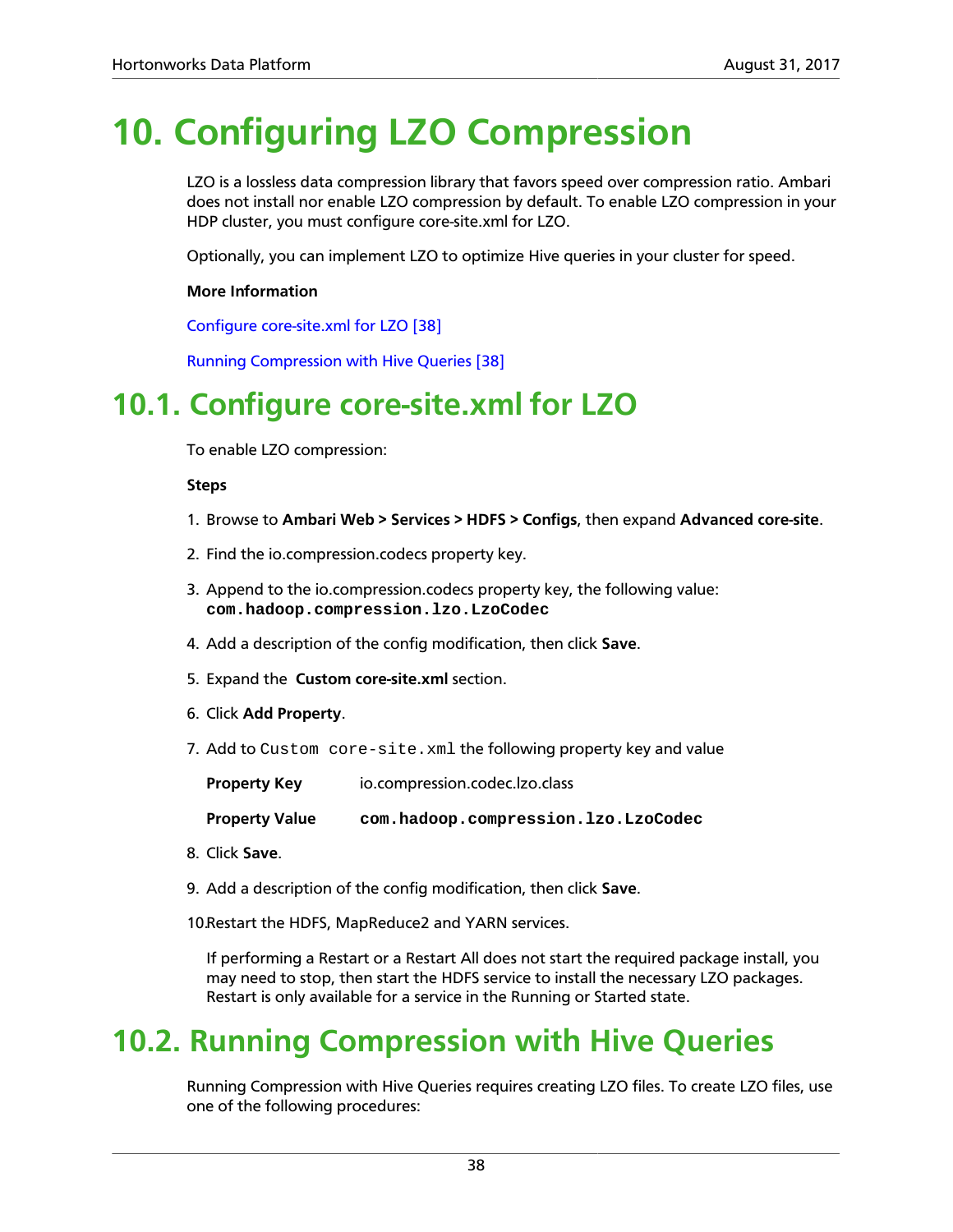- [Create LZO Files \[39\]](#page-43-0)
- [Write Custom Java to Create LZO Files \[39\]](#page-43-1)

## <span id="page-43-0"></span>**10.2.1. Create LZO Files**

- 1. Create LZO files as the output of the Hive query.
- 2. Use  $1z$ o command utility or your custom Java to generate  $1z$ o. index for the . $1z$ o files.

#### **Hive Query Parameters**

Prefix the query string with these parameters:

```
SET mapreduce.output.fileoutputformat.compress.codec=com.hadoop.compression.
lzo.LzoCodec
SET hive.exec.compress.output=true
SET mapreduce.output.fileoutputformat.compress=true
```
#### For example:

```
hive -e "SET mapreduce.output.fileoutputformat.compress.codec=com.hadoop.
compression.lzo.LzoCodec;SET hive.exec.compress.output=true;SET mapreduce.
output.fileoutputformat.compress=true;"
```
## <span id="page-43-1"></span>**10.2.2. Write Custom Java to Create LZO Files**

- 1. Create text files as the output of the Hive query.
- 2. Write custom Java code to
	- convert Hive query generated text files to  $.1z$ o files
	- generate lzo. index files for the . lzo files

#### **Hive Query Parameters**

Prefix the query string with these parameters:

```
SET hive.exec.compress.output=false SET mapreduce.output.fileoutputformat.
compress=false
```
For example:

```
hive -e "SET hive.exec.compress.output=false;SET mapreduce.output.
fileoutputformat.compress=false;<query-string>"
```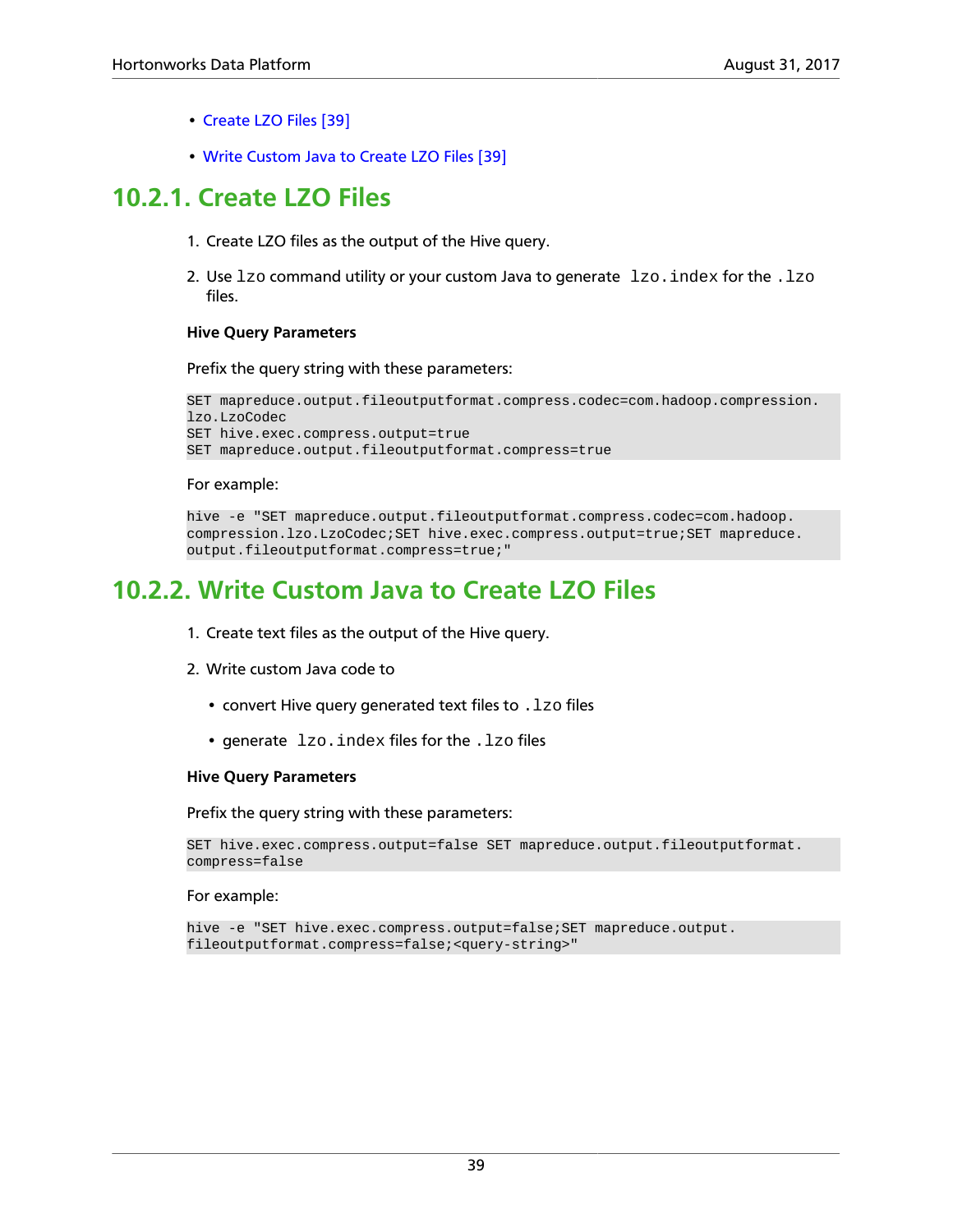# **11. Using Non-Default Databases**

Use the following instructions to prepare a non-default database for Ambari, Hive, or Oozie. You must complete these instructions before you set up the Ambari Server by running ambari-server setup.

- [Using Non-Default Databases Ambari \[40\]](#page-44-0)
- [Using Non-Default Databases Hive \[45\]](#page-49-0)
- [Using Non-Default Databases Oozie \[49\]](#page-53-0)
- [Configuring a Database Instance for Ranger](https://docs.hortonworks.com/HDPDocuments/HDP2/HDP-2.6.2/bk_security/content/configuring_database_instance.html)



#### **Important**

Using the **Microsoft SQL Server** or **SQL Anywhere** database options are not supported.

Using MySQL requires the default, InnoDB engine for MySQL 5.6.

#### **More Information**

[Hortonworks Support Matrix](https://supportmatrix.hortonworks.com/)

## <span id="page-44-0"></span>**11.1. Using Non-Default Databases - Ambari**

The following sections describe how to use Ambari with an existing database, other than the embedded PostgreSQL database instance that Ambari Server uses by default.

- [Using Ambari with Oracle \[40\]](#page-44-1)
- [Using Ambari with MySQL/MariaDB \[42\]](#page-46-0)
- [Using Ambari with PostgreSQL \[43\]](#page-47-0)
- [Troubleshooting Non-Default Databases with Ambari \[44\]](#page-48-0)



#### **Important**

Using the **Microsoft SQL Server** or **SQL Anywhere** database options are not supported.



#### **Important**

For High Availability (HA) purposes, it is **required** that the relational database used with Ambari is also made highly available following best practices for the given database type.

### <span id="page-44-1"></span>**11.1.1. Using Ambari with Oracle**

To set up Oracle for use with Ambari: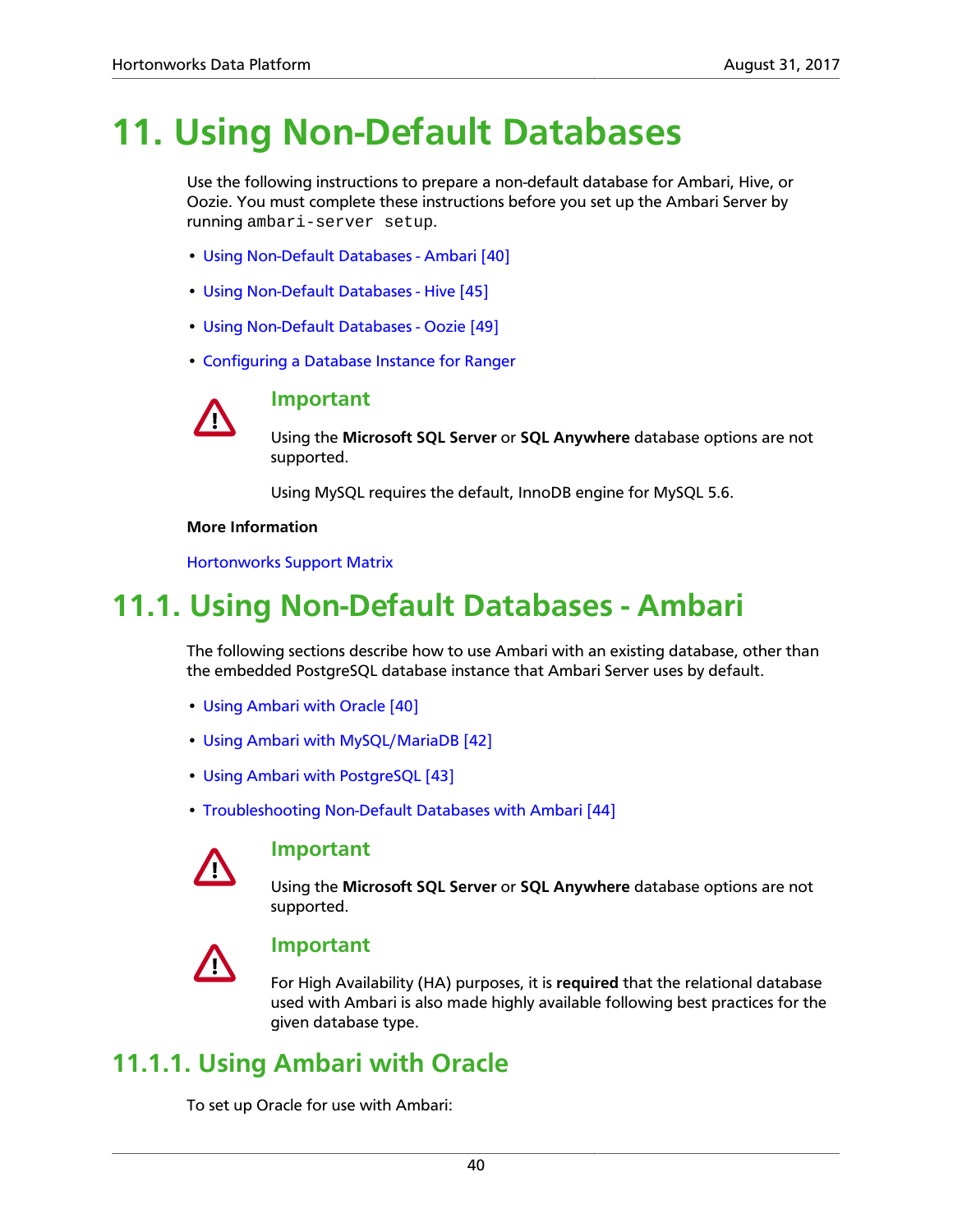#### **Steps**

- 1. On the Ambari Server host, install the appropriate  $JDBC$ . jar file.
	- a. Download the Oracle JDBC (OJDBC) driver from [http://www.oracle.com/](http://www.oracle.com/technetwork/database/features/jdbc/index-091264.html) [technetwork/database/features/jdbc/index-091264.html.](http://www.oracle.com/technetwork/database/features/jdbc/index-091264.html)
	- b. For **Oracle Database 11g**: select

Oracle Database 11g Release 2 drivers > ojdbc6.jar

c. For **Oracle Database 12c**: select

Oracle Database 12c Release 1 drivers > ojdbc7.jar

d. Copy the .jar file to the Java share directory. For example:

cp ojdbc7.jar /usr/share/java/

e. Make sure the .jar file has the appropriate permissions. For example:

chmod 644 /usr/share/java/ojdbc7.jar

2. Create a user for Ambari and grant that user appropriate permissions.

For example, using the Oracle database admin utility, run the following commands:

# sqlplus sys/root as sysdba

CREATE USER <AMBARIUSER> IDENTIFIED BY <AMBARIPASSWORD> default tablespace "USERS" temporary tablespace "TEMP";

GRANT unlimited tablespace to <AMBARIUSER>;

GRANT create session to <AMBARIUSER>;

GRANT create TABLE to <AMBARIUSER>;

GRANT create SEQUENCE to <AMBARIUSER>;

QUIT;

Where <AMBARIUSER> is the Ambari user name and <AMBARIPASSWORD> is the Ambari user password.

- 3. Load the Ambari Server database schema.
	- a. You must pre-load the Ambari database schema into your Oracle database using the schema script.

sqlplus <AMBARIUSER>/<AMBARIPASSWORD> < Ambari-DDL-Oracle-CREATE.sql

- b. Find the Ambari-DDL-Oracle-CREATE.sql file in the /var/lib/ambari-server/ resources/ directory of the Ambari Server host after you have installed Ambari Server.
- 4. When setting up the Ambari Server, select **Advanced Database Configuration > Option [2] Oracle** and respond to the prompts using the username/password credentials you created in step 2.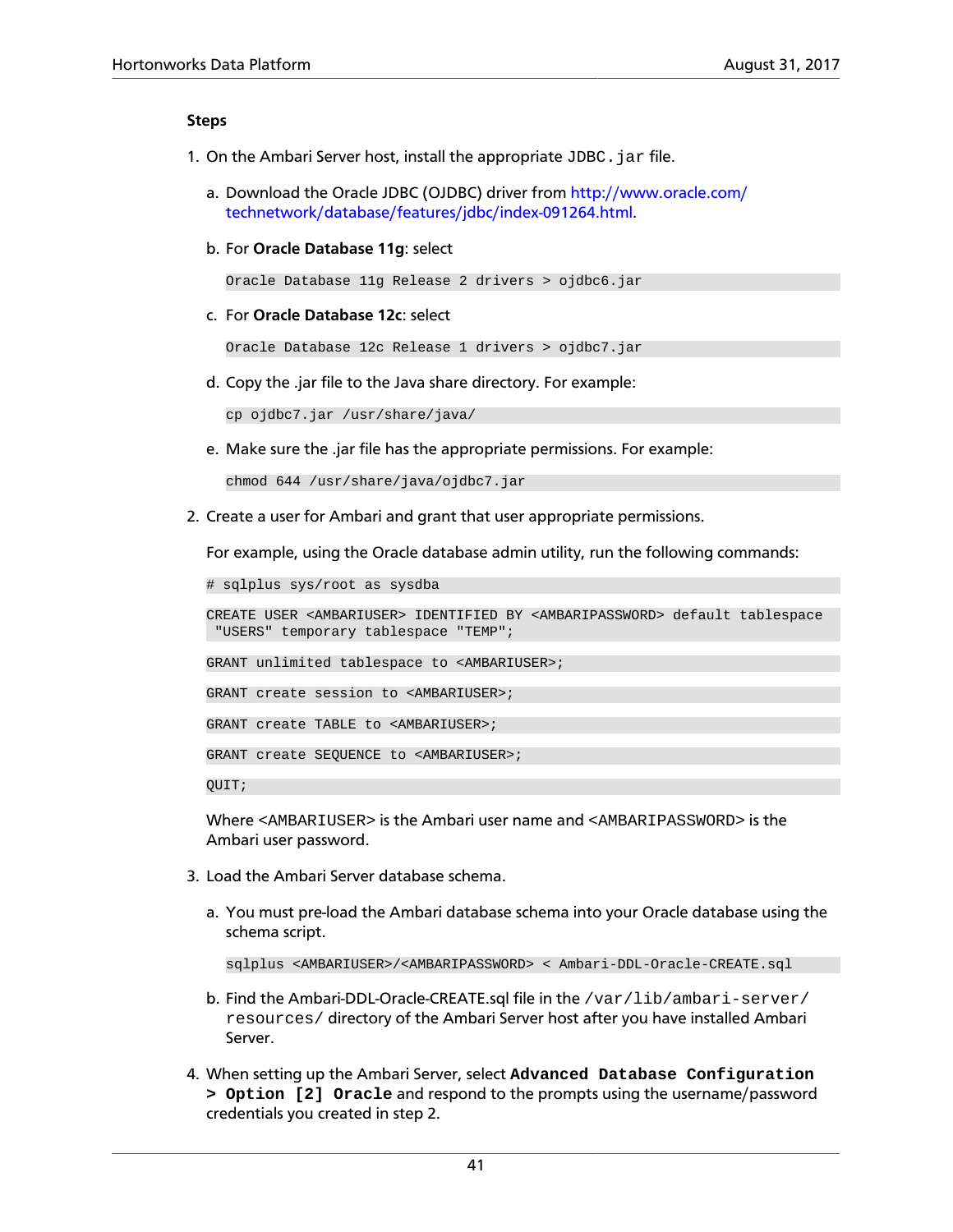## <span id="page-46-0"></span>**11.1.2. Using Ambari with MySQL/MariaDB**

To set up MySQL or MariaDB for use with Ambari:

#### **Steps**

- 1. On the Ambari Server host, install the connector.
	- a. Install the connector

#### **RHEL/CentOS/Oracle Linux**

yum install mysql-connector-java

#### **SLES**

zypper install mysql-connector-java

#### **Debian/Ubuntu**

apt-get install libmysql-java

b. Confirm that  $\log x$  is in the Java share directory.

ls /usr/share/java/mysql-connector-java.jar

- c. Make sure the .jar file has the appropriate permissions 644.
- 2. Create a user for Ambari and grant it permissions.
	- For example, using the MySQL database admin utility:

```
 # mysql -u root -p 
CREATE USER '<AMBARIUSER>'@'%' IDENTIFIED BY '<AMBARIPASSWORD>';
GRANT ALL PRIVILEGES ON *.* TO '<AMBARIUSER>'@'%';
CREATE USER '<AMBARIUSER>'@'localhost' IDENTIFIED BY '<AMBARIPASSWORD>';
GRANT ALL PRIVILEGES ON *.* TO '<AMBARIUSER>'@'localhost';
CREATE USER '<AMBARIUSER>'@'<AMBARISERVERFQDN>' IDENTIFIED BY
  '<AMBARIPASSWORD>';
GRANT ALL PRIVILEGES ON *.* TO '<AMBARIUSER>'@'<AMBARISERVERFQDN>';
FLUSH PRIVILEGES;
```
- Where <AMBARIUSER> is the Ambari user name, <AMBARIPASSWORD> is the Ambari user password and <AMBARISERVERFQDN> is the Fully Qualified Domain Name of the Ambari Server host.
- 3. Load the Ambari Server database schema.
	- You must pre-load the Ambari database schema into your MySQL database using the schema script. Run the script in the same location where you find the Ambari-DDL-MySQL-CREATE.sql file. You should find the Ambari-DDL-MySQL-CREATE.sql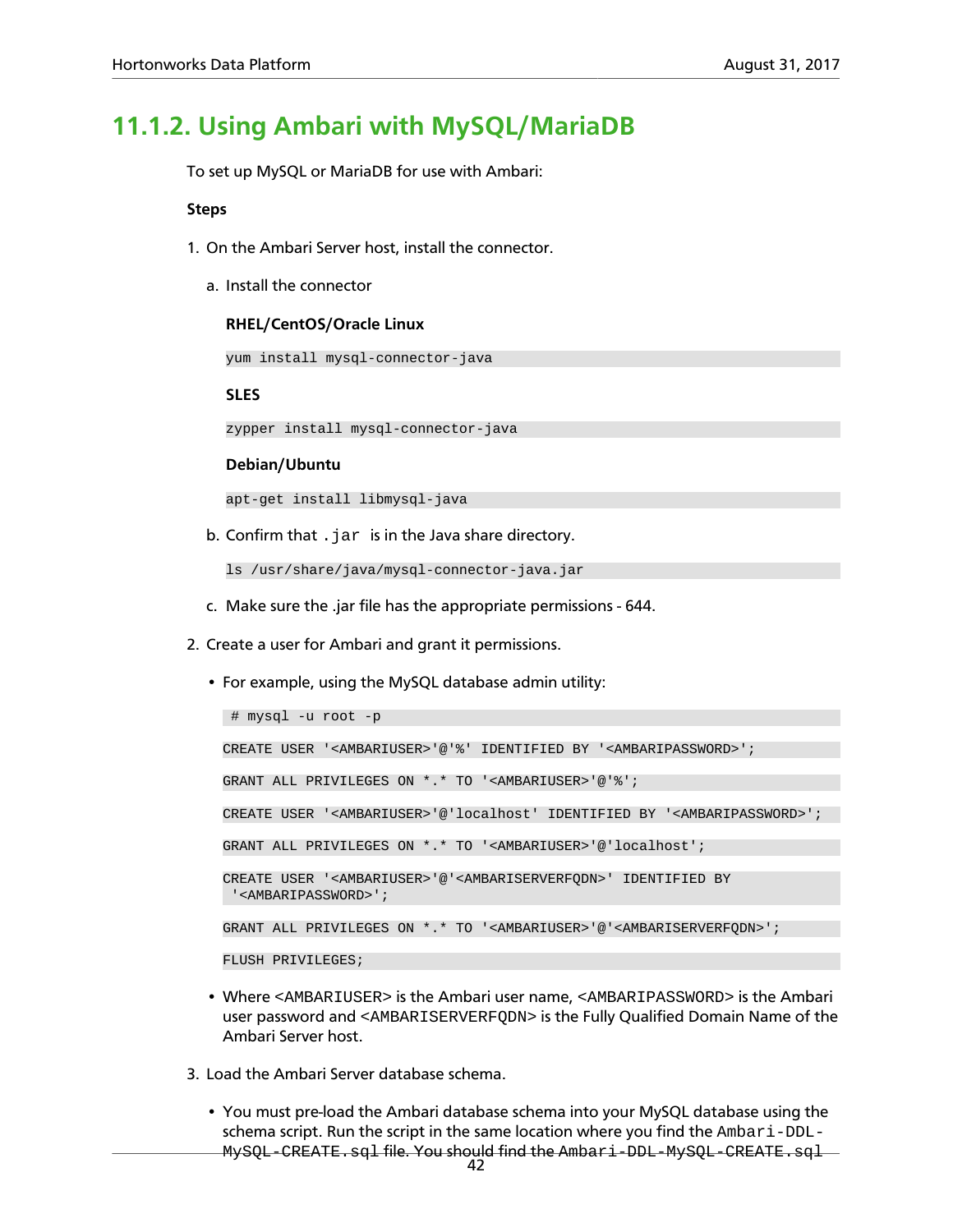file in the /var/lib/ambari-server/resources/ directory of the Ambari Server host, after you have installed Ambari Server.

mysql -u <AMBARIUSER> -p

CREATE DATABASE <AMBARIDATABASE>;

USE <AMBARIDATABASE>;

SOURCE Ambari-DDL-MySQL-CREATE.sql;

- Where <AMBARIUSER> is the Ambari user name and <AMBARIDATABASE> is the Ambari database name.
- 4. When setting up the Ambari Server, select **Advanced Database Configuration > Option [3] MySQL/MariaDB** and enter the credentials you defined in Step 2. for user name, password and database name.

## <span id="page-47-0"></span>**11.1.3. Using Ambari with PostgreSQL**

To set up PostgreSQL for use with Ambari:

#### **Steps**

- 1. Create a user for Ambari and grant it permissions.
	- Using the PostgreSQL database admin utility:

# sudo -u postgres psql

CREATE DATABASE <AMBARIDATABASE>;

CREATE USER <AMBARIUSER> WITH PASSWORD '<AMBARIPASSWORD>';

GRANT ALL PRIVILEGES ON DATABASE <AMBARIDATABASE> TO <AMBARIUSER>;

\connect <AMBARIDATABASE>;

CREATE SCHEMA <AMBARISCHEMA> AUTHORIZATION <AMBARIUSER>;

ALTER SCHEMA <AMBARISCHEMA> OWNER TO <AMBARIUSER>;

ALTER ROLE <AMBARIUSER> SET search\_path to '<AMBARISCHEMA>', 'public';

- Where <AMBARIUSER> is the Ambari user name <AMBARIPASSWORD> is the Ambari user password, <AMBARIDATABASE> is the Ambari database name and <AMBARISCHEMA> is the Ambari schema name.
- 2. Load the Ambari Server database schema.
	- You must pre-load the Ambari database schema into your PostgreSQL database using the schema script.

```
# psql -U <AMBARIUSER> -d <AMBARIDATABASE>
```
\connect <AMBARIDATABASE>;

43 \i Ambari-DDL-Postgres-CREATE.sql;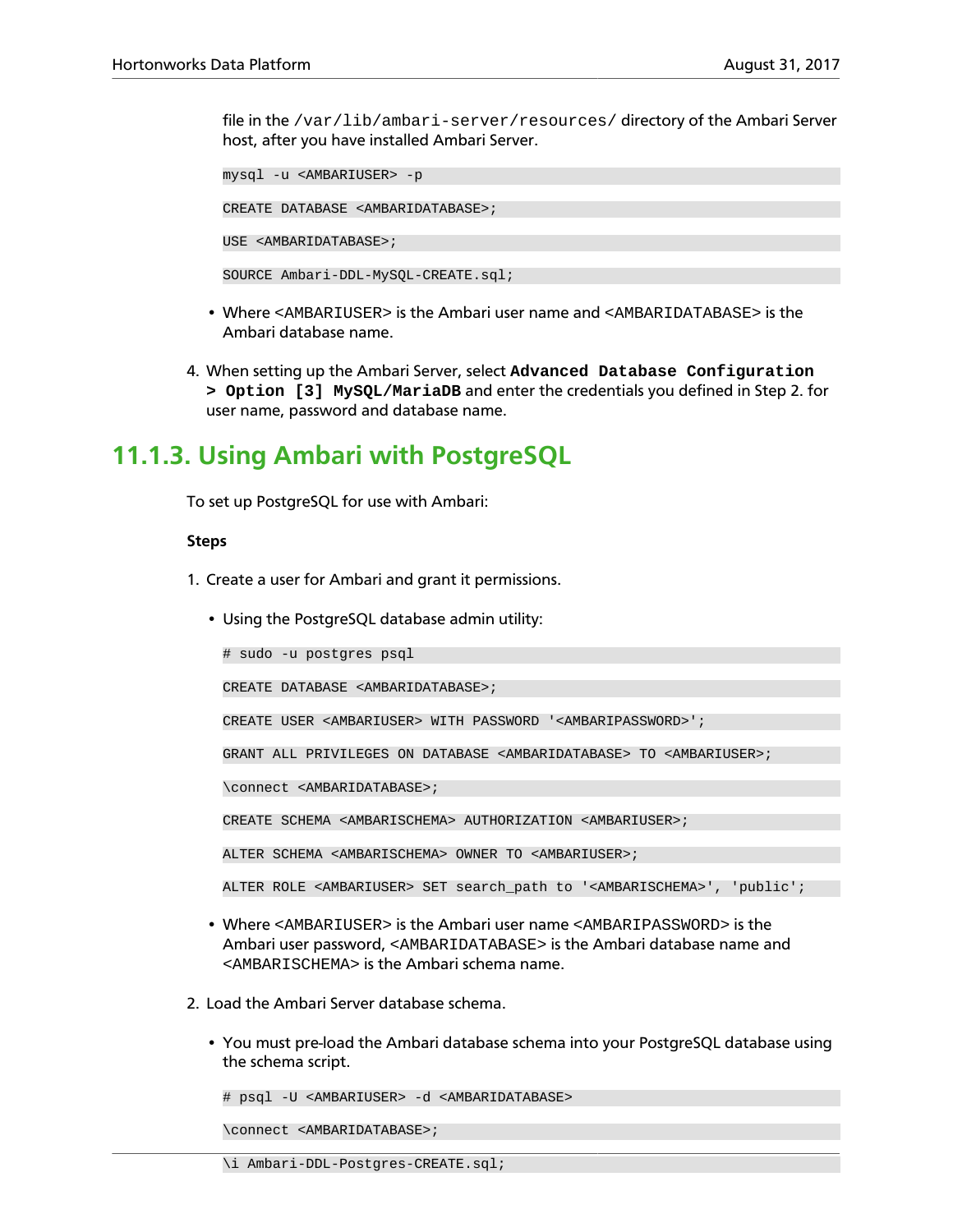- Find the Ambari-DDL-Postgres-CREATE.sql file in the /var/lib/ambariserver/resources/ directory of the Ambari Server host after you have installed Ambari Server.
- 3. When setting up the Ambari Server, select **Advanced Database Configuration > Option[4] PostgreSQL** and enter the credentials you defined in Step 2. for user name, password, and database name.

## <span id="page-48-0"></span>**11.1.4. Troubleshooting Non-Default Databases with Ambari**

Use these topics to help troubleshoot any issues you might have installing Ambari with an existing Oracle database.

### **11.1.4.1. Problem: Ambari Server Fails to Start: No Driver**

Check /var/log/ambari-server/ambari-server.log for the following error:

ExceptionDescription:Configurationerror.Class[oracle.jdbc.driver.OracleDriver] not found.

The Oracle JDBC.jar file cannot be found.

#### **11.1.4.1.1. Solution**

Make sure the file is in the appropriate directory on the Ambari server and re-run

ambari-server setup

Review the load database procedure appropriate for your database type in [Using Non-](#page-44-0)[Default Databases - Ambari.](#page-44-0)

### **11.1.4.2. Problem: Ambari Server Fails to Start: No Connection**

Check /var/log/ambari-server/ambari-server.log for the following error:

The Network Adapter could not establish the connection Error Code: 17002

Ambari Server cannot connect to the database.

#### **11.1.4.2.1. Solution**

Confirm that the database host is reachable from the Ambari Server and is correctly configured by reading /etc/ambari-server/conf/ambari.properties.

server.jdbc.url=jdbc:oracle:thin:@oracle.database.hostname:1521/ambaridb server.jdbc.rca.url=jdbc:oracle:thin:@oracle.database.hostname:1521/ambari

### **11.1.4.3. Problem: Ambari Server Fails to Start: Bad Username**

Check /var/log/ambari-server/ambari-server.log for the following error:

Internal Exception: java.sql.SQLException:ORA01017: invalid username/password; logon denied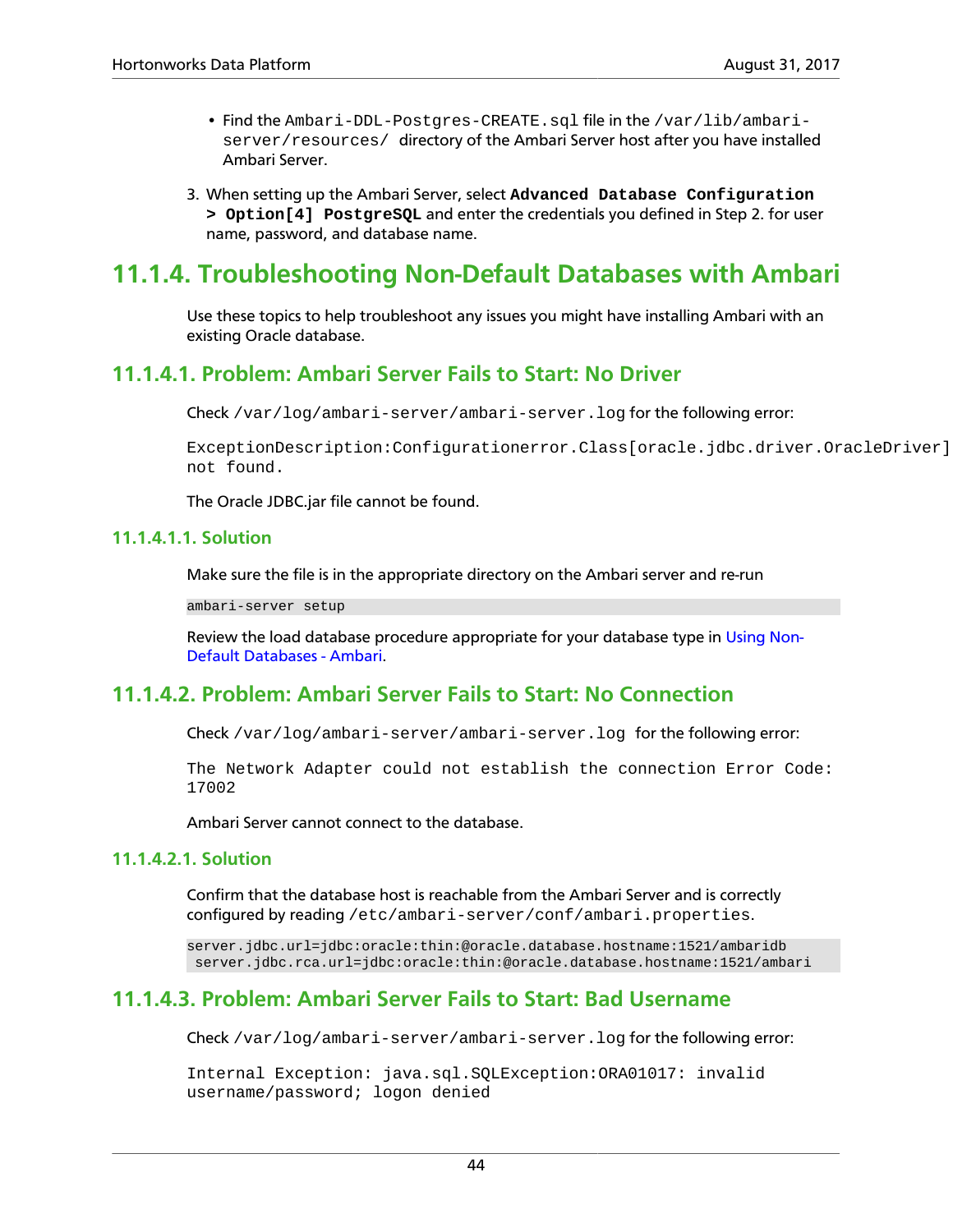You are using an invalid username/password.

#### **11.1.4.3.1. Solution**

Confirm the user account is set up in the database and has the correct privileges. See Step 3 above.

### **11.1.4.4. Problem: Ambari Server Fails to Start: No Schema**

Check /var/log/ambari-server/ambari-server.log for the following error:

Internal Exception: java.sql.SQLSyntaxErrorException: ORA00942: table or view does not exist

The schema has not been loaded.

#### **11.1.4.4.1. Solution**

Confirm you have loaded the database schema. Review the load database schema procedure appropriate for your database type.

#### **More Information**

[Using Non-Default Databases - Ambari \[40\]](#page-44-0)

## <span id="page-49-0"></span>**11.2. Using Non-Default Databases - Hive**

The following sections describe how to use Hive with an existing database, other than the MySQL database instance that Ambari installs by default.

- [Using Hive with Oracle \[45\]](#page-49-1)
- [Using Hive with MySQL/MariaDB \[46\]](#page-50-0)
- [Using Hive with PostgreSQL \[47\]](#page-51-0)
- [Troubleshooting Non-Default Databases with Hive \[48\]](#page-52-0)



#### **Important**

Using the **Microsoft SQL Server** or **SQL Anywhere** database options are not supported.

## <span id="page-49-1"></span>**11.2.1. Using Hive with Oracle**

To set up Oracle for use with Hive:

#### **Steps**

- 1. On the Ambari Server host, stage the appropriate JDBC driver file for later deployment.
	- a. Download the Oracle JDBC (OJDBC) driver from [http://www.oracle.com/](http://www.oracle.com/technetwork/database/features/jdbc/index-091264.html) [technetwork/database/features/jdbc/index-091264.html.](http://www.oracle.com/technetwork/database/features/jdbc/index-091264.html)
	- b. For **Oracle Database 11g**: select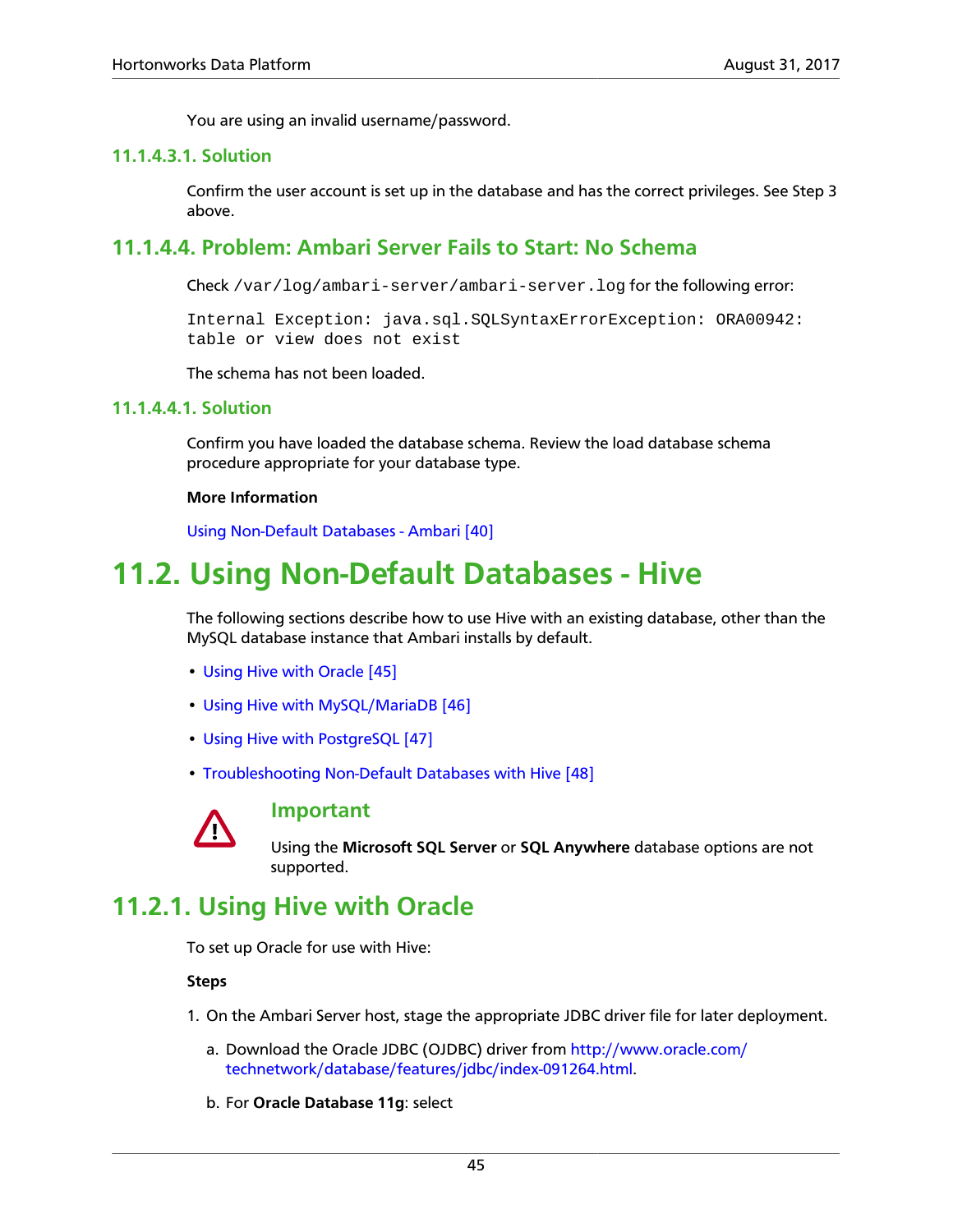Oracle Database 11g Release 2 drivers > ojdbc6.jar

c. For **Oracle Database 12c**: select

Oracle Database 12c Release 1 drivers > ojdbc7.jar

d. Make sure the .jar file has the appropriate permissions. For example:

chmod 644 ojdbc7.jar

e. Execute the following command, adding the path to the downloaded .jar file:

```
ambari-server setup --jdbc-db=oracle --jdbc-driver=/path/to/downloaded/
ojdbc7.jar
```
- 2. Create a user for Hive and grant it permissions.
	- Using the Oracle database admin utility:

# sqlplus sys/root as sysdba CREATE USER <HIVEUSER> IDENTIFIED BY <HIVEPASSWORD>; GRANT SELECT\_CATALOG\_ROLE TO <HIVEUSER>; GRANT CONNECT, RESOURCE TO <HIVEUSER>; QUIT;

• Where <HIVEUSER> is the Hive user name and <HIVEPASSWORD> is the Hive user password.

### <span id="page-50-0"></span>**11.2.2. Using Hive with MySQL/MariaDB**

To set up MySQL or Maria DB for use with Hive:

#### **Steps**

- 1. On the Ambari Server host, stage the appropriate MySQL connector for later deployment.
	- a. Install the connector.

#### **RHEL/CentOS/Oracle Linux**

```
yum install mysql-connector-java*
```
#### **SLES**

zypper install mysql-connector-java\*

#### **Debian/Ubuntu**

apt-get install libmysql-java

b. Confirm that

```
mysql-connector-java.jar
```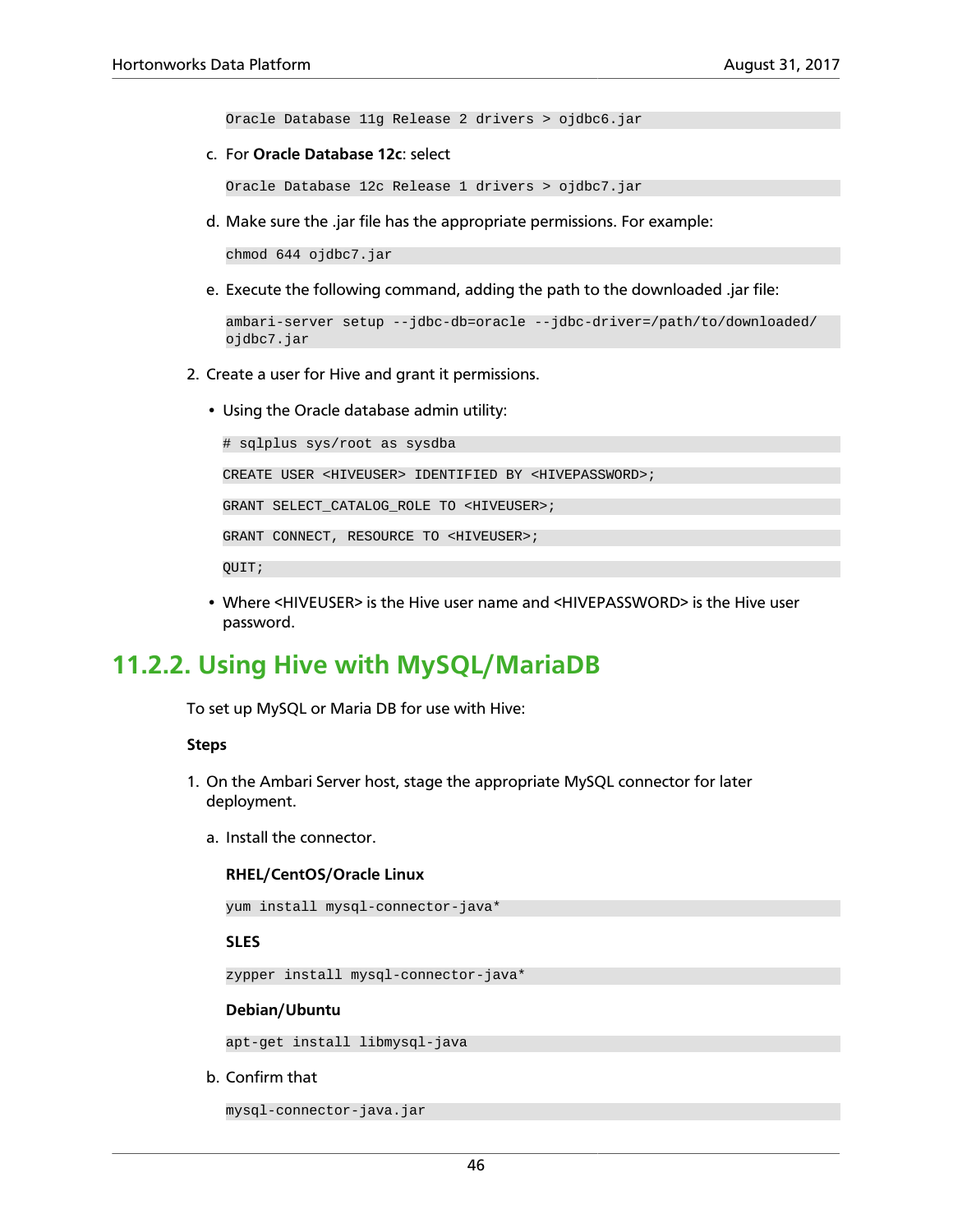is in the Java share directory.

ls /usr/share/java/mysql-connector-java.jar

- c. Make sure the .jar file has the appropriate permissions 644.
- d. Execute the following command:

```
ambari-server setup --jdbc-db=mysql --jdbc-driver=/usr/share/java/mysql-
connector-java.jar
```
- 2. Create a user for Hive and grant it permissions.
	- Using the MySQL database admin utility:

 # mysql -u root -p CREATE USER '<HIVEUSER>'@'localhost' IDENTIFIED BY '<HIVEPASSWORD>'; GRANT ALL PRIVILEGES ON \*.\* TO '<HIVEUSER>'@'localhost'; CREATE USER '<HIVEUSER>'@'%' IDENTIFIED BY '<HIVEPASSWORD>'; GRANT ALL PRIVILEGES ON \*.\* TO '<HIVEUSER>'@'%'; CREATE USER '<HIVEUSER>'@'<HIVEMETASTOREFQDN>' IDENTIFIED BY '<HIVEPASSWORD>'; GRANT ALL PRIVILEGES ON \*.\* TO '<HIVEUSER>'@'<HIVEMETASTOREFQDN>'; FLUSH PRIVILEGES;

- Where <HIVEUSER> is the Hive user name, <HIVEPASSWORD> is the Hive user password and <HIVEMETASTOREFQDN> is the Fully Qualified Domain Name of the Hive Metastore host.
- 3. Create the Hive database.

The Hive database must be created before loading the Hive database schema.

# mysql -u root -p

CREATE DATABASE <HIVEDATABASE>

Where <HIVEDATABASE> is the Hive database name.

## <span id="page-51-0"></span>**11.2.3. Using Hive with PostgreSQL**

To set up PostgreSQL for use with Hive:

#### **Steps**

- 1. On the Ambari Server host, stage the appropriate PostgreSQL connector for later deployment.
	- a. Install the connector.

#### **RHEL/CentOS/Oracle Linux**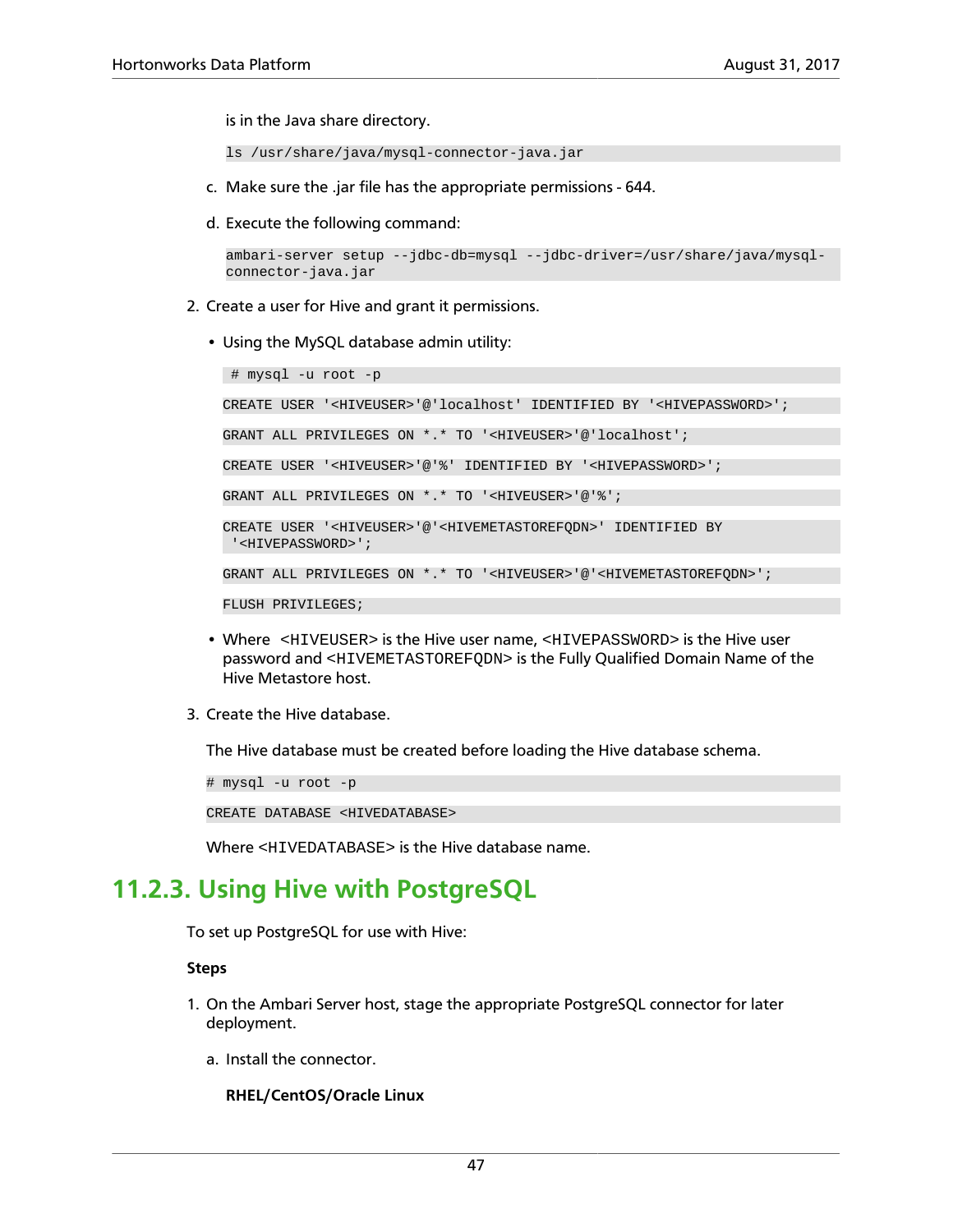yum install postgresql-jdbc\*

#### **SLES**

zypper install -y postgresql-jdbc

#### **Debian/Ubuntu**

apt-get install -y libpostgresql-jdbc-java

b. Confirm that  $\ldots$  jar is in the Java share directory.

ls /usr/share/java/postgresql-jdbc.jar

c. Change the access mode of the .jar file to 644.

chmod 644 /usr/share/java/postgresql-jdbc.jar

d. Execute the following command:

ambari-server setup --jdbc-db=postgres

--jdbc-driver=/usr/share/java/postgresql-jdbc.jar

- 2. Create a user for Hive and grant it permissions.
	- Using the PostgreSQL database admin utility:

echo "CREATE DATABASE <HIVEDATABASE>;" | psql -U postgres

```
echo "CREATE USER <HIVEUSER> WITH PASSWORD '<HIVEPASSWORD>';" | psql -U
 postgres
```

```
echo "GRANT ALL PRIVILEGES ON DATABASE <HIVEDATABASE> TO <HIVEUSER>;" |
 psql -U postgres
```
• Where <HIVEUSER> is the Hive user name, <HIVEPASSWORD> is the Hive user password and <HIVEDATABASE> is the Hive database name.

### <span id="page-52-0"></span>**11.2.4. Troubleshooting Non-Default Databases with Hive**

Use these entries to help you troubleshoot any issues you might have installing Hive with non-default databases.

### **11.2.4.1. Problem: Hive Metastore Install Fails Using Oracle**

Check the install log:

```
cp /usr/share/java/${jdbc_jar_name} ${target}] has failures: true
```
The Oracle JDBC.jar file cannot be found.

#### **11.2.4.1.1. Solution**

Make sure the file is in the appropriate directory on the Hive Metastore server and click **Retry**.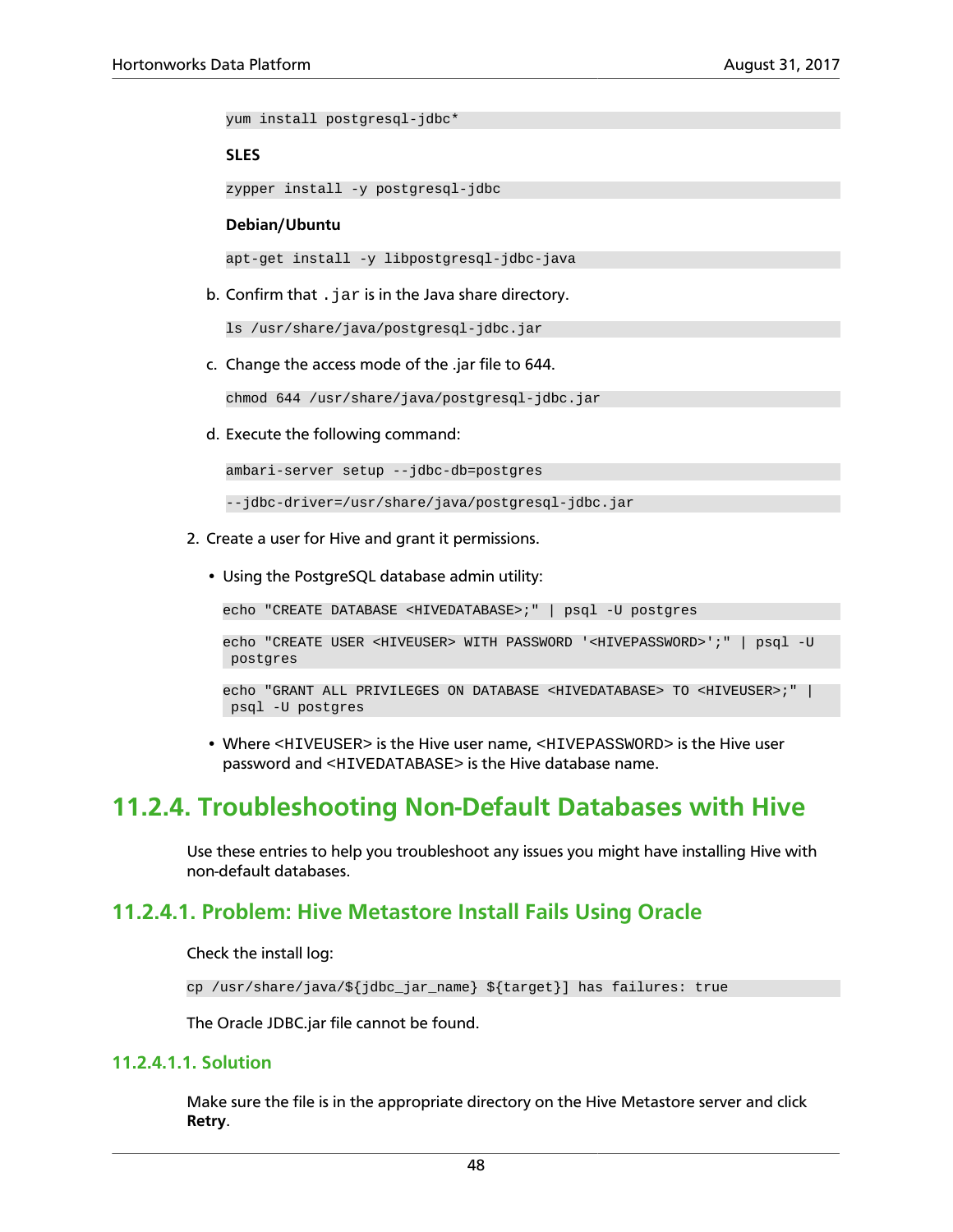### **11.2.4.2. Problem: Install Warning when "Hive Check Execute" Fails Using Oracle**

Check the install log:

```
java.sql.SQLSyntaxErrorException: ORA-01754: a table may contain only one
 column of type LONG
```
The Hive Metastore schema was not properly loaded into the database.

#### **11.2.4.2.1. Solution**

Ignore the warning, and complete the install. Check your database to confirm the Hive Metastore schema is loaded. In the Ambari Web GUI, browse to **Services > Hive**. Choose **Service Actions > Service Check** to check that the schema is correctly in place.

### **11.2.4.3. Problem: Hive Check Execute may fail after completing an Ambari upgrade to version 1.4.2**

For secure and non-secure clusters, with Hive security authorization enabled, the Hive service check may fail. Hive security authorization may not be configured properly.

#### **11.2.4.3.1. Solution**

Two workarounds are possible. Using Ambari Web, in **HiveConfigsAdvanced**:

• Disable hive.security.authorization, by setting the hive.security.authorization.enabled value to false.

**or**

• Properly configure Hive security authorization. For example, set the following properties:

#### **Table 11.1. Hive Security Authorization Settings**

| <b>Property</b>                               | Value                                                                            |  |
|-----------------------------------------------|----------------------------------------------------------------------------------|--|
| hive.security.authorization.manager           | org.apache.hadoop.hive.gl.security.authorization.StorageBasedAuthorizationProvic |  |
| hive.security.metastore.authorization.manager | org.apache.hadoop.hive.gl.security.authorization.StorageBasedAuthorizationProvic |  |
| hive.security.authenticator.manager           | org.apache.hadoop.hive.gl.security.ProxyUserAuthenticator                        |  |

#### **More Information**

[Metastore Server Security](https://cwiki.apache.org/confluence/display/Hive/LanguageManual+Authorization#LanguageManualAuthorization-MetastoreServerSecurity)

[Hive Authorization](https://cwiki.apache.org/confluence/display/Hive/LanguageManual+Authorization)

## <span id="page-53-0"></span>**11.3. Using Non-Default Databases - Oozie**

The following sections describe how to use Oozie with an existing database, other than the Derby database instance that Ambari installs by default.

- [Using Oozie with Oracle \[50\]](#page-54-0)
- [Using Oozie with MySQL/MariaDB \[50\]](#page-54-1)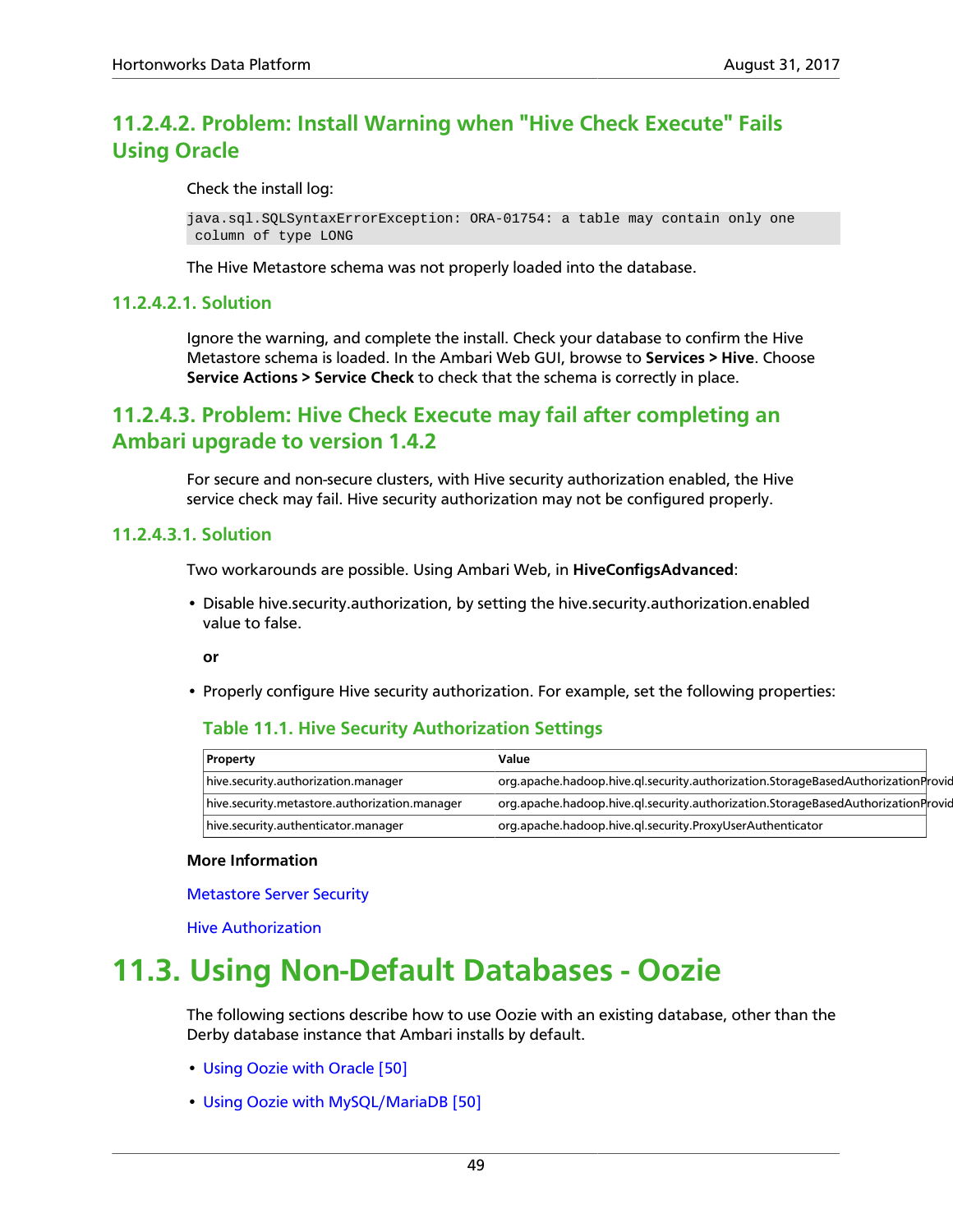- [Using Oozie with PostgreSQL \[51\]](#page-55-0)
- [Troubleshooting Non-Default Databases with Oozie \[52\]](#page-56-0)



**Important**

Using the **Microsoft SQL Server** or **SQL Anywhere** database options are not supported.

## <span id="page-54-0"></span>**11.3.1. Using Oozie with Oracle**

To set up Oracle for use with Oozie:

#### **Steps**

- 1. On the Ambari Server host, install the appropriate JDBC driver file.
	- a. Download the Oracle JDBC (OJDBC) driver from [http://www.oracle.com/](http://www.oracle.com/technetwork/database/features/jdbc/index-091264.html) [technetwork/database/features/jdbc/index-091264.html.](http://www.oracle.com/technetwork/database/features/jdbc/index-091264.html)
	- b. For **Oracle Database 11g**: select

Oracle Database 11g Release 2 drivers > ojdbc6.jar

c. For **Oracle Database 12c**: select

Oracle Database 12c Release 1 drivers > ojdbc7.jar

d. Make sure the .jar file has the appropriate permissions. For example:

chmod 644 ojdbc7.jar

e. Execute the following command, adding the path to the downloaded .jar file:

```
ambari-server setup --jdbc-db=oracle --jdbc-driver=/path/to/downloaded/
ojdbc7.jar
```
2. Create a user for Oozie and grant it permissions.

Using the Oracle database admin utility, run the following commands:

# sqlplus sys/root as sysdba

CREATE USER <OOZIEUSER> IDENTIFIED BY <OOZIEPASSWORD>;

GRANT ALL PRIVILEGES TO <OOZIEUSER>;

GRANT CONNECT, RESOURCE TO <OOZIEUSER>;

QUIT;

Where <OOZIEUSER> is the Oozie user name and <OOZIEPASSWORD> is the Oozie user password.

## <span id="page-54-1"></span>**11.3.2. Using Oozie with MySQL/MariaDB**

To set up MySQL or Maria DB for use with Oozie: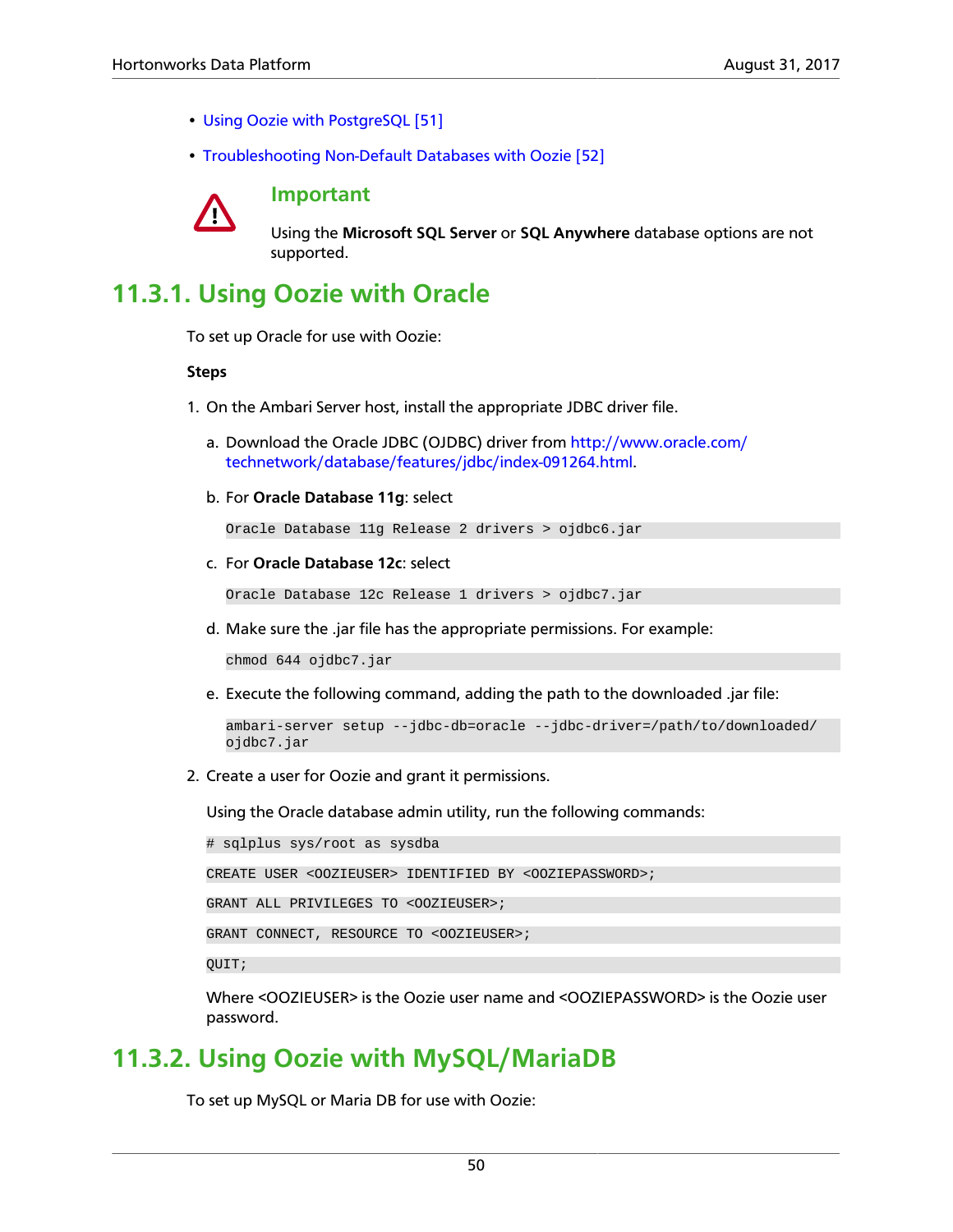#### **Steps**

- 1. On the Ambari Server host, stage the appropriate MySQL connector for later deployment.
	- a. Install the connector.

#### **RHEL/CentOS/Oracle Linux**

yum install mysql-connector-java\*

#### **SLES**

zypper install mysql-connector-java\*

#### **Debian/Ubuntu**

```
apt-get install libmysql-java
```
b. Confirm that  $mysql-convector-java$ . jar is in the Java share directory.

```
ls /usr/share/java/mysql-connector-java.jar
```
- c. Make sure the .jar file has the appropriate permissions 644.
- d. Execute the following command:

```
ambari-server setup --jdbc-db=mysql --jdbc-driver=/usr/share/java/mysql-
connector-java.jar
```
- 2. Create a user for Oozie and grant it permissions.
	- Using the MySQL database admin utility:

```
# mysql -u root -p
CREATE USER '<OOZIEUSER>'@'%' IDENTIFIED BY '<OOZIEPASSWORD>';
GRANT ALL PRIVILEGES ON *.* TO '<OOZIEUSER>'@'%';
FLUSH PRIVILEGES;
```
- Where <OOZIEUSER> is the Oozie user name and <OOZIEPASSWORD> is the Oozie user password.
- 3. Create the Oozie database.
	- The Oozie database must be created prior.

```
# mysql -u root -p
```

```
CREATE DATABASE <OOZIEDATABASE>
```
• Where <OOZIEDATABASE> is the Oozie database name.

## <span id="page-55-0"></span>**11.3.3. Using Oozie with PostgreSQL**

To set up PostgreSQL for use with Oozie: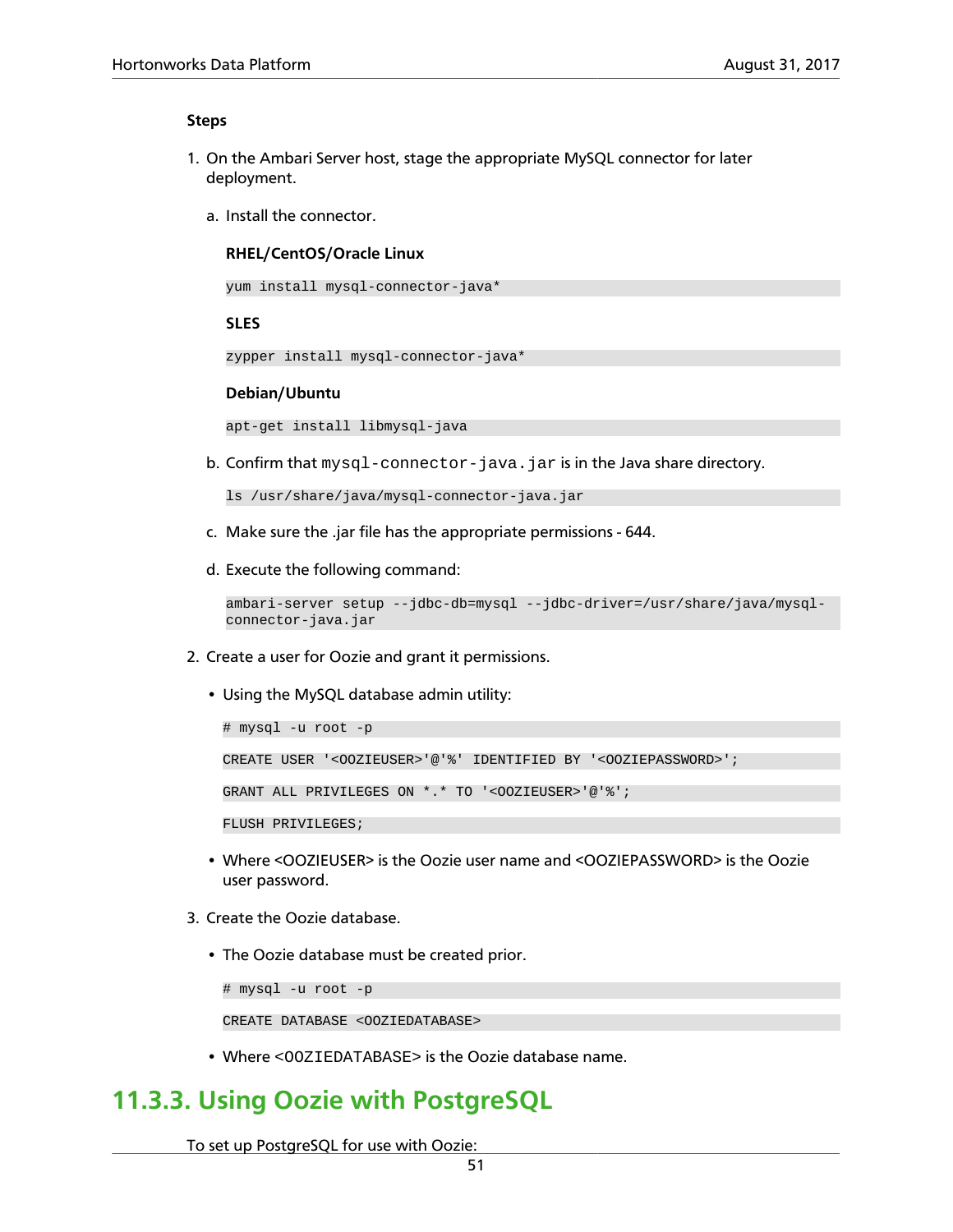#### **Steps**

- 1. On the Ambari Server host, stage the appropriate PostgreSQL connector for later deployment.
	- a. Install the connector.

#### **RHEL/CentOS/Oracle Linux**

yum install postgresql-jdbc

#### **SLES**

```
zypper install -y postgresql-jdbc
```
#### **Debian/Ubuntu**

apt-get install -y libpostgresql-jdbc-java

b. Confirm that .jar is in the Java share directory.

```
ls /usr/share/java/postgresql-jdbc.jar
```
c. Change the access mode of the .jar file to 644.

chmod 644 /usr/share/java/postgresql-jdbc.jar

d. Execute the following command:

```
ambari-server setup --jdbc-db=postgres --jdbc-driver=/usr/share/java/
postgresql-jdbc.jar
```
- 2. Create a user for Oozie and grant it permissions.
	- Using the PostgreSQL database admin utility:

echo "CREATE DATABASE <OOZIEDATABASE>;" | psql -U postgres

```
echo "CREATE USER <OOZIEUSER> WITH PASSWORD '<OOZIEPASSWORD>';" | psql -U
 postgres
```
echo "GRANT ALL PRIVILEGES ON DATABASE <OOZIEDATABASE> TO <OOZIEUSER>;" | psql -U postgres

• Where <OOZIEUSER> is the Oozie user name, <OOZIEPASSWORD> is the Oozie user password and <OOZIEDATABASE> is the Oozie database name.

## <span id="page-56-0"></span>**11.3.4. Troubleshooting Non-Default Databases with Oozie**

Use these entries to help you troubleshoot any issues you might have installing Oozie with non-default databases.

### **11.3.4.1. Problem: Oozie Server Install Fails Using MySQL**

#### Check the install log:

```
cp /usr/share/java/mysql-connector-java.jar usr/lib/oozie/libext/mysql-
connector-java.jar has failures: true
```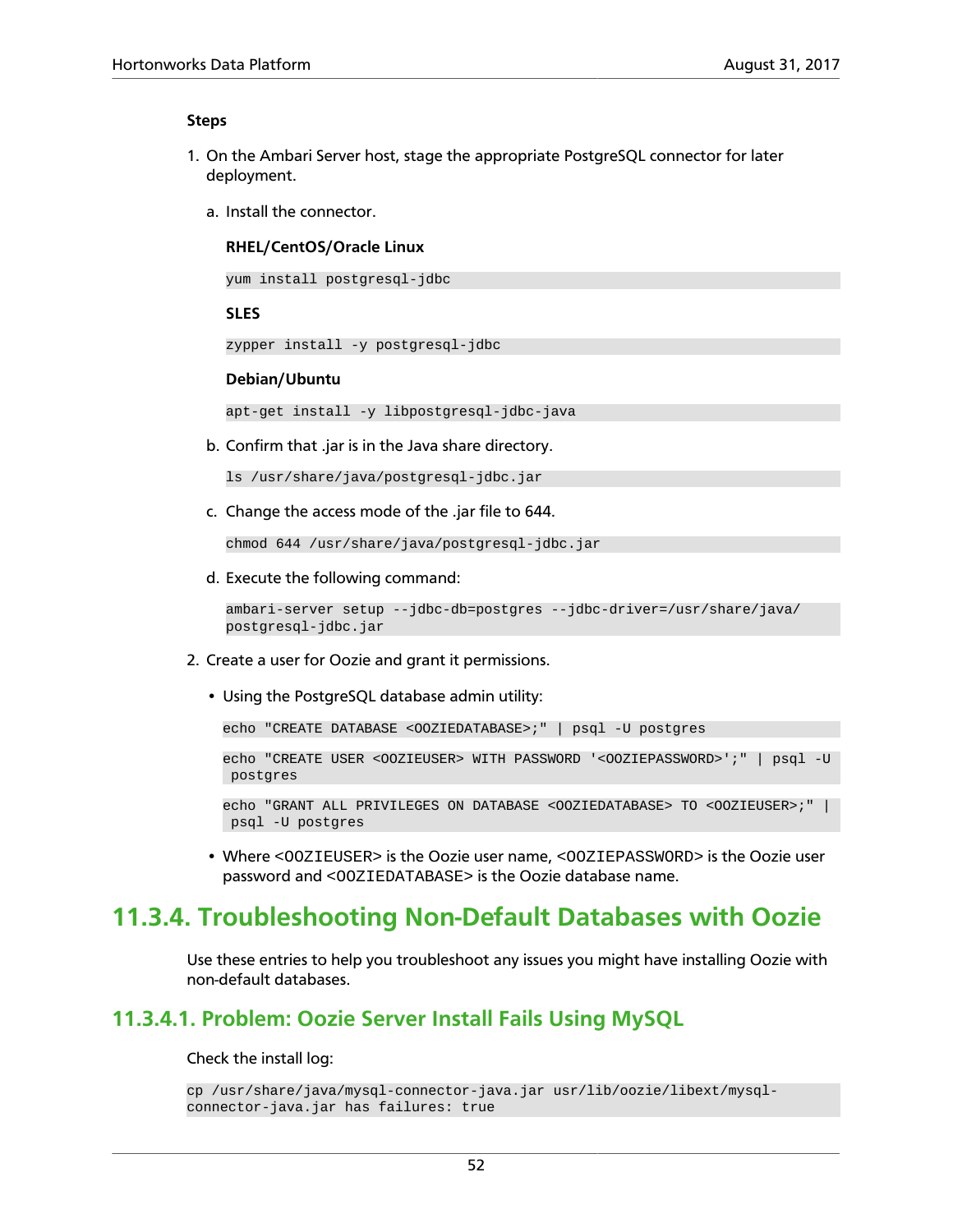The MySQL JDBC.jar file cannot be found.

#### **11.3.4.1.1. Solution**

Make sure the file is in the appropriate directory on the Oozie server and click **Retry**.

### **11.3.4.2. Problem: Oozie Server Install Fails Using Oracle or MySQL**

Check the install log:

 Exec[exec cd /var/tmp/oozie && /usr/lib/oozie/bin/ooziedb.sh create -sqlfile oozie.sql -run ] has failures: true

Oozie was unable to connect to the database or was unable to successfully setup the schema for Oozie.

#### **11.3.4.2.1. Solution**

Check the database connection settings provided during the **Customize Services** step in the install wizard by browsing back to **Customize Services > Oozie**. After confirming and adjusting your database settings, proceed forward with the install wizard.

If the Install Oozie Server wizard continues to fail, get more information by connecting directly to the Oozie server and executing the following command as <OOZIEUSER>:

su oozie /usr/lib/oozie/bin/ooziedb.sh create -sqlfile oozie.sql -run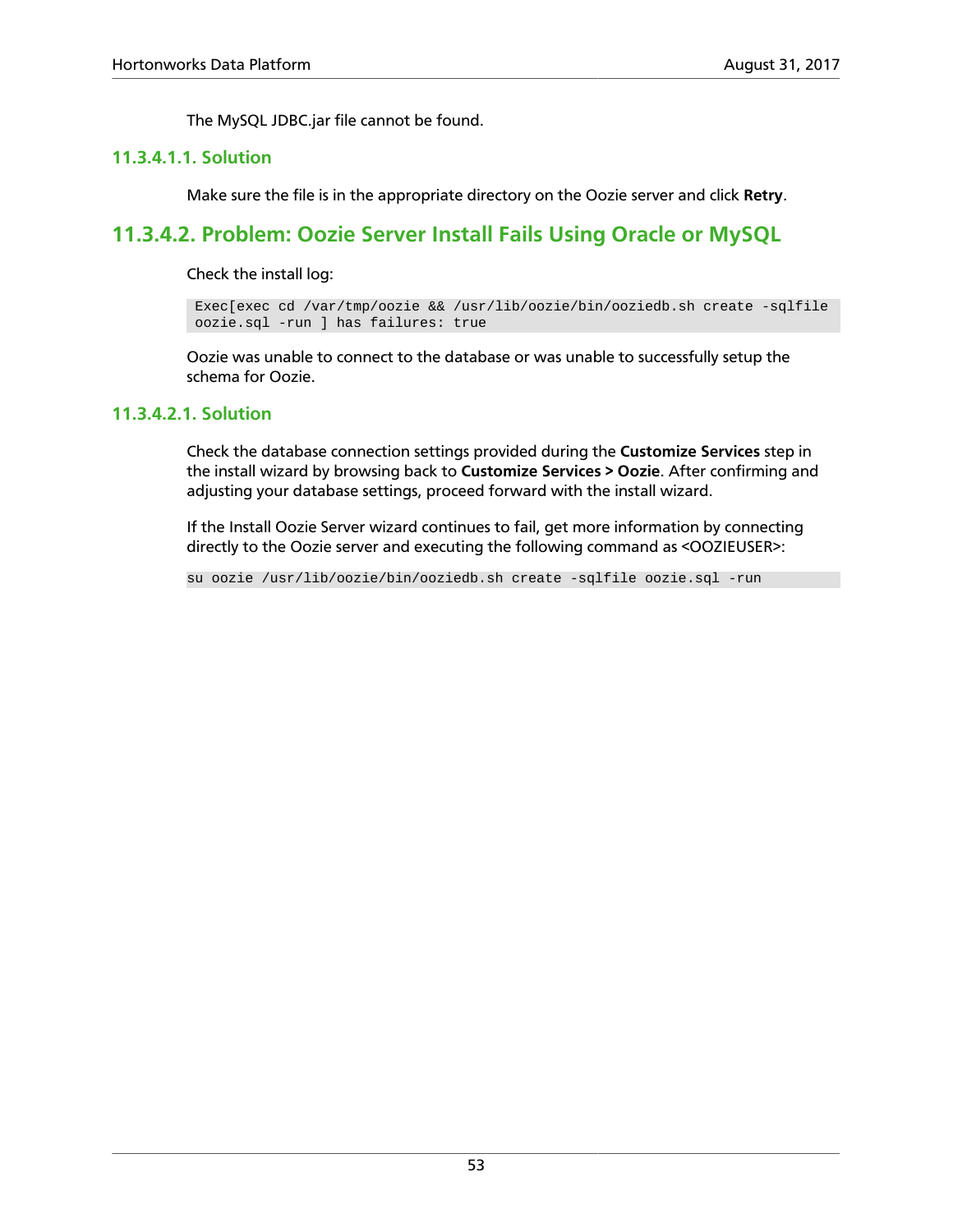# **12. Setting up a local repository**

You need to set up a local repository, update the version repository base URLs, and edit the repository configuration file.

As a first step, you must set up a local repository for Ambari and HDP. For more information, [see set up a local repository .](http://docs.hortonworks.com/HDPDocuments/Ambari-2.5.2.0/bk_ambari-installation/content/setting_up_a_local_repository_with_temporary_internet_access.html) In case the public repository ([http://public](http://public-repo-1.hortonworks.com)[repo-1.hortonworks.com](http://public-repo-1.hortonworks.com)) is not available anymore you can get the files from the official archive:<https://archive.cloudera.com>

A case-study of setting up local repositories: [case study for setting up local repository](#page-58-0).

When the local repository is created, update the version repository base urls in Ambari. For more information, see [update the version repository base urls.](http://docs.hortonworks.com/HDPDocuments/Ambari-2.5.2.0/bk_ambari-administration/content/update_version_repository_base_urls.html)

Finally, edit the repository configuration file to use this new local repository. For more information, see [edit the repository configuration file.](http://docs.hortonworks.com/HDPDocuments/Ambari-2.5.2.0/bk_ambari-installation/content/preparing_the_ambari_repository_configuration_file.html)

#### **Updating Ambari repo files**

Some services depend on components that are installed from the Ambari repository. It is not updated automatically. Also, Package Manager displays an error about the unavailable repository URL when you update the package lists. Cloudera recommends you to manually update the URLs located at /etc/yum.repos.d/ambari.repo on all hosts (including server host).

#### **Updating HDP repo files**

When the cluster settings for the HDP repository URL is updated, repository files on hosts are not immediately regenerated. The files are re-generated when you add a new component or service. But an inaccessible repository URL causes the Package Manager to display an error about the unavailable repository URL when you update the package lists. Cloudera recommends you to manually update the URLs in the HDP repository files (for example, /etc/yum.repos.d/ambari-hdp-1.repo) on all agent hosts.

## <span id="page-58-0"></span>**12.1. Case study for setting up a local repository**

Review this case study to understand how to prepare a local repository for Ambari 2.5.2.0 and HDP 2.6.2.14 on Centos7.

- 1. yum install yum-utils createrepo -y
- 2. yum install httpd -y
- 3. //firewall configuration
- 4. sudo systemctl start httpd
- 5. sudo systemctl status httpd
- 6. wget -nv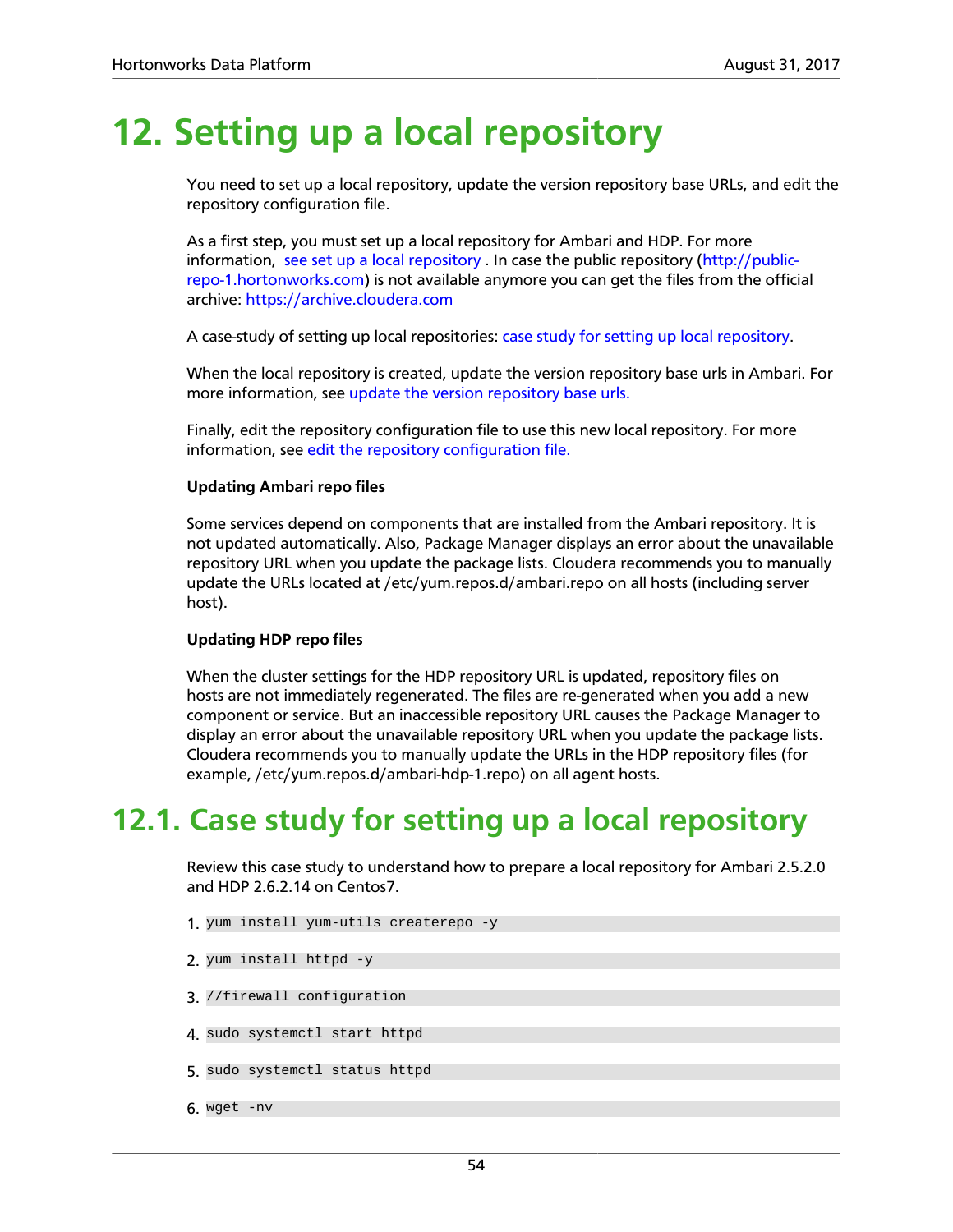[https://archive.cloudera.com/p/ambari/2.x/2.5.2.0/centos7/ambari.repo -O /etc/](https://archive.cloudera.com/p/ambari/2.x/2.5.2.0/centos7/ambari.repo -O /etc/yum.repos.d/ambari.repo) [yum.repos.d/ambari.repo](https://archive.cloudera.com/p/ambari/2.x/2.5.2.0/centos7/ambari.repo -O /etc/yum.repos.d/ambari.repo)

7. wget -nv

[https://archive.cloudera.com/p/HDP/2.x/2.6.2.14/centos7/hdp.repo -O /etc/](https://archive.cloudera.com/p/HDP/2.x/2.6.2.14/centos7/hdp.repo -O /etc/yum.repos.d/hdp.repo) [yum.repos.d/hdp.repo](https://archive.cloudera.com/p/HDP/2.x/2.6.2.14/centos7/hdp.repo -O /etc/yum.repos.d/hdp.repo)

8. yum repolist

| [root@santal-localrepo centos]# yum repolist |                                                                             |
|----------------------------------------------|-----------------------------------------------------------------------------|
| Loaded plugins: fastestmirror                |                                                                             |
|                                              | Repository HDP-UTILS-1.1.0.22 is listed more than once in the configuration |
| $HDP - 2.6.5.0$                              | 2.9 kB<br>01                                                                |
| HDP-2.6.5.0/primary_db                       | 100 kB<br>01                                                                |
| Loading mirror speeds from cached hostfile   |                                                                             |
| * base: mirrors.xtom.com                     |                                                                             |
| * extras: mirror.hostduplex.com              |                                                                             |
| * updates: mirror.sjc02.svwh.net             |                                                                             |
| repo id                                      | repo name                                                                   |
| $HDP-2.6.5.0$                                | HDP Version - HDP-2.6.5.0                                                   |
| $HDP-3.1.4.0$                                | HDP Version - HDP-3.1.4.0                                                   |
| HDP-UTILS-1.1.0.22                           | HDP-UTILS Version - HDP-UTILS-1.1.0.22                                      |
| ambari-2.6.2.0                               | ambari Version - ambari-2.6.2.0                                             |
| ambari-2.7.4.0                               | ambari Version - ambari-2.7.4.0                                             |
| base/7/x86_64                                | CentOS-7 - Base                                                             |
| $extras/7/x86_64$                            | CentOS-7 - Extras                                                           |
| updates/7/x86_64                             | CentOS-7 - Updates                                                          |
| repolist: $11,778$                           |                                                                             |

9. mkdir -p /var/www/html/ambari/centos7

```
10cd /var/www/html/ambari/centos7
```
- 11.reposync -r ambari-2.5.2.0
- 12<sup>mkdir</sup> -p /var/www/html/hdp/centos7
- 13cd /var/www/html/hdp/centos7
- 14.reposync -r HDP-2.6.2.14
- 15.reposync -r HDP-UTILS-1.1.0.21
- 16.createrepo /var/www/html/ambari/centos7/ambari-2.5.2.0/
- 17.createrepo /var/www/html/hdp/centos7/HDP-2.6.2.14
- 18.createrepo /var/www/html/hdp/centos7/HDP-UTILS-1.1.0.21/

The repositories will be available at: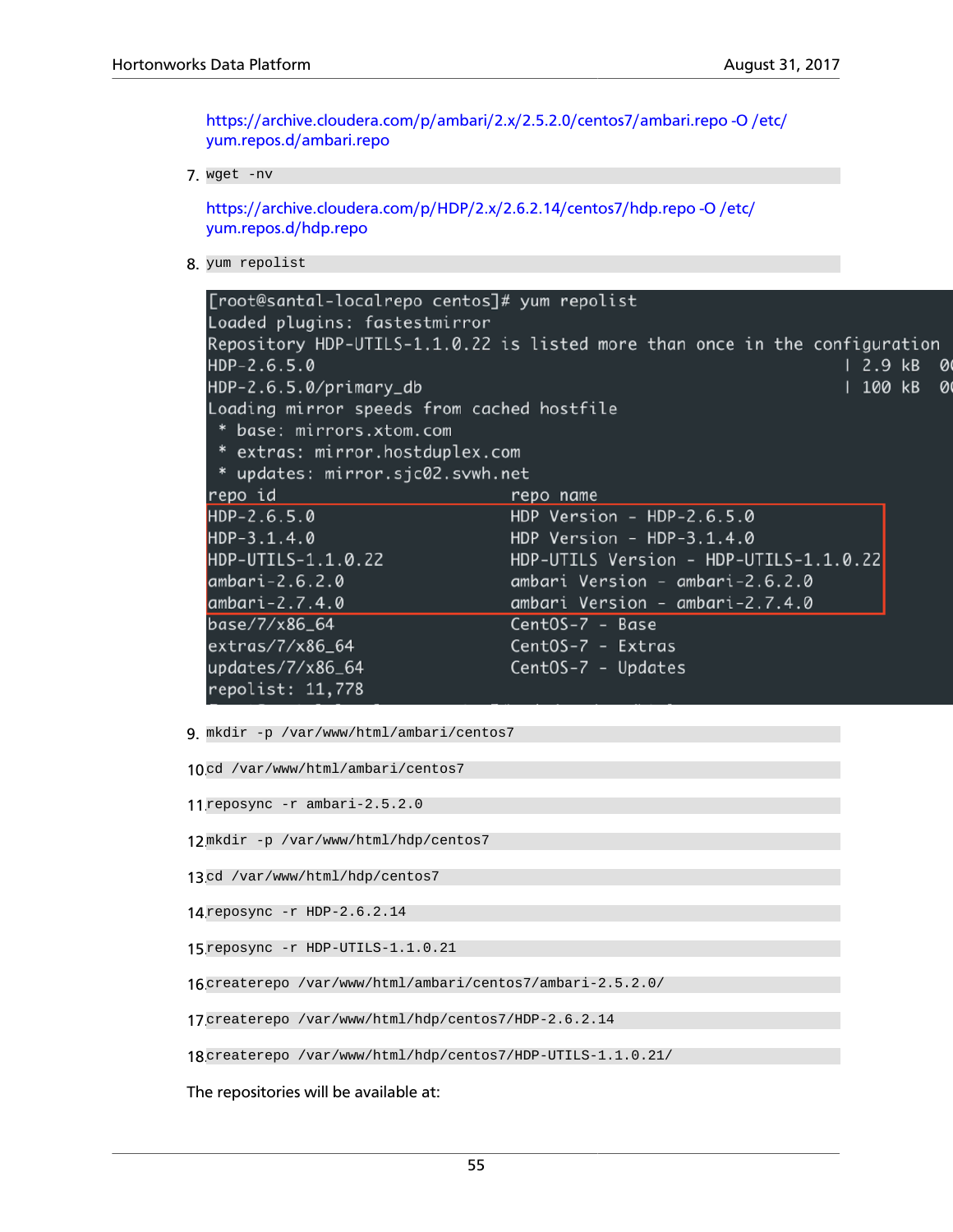- http://<web.server>/ambari/centos7/ambari-2.5.2.0/
- http://<web.server>/hdp/centos7/HDP-2.6.2.14/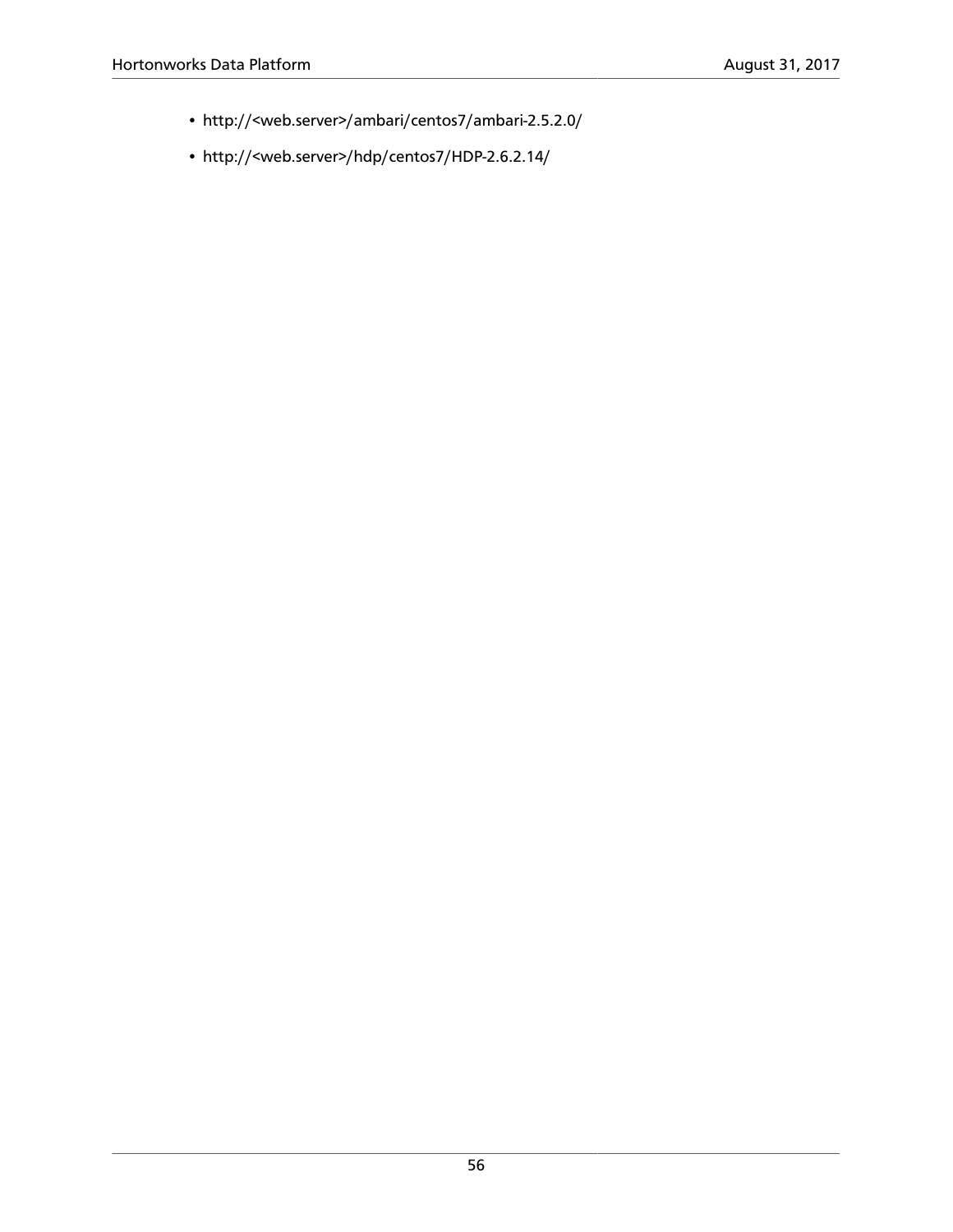# **13. Setting up Ambari to use an Internet Proxy Server**

If you plan to use **private repositories** (i.e. available on the Internet) for installing Apache Ambari and deploying a Hadoop stack in your cluster, you must provide Ambari and the hosts in the cluster Internet access to obtain the software from those repositories. Specifically:

- **Ambari Server:** uses Internet access to validate the repositories.
- **yum** (or an equivalent package manager, depending on your operating system): performs the software installation from the repositories.

Therefore, if your environment requires use of an Internet proxy server for access, you must configure Ambari Server component and yum on all the hosts to use that proxy server.

Ambari can install software if you have no Internet access. If you have no Internet access (via a proxy server or otherwise), you can use local repositories for installing the cluster software. In that case, configuring Ambari to use a proxy server is not required. However, Ambari and the hosts in the cluster must have access to your local repositories.

To configure internet proxy settings for Ambari Server:

#### **Steps**

1. On the Ambari Server host, stop Ambari Server:

ambari-server stop

2. Add proxy settings to the following script: /var/lib/ambari-server/ambarienv.sh.

-Dhttp.proxyHost=<yourProxyHost> -Dhttp.proxyPort=<yourProxyPort>

3. Optionally, to prevent some host names from accessing the proxy server, define the list of excluded hosts, as follows:

-Dhttp.nonProxyHosts=<pipe|separated|list|of|hosts>

4. If your proxy server requires authentication, add the username and password, as follows:

-Dhttp.proxyUser=<username> -Dhttp.proxyPassword=<password>

5. Restart the Ambari Server to pick up this change.

To configure yum to use internet proxy settings for all hosts:

Setting up yum to use a proxy server depends a lot on your environment and operating system. The instructions below provide some guidance but we **strongly recommend** you consult with your system administrators and operating system documentation for assistance & specific instructions.

1. On each host in the cluster, specify the proxy settings in  $/etc/$ yum.conf by adding the following entry: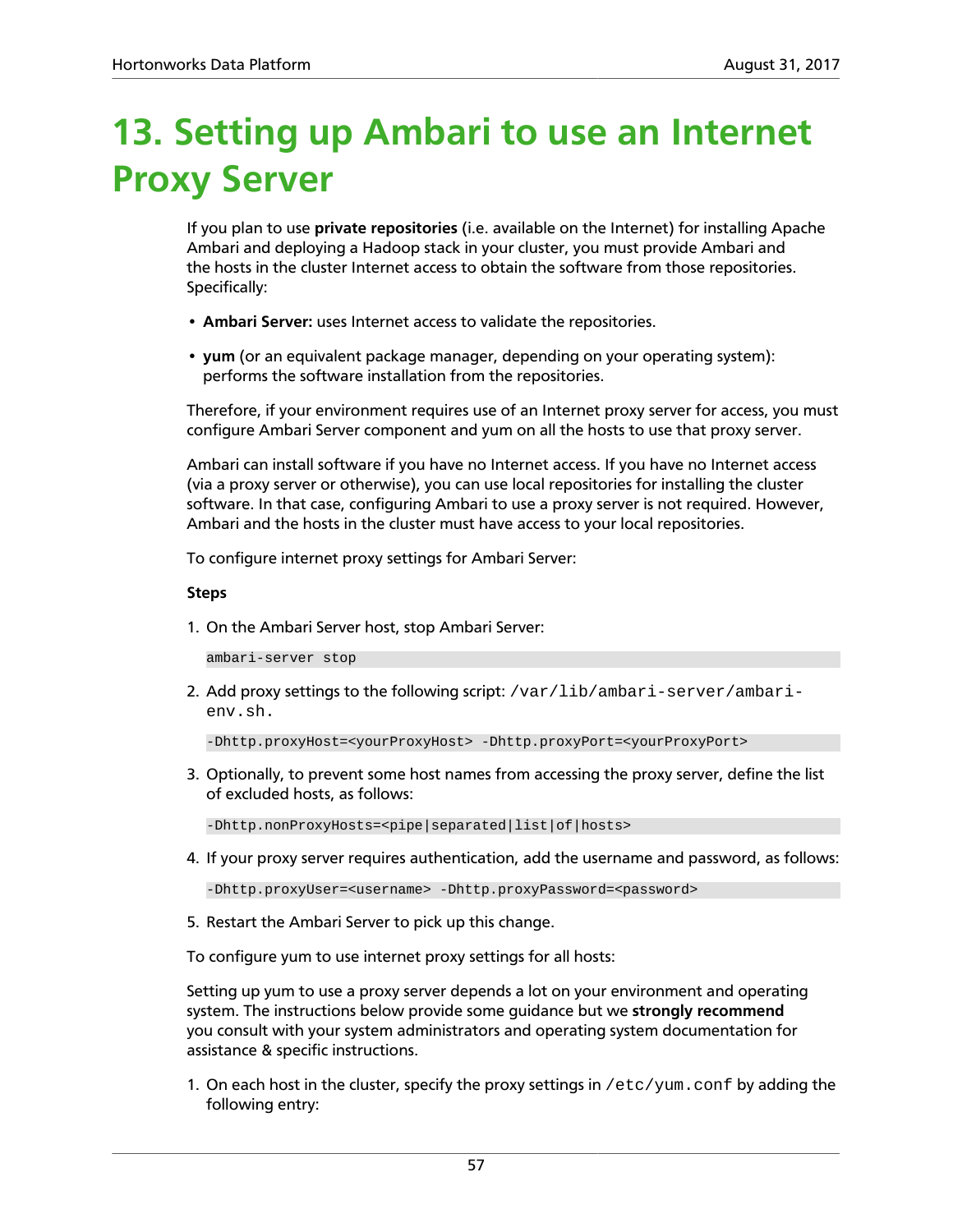proxy=http://<yourProxyHost>:<yourProxyPort>

2. If your proxy server requires authentication, add the username and password, as follows:

enableProxyAuth=1

proxy\_username=<username>

proxy\_password=<password>

3. Save the yum configuration file.

It is important to highlight that defining a proxy server, username and password in /etc/ yum.conf means *all users of yum connect to the proxy server with those details*. Please consult your system administrators and refer to your operating system documentation for more details on this configuration and possible alternatives.

| CentOS / Red Hat        | https://www.centos.org/docs/5/html/yum/sn-yum-proxy-<br>server.html       |
|-------------------------|---------------------------------------------------------------------------|
| Oracle Linux            | https://docs.oracle.com/cd/E37670_01/E37355/html/<br>ol_proxy_config.html |
| Ubuntu / Debian         | https://help.ubuntu.com/community/AptGet/Howto                            |
| <b>More Information</b> |                                                                           |

[Using a Local Repository](https://docs.hortonworks.com/HDPDocuments/Ambari-2.5.2.0/bk_ambari-installation/content/ch_using-local-repos.html)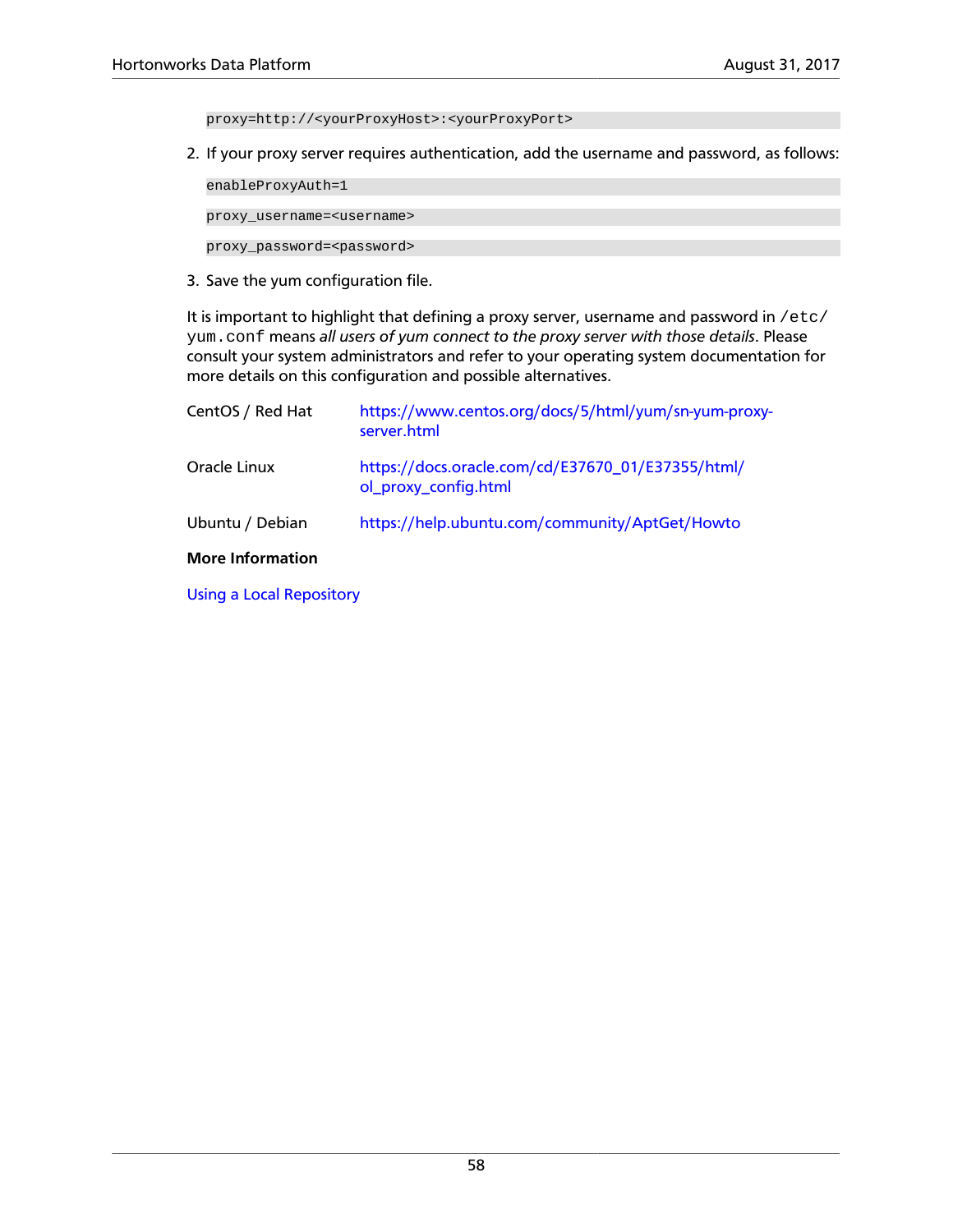# **14. Configuring Network Port Numbers**

This chapter lists port number assignments required to maintain communication between Ambari Server, Ambari Agents, and Ambari Web.

- [Default Network Port Numbers Ambari \[59\]](#page-63-0)
- [Optional: Changing the Default Ambari Server Port \[60\]](#page-64-0)
- [Optional: Changing the Ambari Server-Agent Port \[60\]](#page-64-1)

#### **More Information**

[Configuring Ports](https://docs.hortonworks.com/HDPDocuments/HDP2/HDP-2.6.2/bk_reference/content/reference_chap2.html)

## <span id="page-63-0"></span>**14.1. Default Network Port Numbers - Ambari**

The following table lists the default ports used by Ambari Server and Ambari Agent services.

| <b>Service</b> | <b>Servers</b>                        | <b>Default Ports</b><br><b>Used</b>                                                                 | Protocol | <b>Description</b>                                                                | <b>Need End User</b><br>Access? | Configuration<br><b>Parameters</b> |
|----------------|---------------------------------------|-----------------------------------------------------------------------------------------------------|----------|-----------------------------------------------------------------------------------|---------------------------------|------------------------------------|
| Ambari Server  | Ambari Server<br>host                 | 8080                                                                                                | http     | Interface to<br>Ambari Web<br>and Ambari<br><b>REST API</b>                       | No                              |                                    |
| Ambari Server  | Ambari Server<br>host                 | 8440                                                                                                | https    | Handshake<br>Port for<br>Ambari Agents<br>to Ambari<br>Server                     | <b>No</b>                       |                                    |
| Ambari Server  | Ambari Server<br>host                 | 8441                                                                                                | https    | Registration<br>and Heartbeat<br>Port for<br>Ambari Agents<br>to Ambari<br>Server | <b>No</b>                       |                                    |
| Ambari Agent   | All hosts<br>running<br>Ambari Agents | 8670 You<br>can change<br>the Ambari<br>Agent ping<br>port in the<br>Ambari Agent<br>configuration. | tcp      | Ping port used<br>for alerts to<br>check the<br>health of the<br>Ambari Agent     | <b>No</b>                       |                                    |

#### **More Information**

[Optional: Changing the Default Ambari Server Port \[60\]](#page-64-0)

[Configure Ambari Server for Authenticated HTTP](https://docs.hortonworks.com/HDPDocuments/Ambari-2.5.2.0/bk_ambari-security/content/configure_ambari_server_for_authenticated_http.html)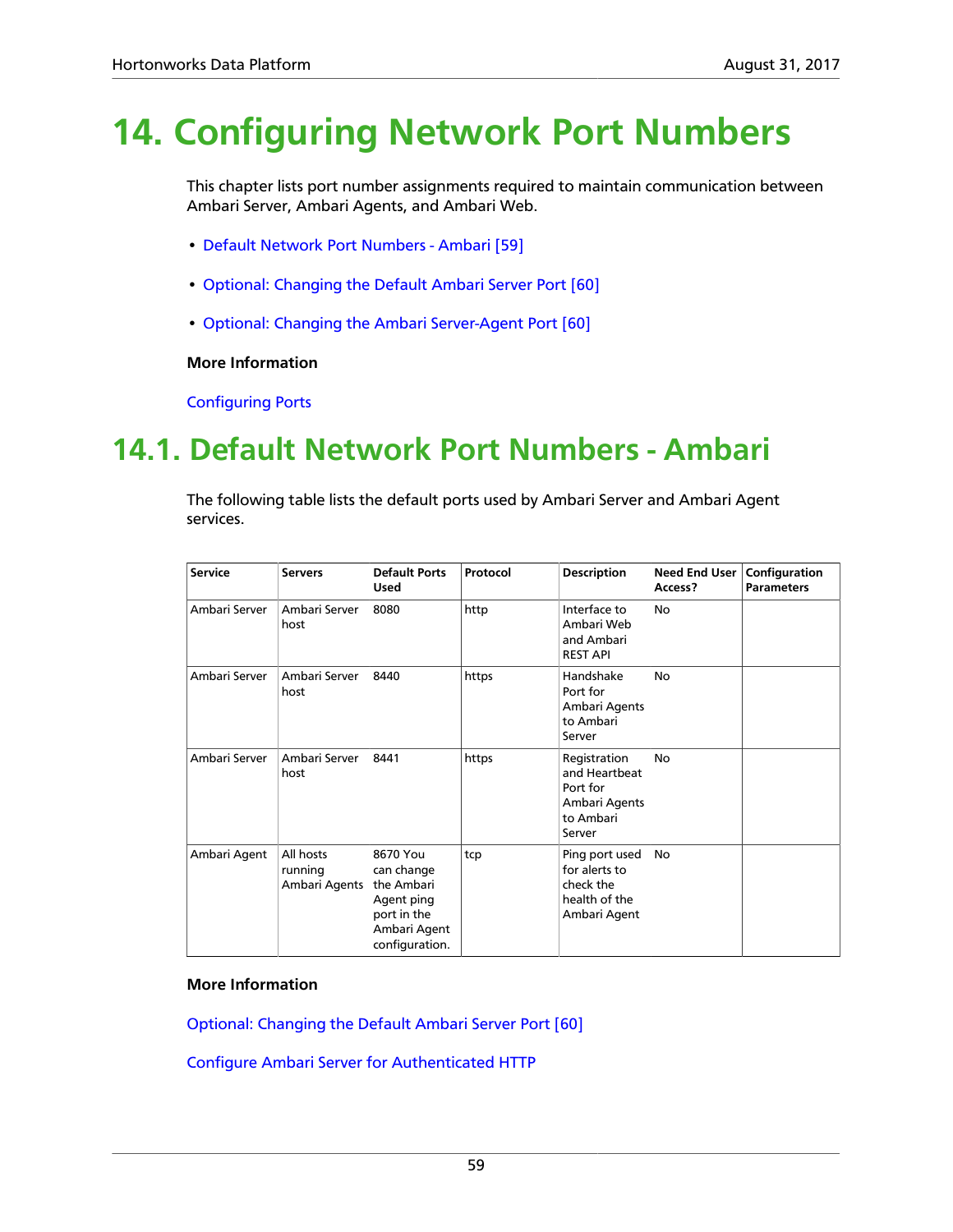## <span id="page-64-0"></span>**14.2. Optional: Changing the Default Ambari Server Port**

By default, Ambari Server uses port 8080 to access the Ambari Web UI and the REST API. To change the port number, you must edit the Ambari properties file.

Ambari Server should not be running when you change port numbers. Edit ambari.properties before you start Ambari Server the first time or stop Ambari Server before editing properties.

#### **Steps**

- 1. On the Ambari Server host, open /etc/ambari-server/conf/ ambari.properties with a text editor.
- 2. Add the client API port property and set it to your desired port value:

client.api.port=<port\_number>

3. Start or re-start the Ambari Server. Ambari Server now accesses Ambari Web via the newly configured port:

http://<your.ambari.server>:<port\_number>

## <span id="page-64-1"></span>**14.3. Optional: Changing the Ambari Server-Agent Port**

By default, Ambari Server uses port 8187 to communicate with Ambari Agents. To change the port number, you must edit the Ambari properties file.

Ambari Server should not be running when you change port numbers. Edit ambari.properties before you start Ambari Server the first time or stop Ambari Server before editing properties.

#### **Steps**

- 1. On the Ambari Server host, open /etc/ambari-server/conf/ ambari.properties with a text editor.
- 2. Add the following properties and set them to your desired port values:

security.server.two\_way\_ssl.port=5222 security.server.one\_way\_ssl.port=5223

- 3. On every Ambari Agent host, open /etc/ambari-agent/conf/ambariagent.ini with a text editor.
- 4. Add the following properties and set them to your desired port values:

url\_port=5223 secured\_url\_port=5222

5. Start or re-start the Ambari Server. Ambari Server now accesses Ambari Agents via the newly configured port: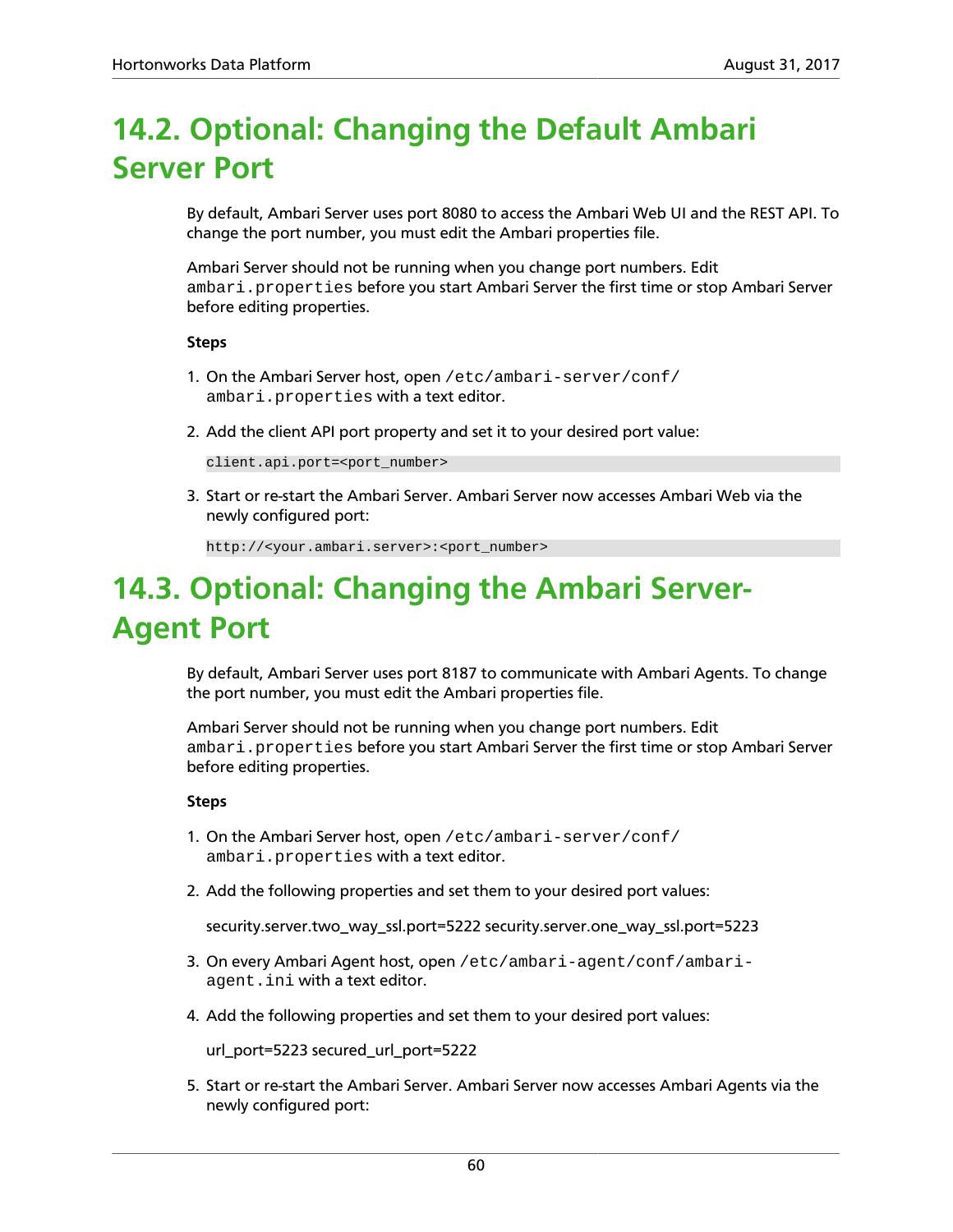http://<your.ambari.server>:<port\_number>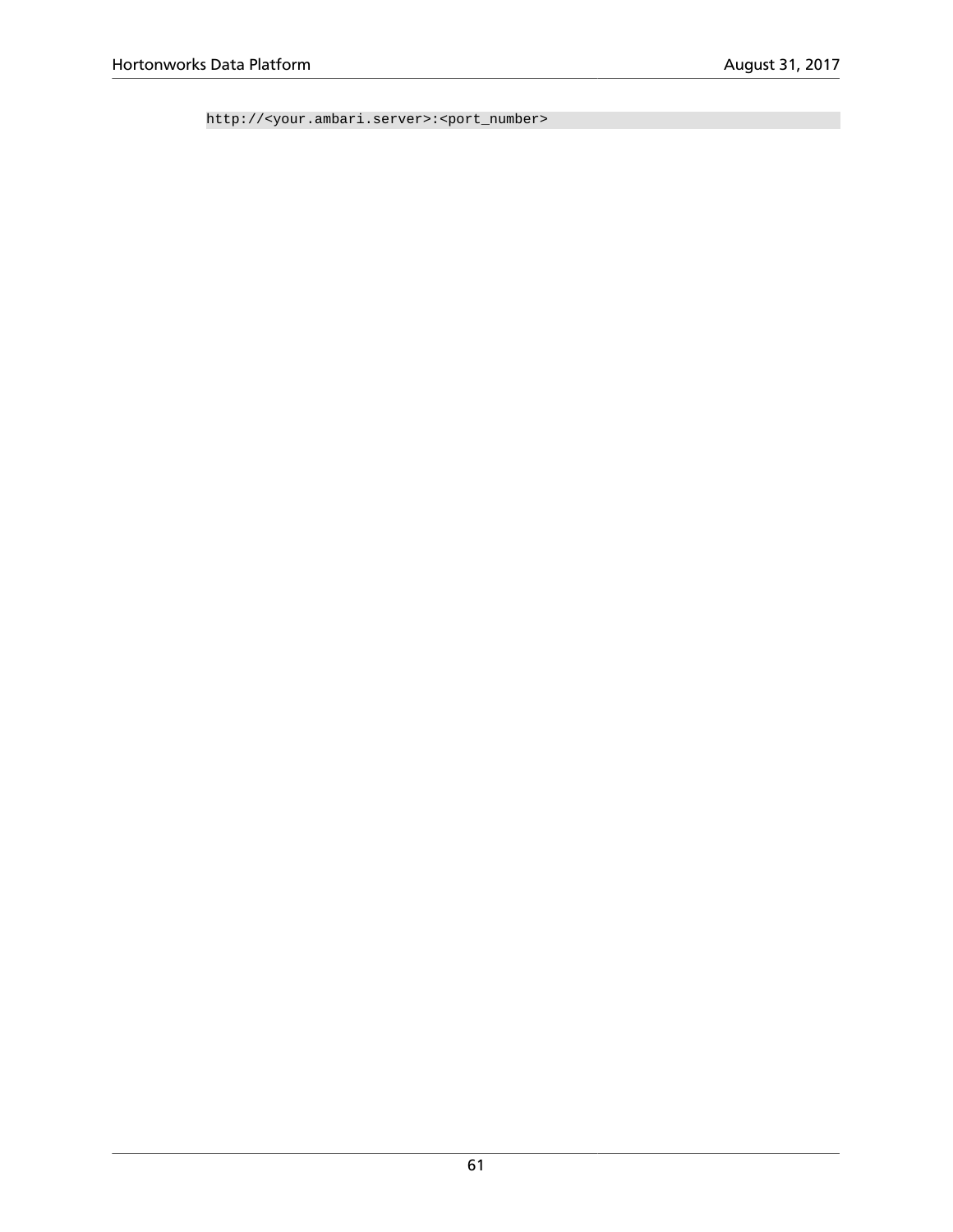# **15. Change the JDK Version**

During your initial Ambari Server Setup, you select the JDK to use or provide a path to a custom JDK already installed on your hosts. After setting up your cluster, you may change the JDK version.

The choice of JDK depends on which HDP Stack you plan to install in your cluster. See the Hortonworks Support Matrix for version compatability information.

To change the JDK version for an existing cluster:

**Steps**

1. Re-run Ambari Server Setup.

ambari-server setup

2. At the prompt to change the JDK, Enter **y**.

```
Do you want to change Oracle JDK [y/n] (n)? y
```
3. At the prompt to choose a JDK, Enter **1** to change the JDK to v1.8.

```
[1] - Oracle JDK 1.8 + Java Cryptography Extension (JCE) Policy
Files 8
[2] - Oracle JDK 1.7 + Java Cryptography Extension (JCE) Policy
Files 7
[3] - Custom JDK
```
- 4. If you choose Oracle JDK 1.8 or Oracle JDK 1.7, the JDK you choose downloads and installs automatically on the Ambari Server host. This option requires that you have an internet connection. You must install this JDK on all hosts in the cluster to this same path.
- 5. If you choose **Custom JDK**, verify or add the custom JDK path on all hosts in the cluster. Use this option if you want to use OpenJDK or do not have an internet connection (and have pre-installed the JDK on all hosts).



#### **Important**

If you use a custom JDK, *AND if Kerberos is enabled with AES-256 encryption*, you **must** also update your JCE security policy files on the Ambari Server and all hosts in the cluster **to match the new JDK version**. If you are running Kerberos and do not update the JCE to match the JDK, you will have issues starting services.

- 6. After setup completes, you must restart each component for the new JDK to be used by the Hadoop services.
- 7. Using the Ambari Web UI, restart all services.
- 8. Restart Ambari Server.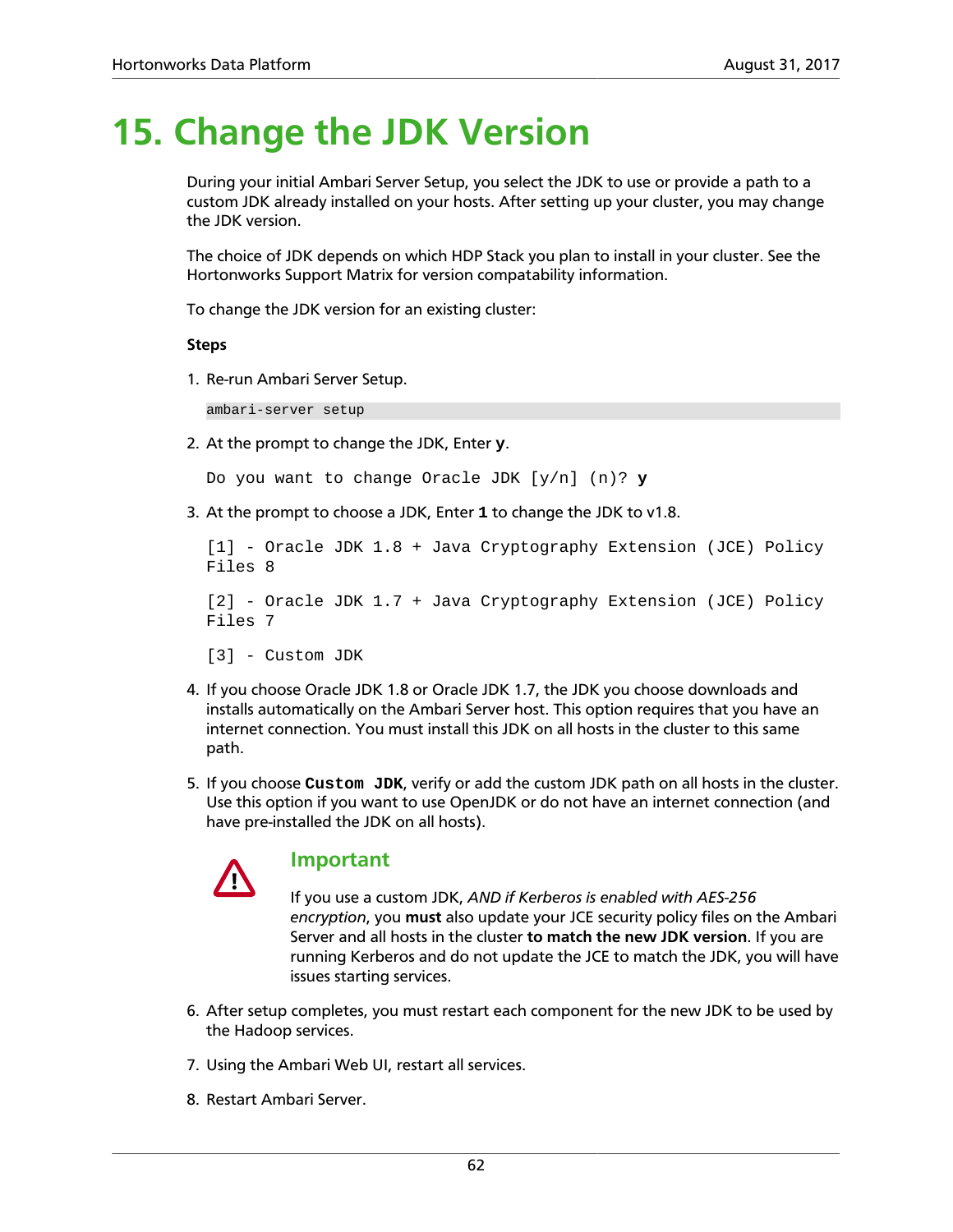ambari-server restart



### **Note**

If, after upgrading the JDK to 1.8, you experience issues with communication between Ambari Server and Ambari Agents, refer to *Java/Python updates and Ambari Agent TLS settings* in Hortonworks Community Connection for more information.

#### **More Information**

[Hortonworks Support Matrix](https://supportmatrix.hortonworks.com/)

[Restart Components](http://docs.hortonworks.com/HDPDocuments/Ambari-2.5.2.0/bk_ambari-operations/content/restarting_components.html)

[Installing the JCE](http://docs.hortonworks.com/HDPDocuments/Ambari-2.5.2.0/bk_ambari-security/content/installing_the_jce.html)

[Java/Python Updates and Ambari Agent TLS Settings](https://community.hortonworks.com/articles/188269/javapython-updates-and-ambari-agent-tls-settings.html)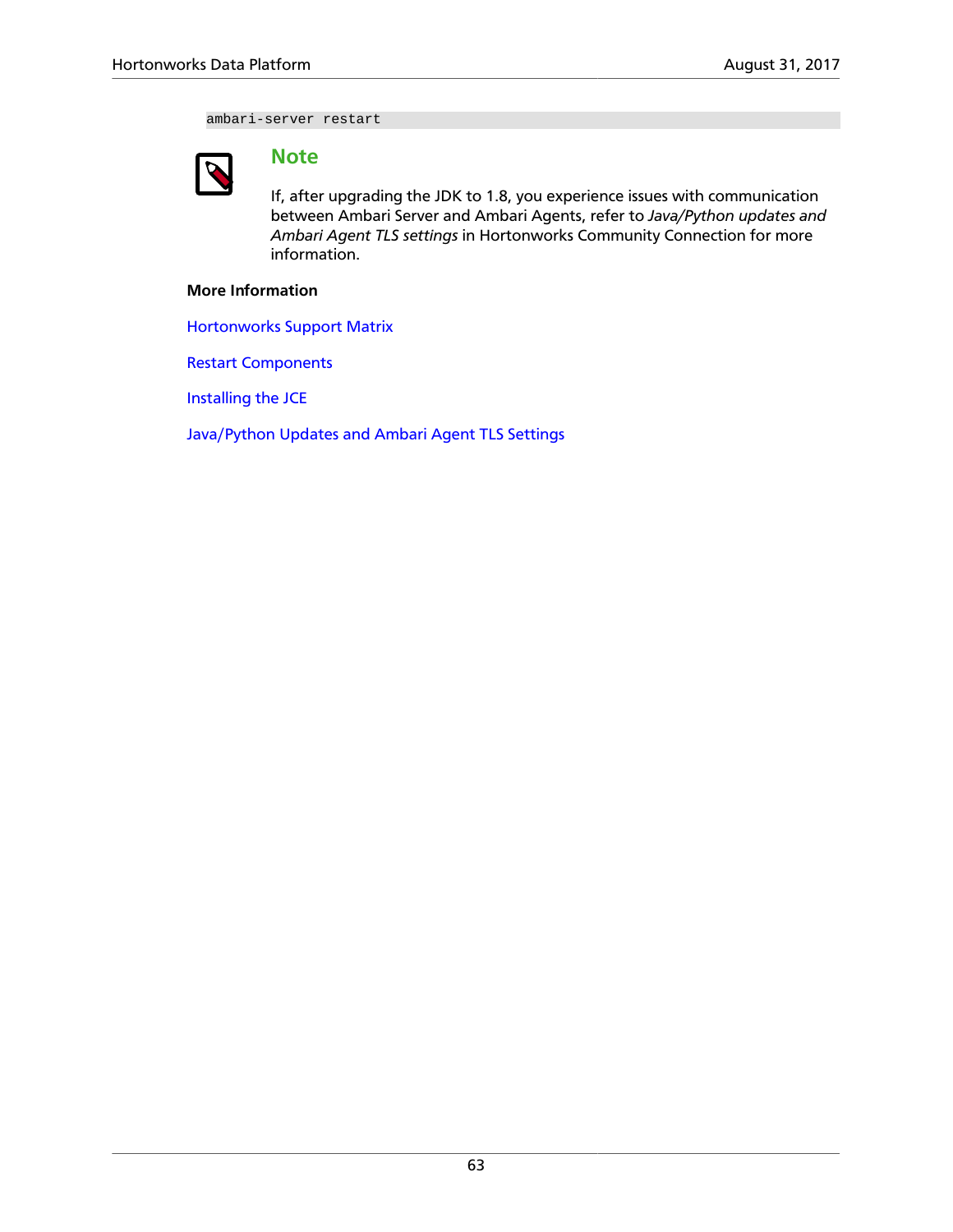# **16. Using Ambari Blueprints**

Ambari Blueprints provide an API to perform cluster installations. You can build a reusable "blueprint" that defines which Stack to use, how Service Components should be laid out across a cluster and what configurations to set.



After setting up a blueprint, you can call the API to instantiate the cluster by providing the list of hosts to use. The Ambari Blueprint framework promotes reusability and facilitates automating cluster installations without UI interaction.

More Information

[Ambari Wiki - Blueprints](https://cwiki.apache.org/confluence/display/AMBARI/Blueprints)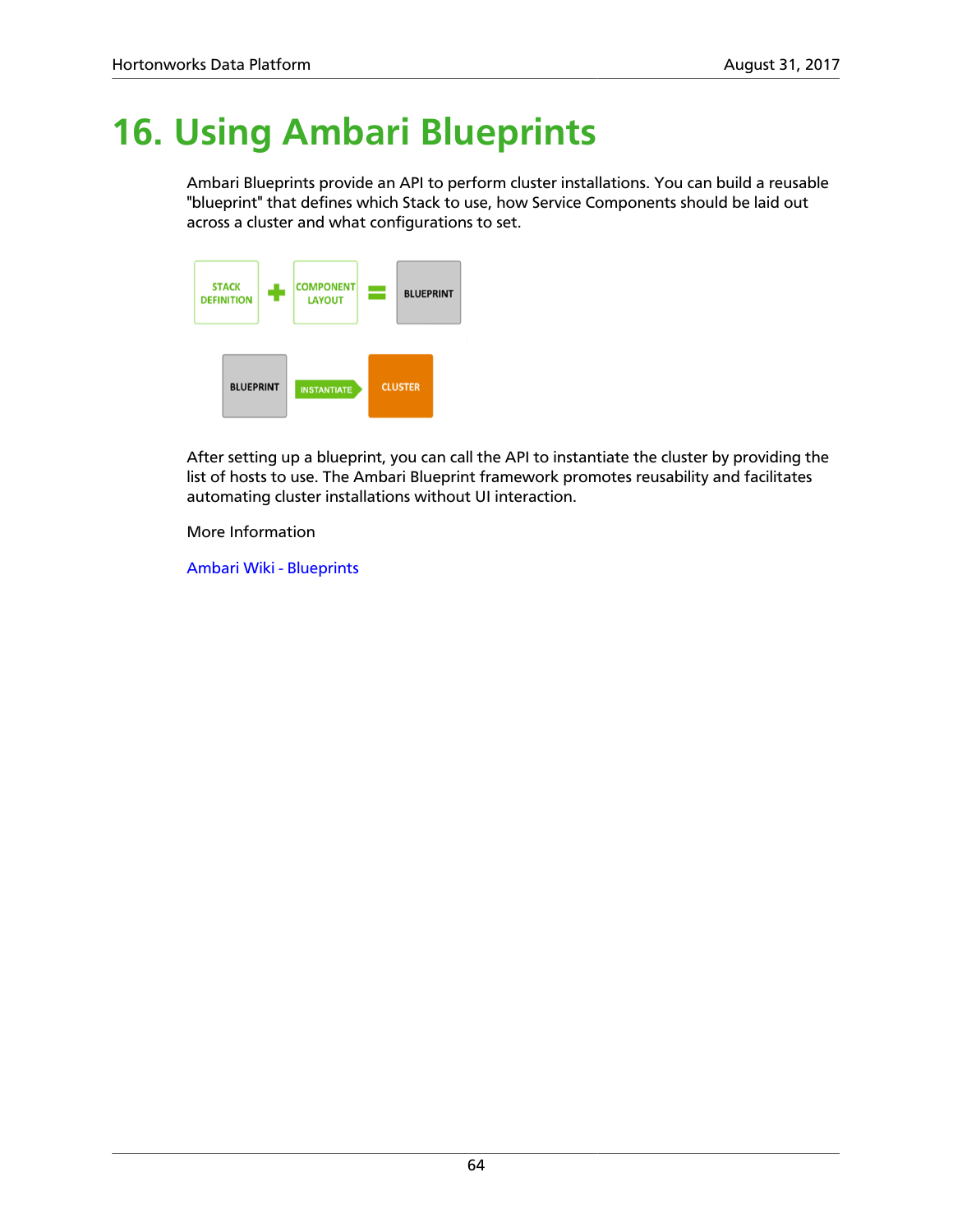## **17. Tuning Ambari Performance**

For clusters larger than 100 nodes, consider the following tuning options:

• Increase available memory by adjusting heap size based on the number of cluster nodes.

#### **Steps**

1. On the Ambari Server host, edit the ambari-env.sh file:

```
vi /var/lib/ambari-server/ambari-env.sh
```
2. For the AMBARI\_JVM\_ARGS variable, replace the default -Xmx2048m with a value such as:

-Xmx4GB -Xmn2GB

based on the number of nodes in your cluster. Use the following recommendations as guidance:

| # Cluster Nodes | Xmx value | Xmn value |
|-----------------|-----------|-----------|
| $100 - 400$     | 4 GB      | 2 GB      |
| 400 - 800       | 4 GB      | 2 GB      |
| 800 - 1200      | 8 GB      | 2 GB      |
| 1200 - 1600     | 16 GB     | 2.4 GB    |

• Calculate the new, larger cache size, using the following relationship:

ecCacheSizeValue=60\*<cluster\_size>

where <cluster\_size> is the number of nodes in the cluster.

• On the Ambari Server host, in /etc/ambari-server/conf/ambari-properties, add the following property and value:

server.ecCacheSize=<ecCacheSizeValue>

where <ecCacheSizeValue> is the value calculated previously, based on the number of nodes in the cluster.

• Add the following properties to adjust the JDBC connection pool settings:

server.jdbc.connection-pool.acquisition-size=5

server.jdbc.connection-pool.max-age=0

server.jdbc.connection-pool.max-idle-time=14400

server.jdbc.connection-pool.max-idle-time-excess=0

server.jdbc.connection-pool.idle-test-interval=7200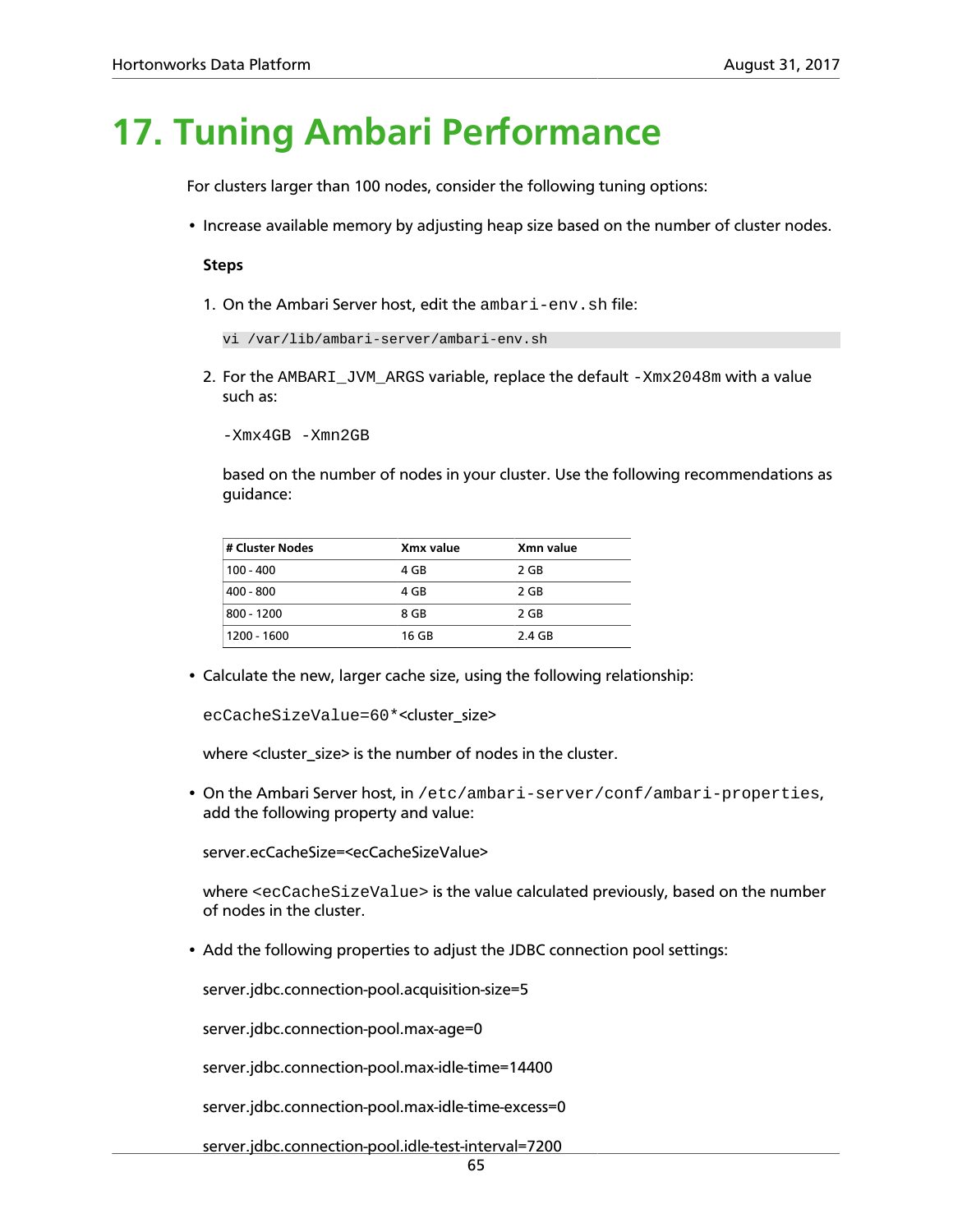• If using MySQL as the Ambari database, in your MSQL configuration, increase the wait\_timeout and interacitve\_timeout to 8 hours (28800) and max. connections from 32 to 128.



#### **Important**

It is **critical** that the Ambari configuration for server.jdbc.connectionpool.max-idle-time and server.jdbc.connection-pool.idle-test-interval must be lower than the MySQL wait\_timeout and interactive\_timeout set on the MySQL side. If you choose to decrease these timeout values, adjust downserver.jdbc.connection-pool.max-idle-time and server.jdbc.connectionpool.idle-test-interval accordingly in the Ambari configuration so that they are less than wait\_timeout and interactive\_timeout.

After performing one or more of these options, restart Ambari server for the option(s) to take effect.

ambari-server restart

If you are using the Ambari Metrics service, you might want to consider switching from the default embedded mode to distributed mode, as well as other tuning options.

#### **More Information**

[AMS Performance Tuning](https://docs.hortonworks.com/HDPDocuments/Ambari-2.5.2.0/bk_ambari-operations/content/ams_performance_tuning.html)

## **17.1. Purging Ambari Server Database History**

After months of operation on larger clusters, the Ambari Server may begin to accrue a large amount of historical data in the database. This can cause UI performance degradation.

To remedy this, the following Ambari Server CLI command has been implemented to automate the removal of historical records in the Ambari Server. The db-purge-history command takes two arguments, the name of the cluster, and the date of the earliest record to purge.

#### **Example Steps**

In the following example we will purge history records created before August 1st, of 2017 for the cluster named 'Prod'.

1. Stop the Ambari Server by using **ambari-server stop**:

```
# ambari-server stop
Using python /usr/bin/python
Stopping ambari-server
Waiting for server stop...
Ambari Server stopped
```
2. Run the **db-purge-history** command: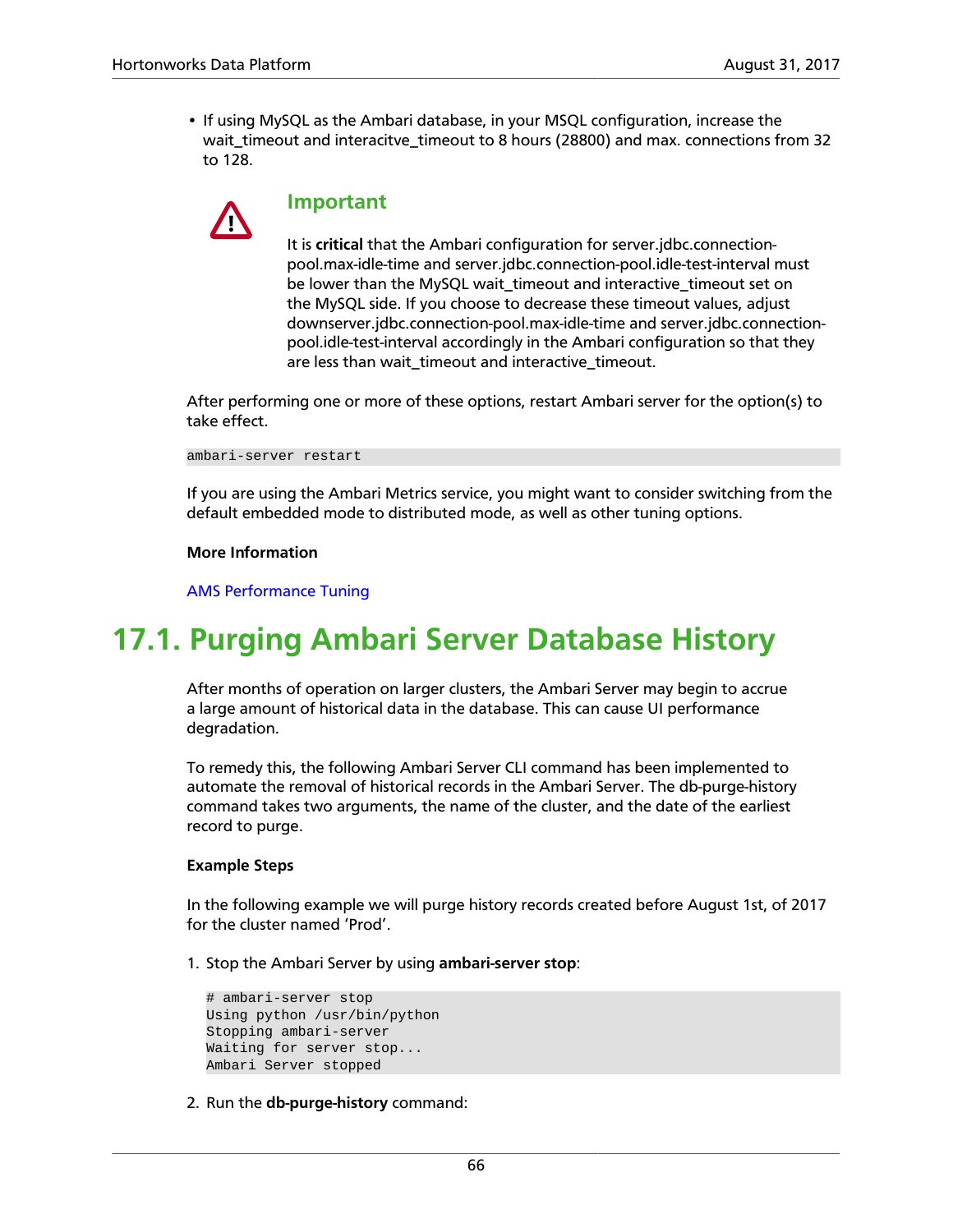# ambari-server db-purge-history --cluster-name Prod --from-date 2017-08-01 Using python /usr/bin/python Purge database history... Ambari Server configured for Embedded Postgres. Confirm you have made a backup of the Ambari Server database [y/n] y Ambari server is using db type Embedded Postgres. Cleanable database entries older than 2017-08-01 will be purged. Proceed [y/n] y Purging historical data from the database ... Purging historical data completed. Check the ambari-server.log for details. Ambari Server 'db-purge-history' completed successfully.

#### 3. Start the Ambari Server: by using **ambari-server start**:

```
# ambari-server start
Using python /usr/bin/python
Starting ambari-server
Ambari Server running with administrator privileges.
Organizing resource files at /var/lib/ambari-server/resources...
Ambari database consistency check started...
Server PID at: /var/run/ambari-server/ambari-server.pid
Server out at: /var/log/ambari-server/ambari-server.out
Server log at: /var/log/ambari-server/ambari-server.log
Waiting for server start........................
Server started listening on 8080
DB configs consistency check: no errors and warnings were found.
Ambari Server 'start' completed successfully.
```
The db-purge-history command will analyze the following tables in the Ambari Server database and remove those rows that can be deleted that have a create date after the  $$ from-date specified when the command is run.

- AlertCurrent
- AlertNotice
- ExecutionCommand
- HostRoleCommand
- Request
- RequestOperationLevel
- RequestResourceFilter
- RoleSuccessCriteria
- Stage
- TopologyHostRequest
- TopologyHostTask
- TopologyLogicalTask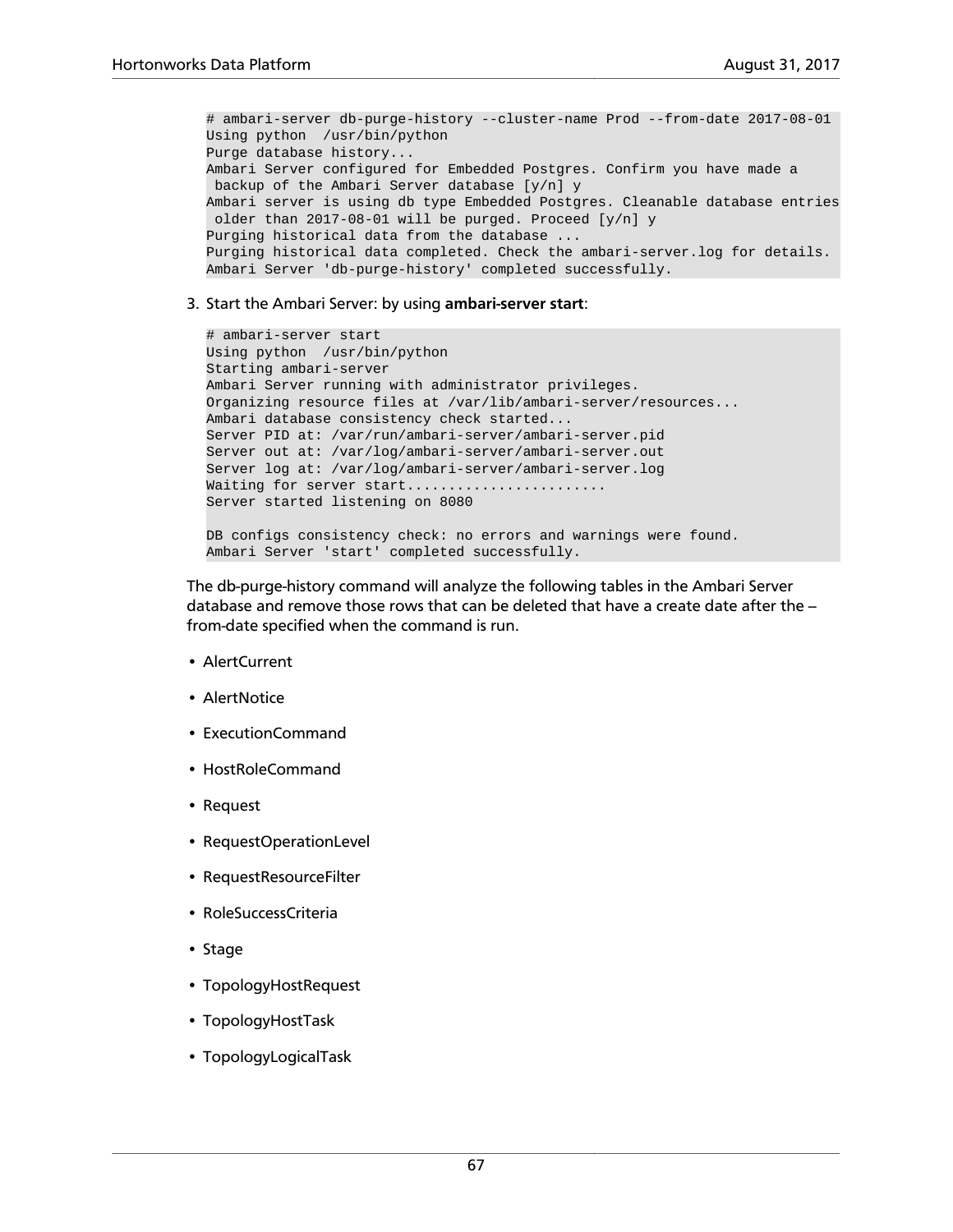# **18. Customizing Ambari Log + PID Directories**

Ambari Server and Agents write log activity output to .log files and use a .pid file that contains the process identification number for their running process. The log files and .pid file are found on their respective hosts in following default locations:

| Ambari Server | /var/log/ambari-server/ambari-server.log |  |  |
|---------------|------------------------------------------|--|--|
|               | /var/run/ambari-server/ambari-server.pid |  |  |
| Ambari Agent  | /var/log/ambari-agent/ambari-agent.log   |  |  |
|               | /var/run/ambari-agent/ambari-agent.pid   |  |  |

You can configure the logging level for ambari-server.log by modifying /etc/ambariserver/conf/log4j.properties on the Ambari Server host. For the Ambari Agents, you can set the loglevel in /etc/ambari-agent/conf/ambari-agent.ini on each host running an Ambari Agent. In general, you should also consider setting log-rotate policies for your systems.

Refer to your operating system documentation for more information on setting up logrotate in your environment.

You can also modify these locations. Use the following instructions:

- [Customizing Ambari Server Log + PID Directories \[68\]](#page-72-0)
- [Customizing Ambari Agent Log + PID Directories \[69\]](#page-73-0)

#### **More Information**

<http://linuxconfig.org/logrotate-8-manual-page>

# <span id="page-72-0"></span>**18.1. Customizing Ambari Server Log + PID Directories**

To modify the Ambari Server Log and PID locations:

**Steps**

1. On the Ambari Server host, stop the Ambari Server:

ambari-server stop

2. To modify the PID location, edit the Ambari Server properties file:

vi /etc/ambari-server/conf/ambari.properties

3. Modify the pid.dir property and save the file: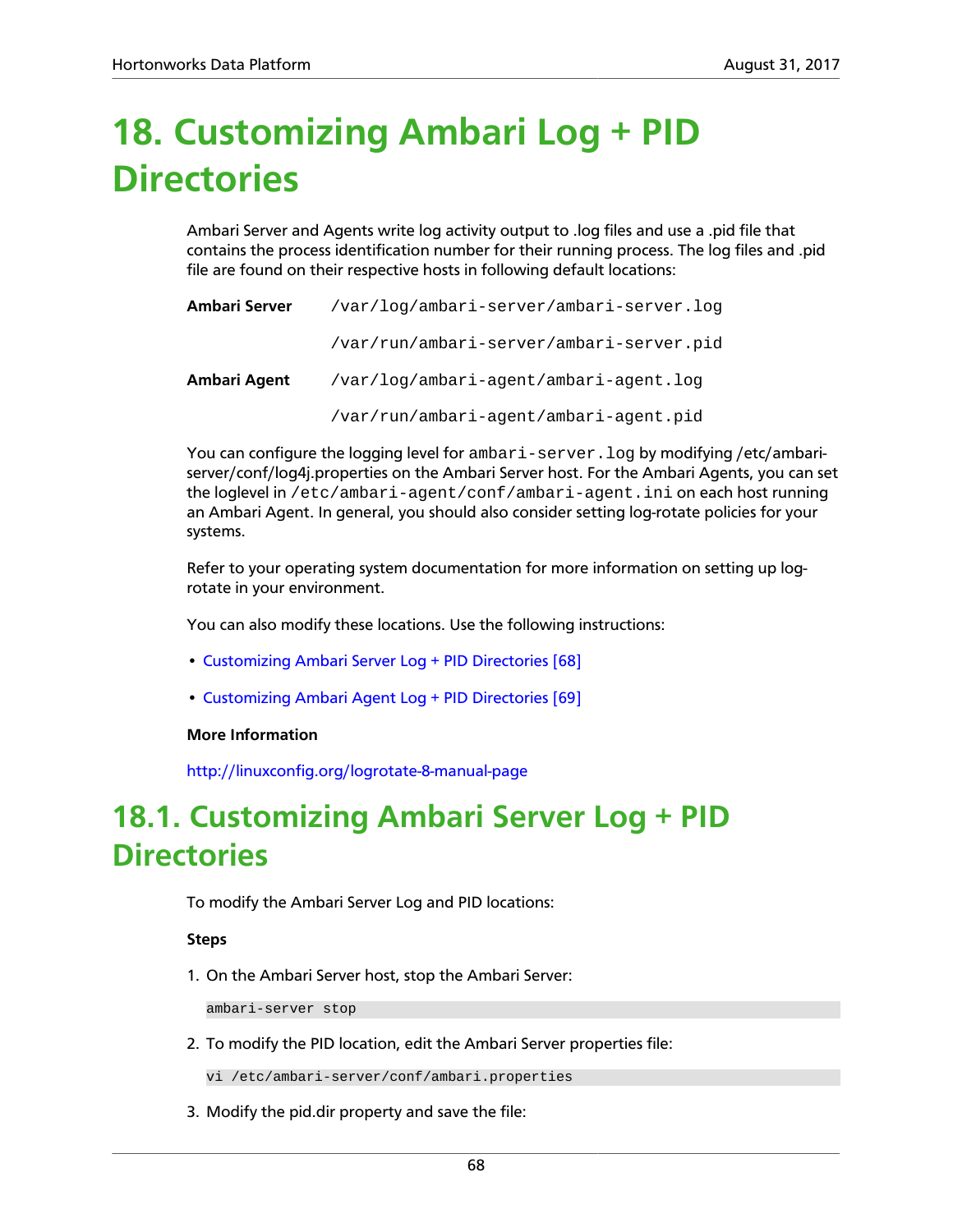pid.dir=/var/run/ambari-server

4. To modify the Log location, edit the Ambari Server log4j file:

vi /etc/ambari-server/conf/log4j.properties

5. Modify the ambari.log.dir property and save the file:

ambari.log.dir=\${ambari.root.dir}/var/log/ambari-server

- 6. Create the new directories and be sure to set the directory ownership and permissions to allow the Ambari Server process access.
- 7. Restart the Ambari Server.

ambari-server start

# <span id="page-73-0"></span>**18.2. Customizing Ambari Agent Log + PID Directories**

To modify the Ambari Agent Log and PID locations:

#### **Steps**

1. On each host running an Ambari Agent, stop the Ambari Agent:

ambari-agent stop

2. Edit the Ambari Agent properties file:

vi /etc/ambari-agent/conf/ambari-agent.ini

3. In the [agent] section, modify the piddir and logdir properties:

[agent]

logdir=/var/log/ambari-agent

piddir=/var/run/ambari-agent

- 4. Save the file.
- 5. Create the new directories and be sure to set the directory ownership and permissions to allow the Ambari Agent process access.
- 6. Restart the Ambari Agent.

ambari-agent start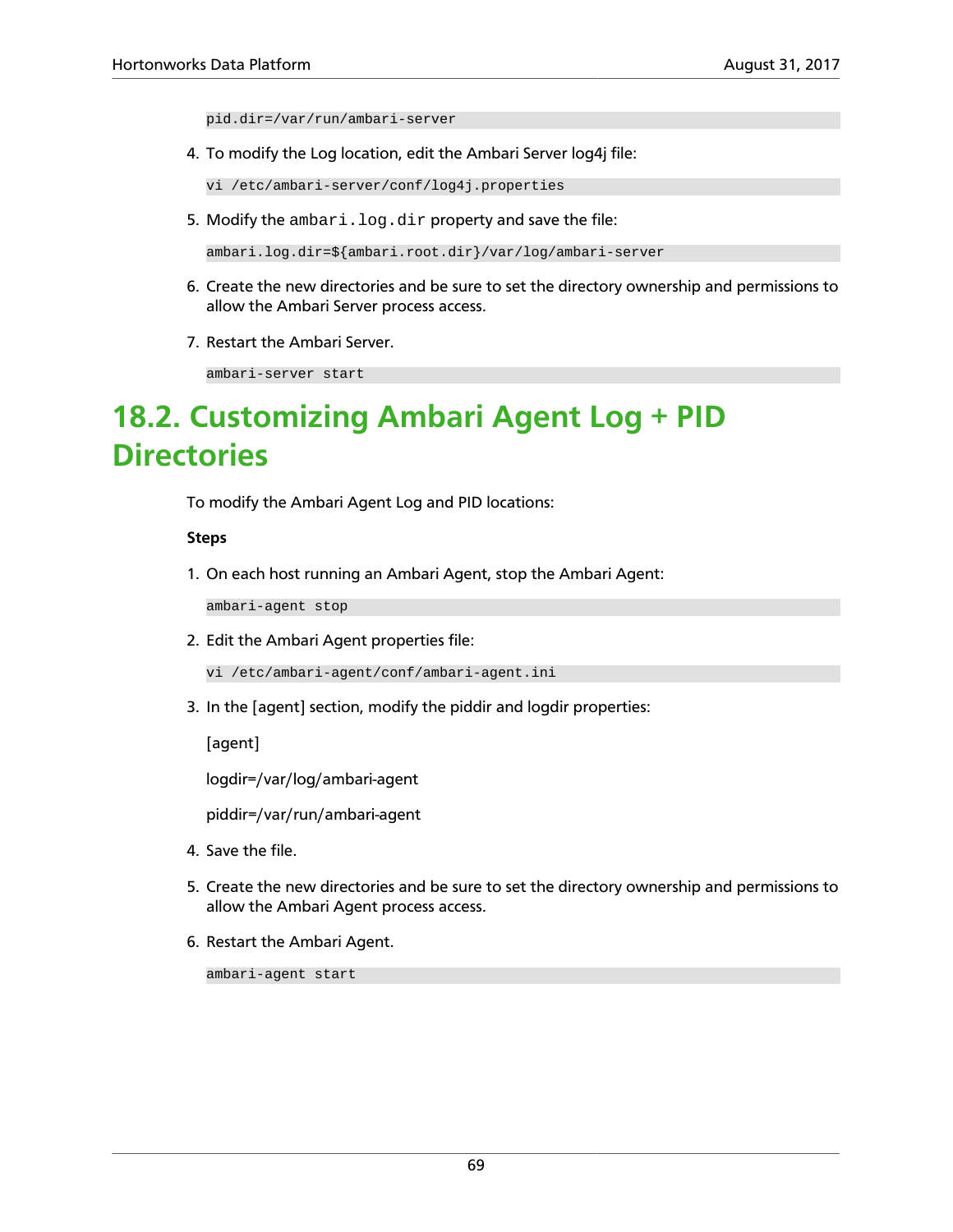# **19. Configuring Include File Management for HDFS and YARN**

Both HDFS and YARN have the ability to control which hosts in the cluster should be included and excluded from participating in the cluster. HDFS uses the dfs.hosts, and dfs.hosts.exclude properties to control which set of datanodes are allowed to connect to the NameNode. YARN uses user-definable files configured through the yarn.resourcemanager.nodes.include-path and yarn.resourcemanager.nodes.exclude-path properties to control which nodes running the NodeManager component are allowed to communicate with the ResourceManager. When the contents of these files are modified both the HDFS NameNode and YARN ResourceManager need to be notified of these changes by invoking the **-refreshNodes** commands through [dfsadmin](https://hadoop.apache.org/docs/r2.7.3/hadoop-project-dist/hadoop-hdfs/HdfsUserGuide.html) for HDFS and [rmadmin](https://hadoop.apache.org/docs/r2.7.3/hadoop-yarn/hadoop-yarn-site/YarnCommands.html) for YARN.

You can configure Ambari to manage these include files for both YARN and HDFS. This feature can be enabled just for HDFS or YARN, or enabled for both services. When enabled, Ambari will manage the associated include/exclude files and update their contents based on the state of hosts within Ambari. When the files are changed, Ambari will also call the necessary refreshNodes commands to update the state of the NameNode and/or ResourceManager.

The table below describes the actions Ambari will take for the following operations:

- *Add Component*: Adding a NodeManager, or DataNode
- *Delete Component*: Removing a NodeManager, or DataNode
- *Decommission Component*: Decommissioning a NodeManager, or DataNode
- *Recommission Component*: Recommissioning a NodeManager, or DataNode

| <b>Operation</b>          | <b>Include File Actions</b>    | <b>Exclude File Actions</b> | <b>Refresh Nodes Call</b> | <b>Triggers Master</b><br><b>Restart Indicator</b> |
|---------------------------|--------------------------------|-----------------------------|---------------------------|----------------------------------------------------|
| Add Component             | Add hostname                   | Remove hostname             | Yes                       | No                                                 |
| <b>Delete Component</b>   | Remove hostname                | Remove hostname             | No                        | No                                                 |
| Decommission<br>Component | Remove hostname<br>(YARN only) | Add hostname                | Yes                       | No                                                 |
| Recommission<br>Component | Add hostname (YARN<br>only)    | Remove hostname             | Yes                       | No                                                 |

### **19.1. Enable Include File Management for HDFS**

To enable Include File Management for HDFS:

- 1. In Ambari, add the manage.include.files=true property to the **Advanced hdfssite** configuration section.
- 2. Ensure that the **dfs.hosts** property is configured in the **Custom hdfs-site** and that it is set to a valid location on the filesystem of the HDFS NameNode. Ensure that the file exists and is owned by the user being used to run the NameNode.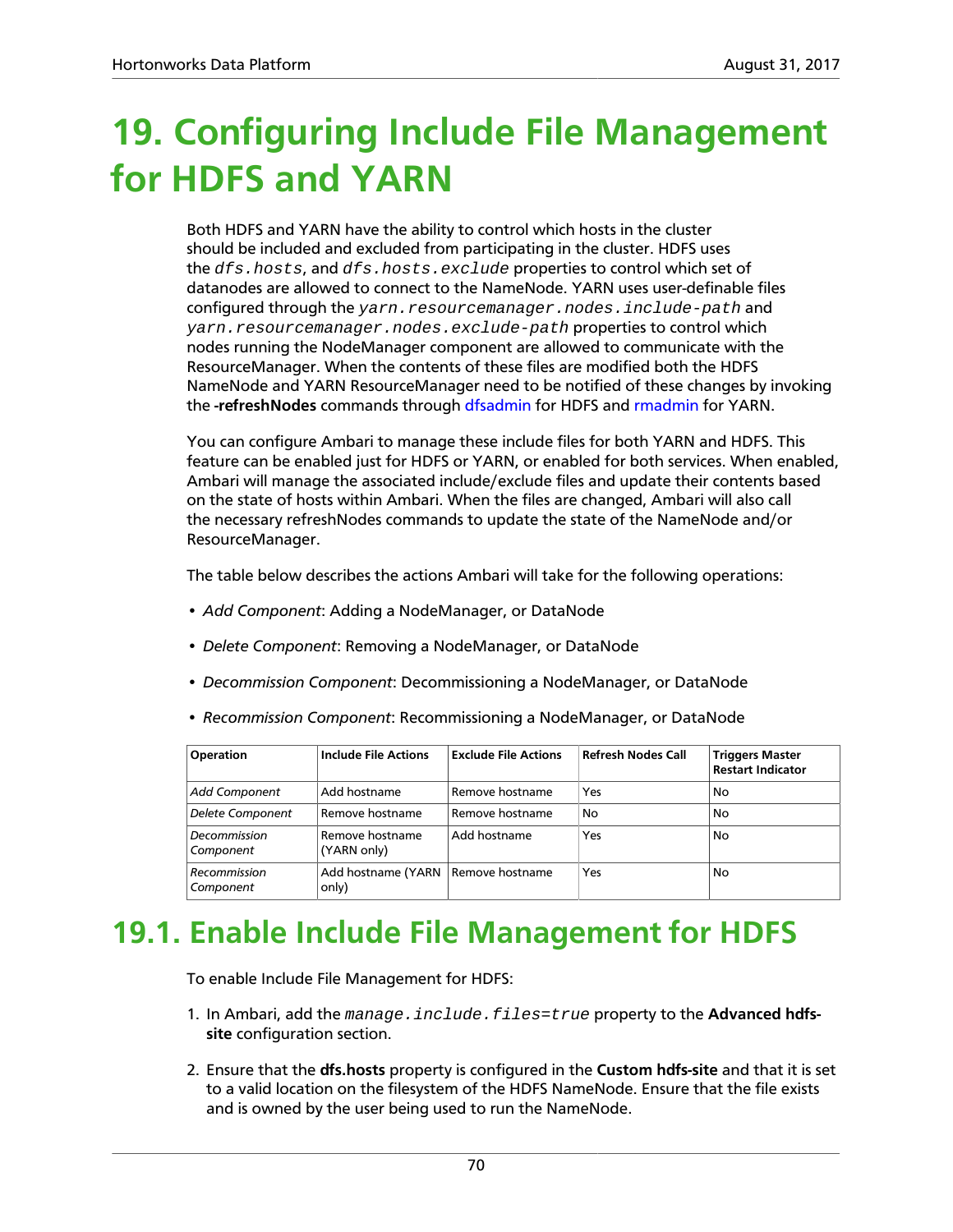3. Restart services as prompted by Ambari.

### **Example Configuration**

- In **Advanced hdfs-site**, set manage.include.files=true
- In **Custom hdfs-site**, set dfs.hosts=/etc/hadoop/conf/dfs.include

## **19.2. Enable Include File Management for Yarn**

To enable Include File Management for Yarn:

- 1. In Ambari, add the manage . include . files=true property to the **Advanced yarnsite** configuration section.
- 2. Ensure that the yarn.resourcemanager.nodes.include-path is set to a valid location on the filesystem of the YARN Resource Manager. If the yarn.resourcemanager.nodes.include-path is not set, add it to the **Custom yarn-site** configuration.
- 3. Restart services as prompted by Ambari.

### **Example Configuration**

- In **Advanced yarn-site**, set manage.include.files=true
- In **Custom yarn-site**, set yarn.resourcemanager.nodes.include-path=/etc/ hadoop/conf/yarn.include

# **19.3. Disable Include File Management for HDFS**

To disable Include File Management for HDFS:

- 1. In Ambari, set the manage.include.files=false property in the **Custom hdfs-site** configuration section.
- 2. In the same configuration section, remove the  $dfs.$  hosts property if configured and you no longer want HDFS to use include files for host management.
- 3. Restart services as prompted by Ambari.

### **19.4. Disable Include File Management for Yarn**

To disable Include File Management for Yarn:

- 1. In Ambari, set the manage.include.files=false property in the **Custom yarn-site** configuration section.
- 2. In the same configuration section, remove the yarn.resourcemanager.nodes.include-path property if configured and you no longer want YARN to use include files for host management.